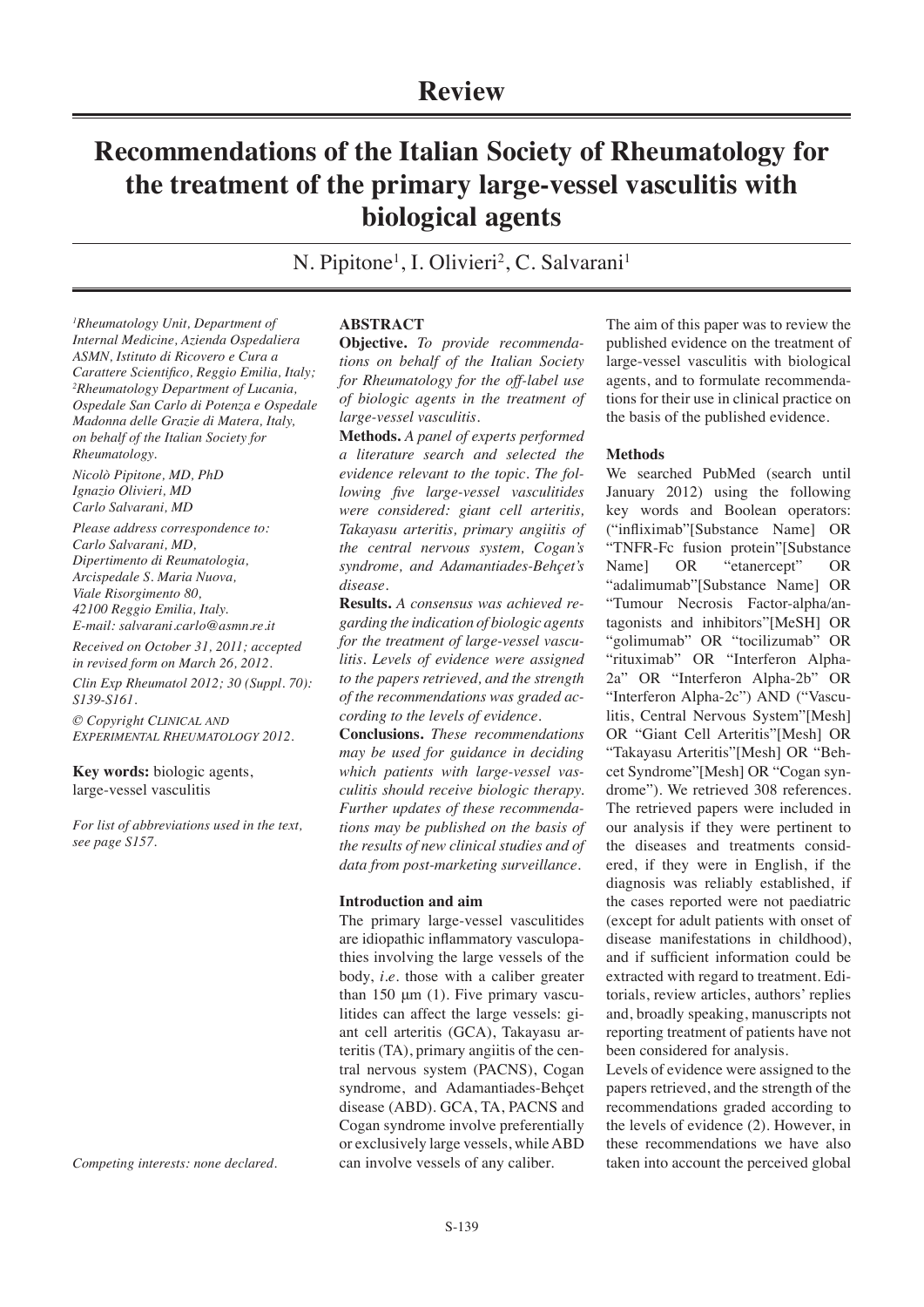cost/benefit ratio, in line with the recommendations and guidelines by other international societies (3).

### **Adamantiades-Behçet's disease**

Adamantiades-Behçet's disease (ABD), also known as Behçet's disease or Behçet's syndrome, is a vasculitis involving blood vessels of all sizes characterised by oral aphthae often associated with genital aphthae with frequent skin lesions and variable involvement of other organs (4). A limited number of RCT has been carried out in ABD, but to date its treatment remains largely empirical. Despite the panoply of medications used to treat ABD, a number of patients fail to respond adequately to treatment, or require unacceptably high doses of GC to maintain remission.

There are several studies on the use of biological agents (mainly TNF- $\alpha$  inhibitors and IFN- $\alpha$ ) in ABD patients, many of whom had refractory disease, with encouraging results. The rationale for using these agents has been discussed elsewhere (5). Herein, we have reviewed the published literature on the management of ABD patients with biological agents, and formulated recommendations for their use on the basis of the existing evidence.

## *Randomised controlled trials in Adamantiades-Behçet's disease*

Only three RCTs testing the efficacy of biological agents have been carried out in ABD patients. One trial focused on mucocutaneous ABD (6), one looked at a variety of disease manifestations (7), and another aimed primarily at assessing the efficacy of IFN- $\alpha$  in preventing the development of inflammatory eye disease (8). All these trials have included patients fulfilling the classification criteria by the International Study Group of Behçet's Disease (9), but excluded patients with severe organ involvement at study entry. One of this trials (8) has been the object of a bitter controversy because of the suspicion of fabrication of data by the first author (10). However, since the first author has subsequently been cleared of this suspicion by a verdict of the Turkish supreme court (11), we decided to include this RCT in our analysis.

## *– Randomised controlled trials of etanercept for Adamantiades-Behçet's disease*

ETA is the only TNF- $\alpha$  inhibitor that has been formally tested in a RCT (6). Forty male patients with ABD characterised by mucocutaneous lesions, arthritis, or both, were randomised to receive ETA 25 mg subcutaneously twice weekly or placebo for four weeks. ETA did not prove superior to placebo in affecting the pathergy test or the skin reaction to injection of urate crystals, which were the primary end points of the trial. However, ETA significantly decreased the number of oral ulcers and nodular lesion with a trend for a reduction of genital ulcers and arthritis attacks. The small sample size and the relatively infrequent occurrence of genital ulcers and arthritis may explain why the effects of ETA on these manifestations did not reach statistical significance.

## *– Randomised controlled trials of interferon-α for Adamantiades-Behçet's disease*

The efficacy of IFN- $\alpha$  in ABD patients has been investigated in two RCT. In one trial, 50 ABD patients with a variety of disease features were randomised to IFN-α2a or a to matched placebo given subcutaneously at a dose of 6 million units thrice weekly for three months (7). Fifteen of the 23 INF- $\alpha$ 2a treated patients responded to treatment compared to only 3 of 21 patients in the placebo arm. More specifically, IFN- $\alpha$ 2a significantly reduced the duration of oral ulcers, the frequency of genital ulcers and papulo-pustular lesions, and the frequency and duration of ocular attacks. Only mild adverse events were reported, among which an IFN-α-related flu-like syndrome was the most common one.

In another RCT, 135 patients treated with colchicine 1.5 mg/day and benzathin penicillin 1.2 million units every three weeks were randomised to receive INF-α2b or placebo every other day for six months (8). Treatment with IFN- $\alpha$ 2b significantly reduced the attack rates of oral ulcers, genital ulcers, skin lesions, arthritis, vascular events, and ocular inflammatory. On a note of caution, because of the small number of patients who had vascular events during the study, a type I error can not be ruled out for this particular manifestation. The number of patients with neurological manifestations was even smaller, and thus the two study groups were not formally compared for the development of central nervous system disease. Only mild adverse events were reported, among which an IFN-α-related flu-like syndrome was the most common one.

## *Open-label studies, retrospective reviews, case series and case reports of biological agents in Adamantiades-Behçet's disease*

As we have mentioned above, only three RCT have been carried out in ABD, which do not encompass the entire spectrum of the manifestations of ABD. Similarly, the populations they enrolled are not always representative of "real-life" patients because of restrictive inclusion criteria. In particular, all these trials excluded patients with severe organ involvement, *i.e.* those who are most in need of aggressive treatment. For these reasons, it is necessary to consider also uncontrolled studies to gain a proper understanding of the efficacy of biological agents in ABD. Herein, we have reviewed the literature on published uncontrolled observations in ABD. The results (shown in detail in Table I) demonstrate efficacy of both TNF-α inhibitors and IFNα "across the board" in a large variety of disease manifestations, including oral and genital ulcers, skin lesions, uveitis, retinal vasculitis, parenchymal lesions of the central nervous system, arthritis, and gastrointestinal ulcers. In contrast, there is only anecdotal data on the use of biological agents in patients with vascular disease (aneurysms and thrombophlebitis).

## *– Uncontrolled studies on TNF-α inhibitors (not reported in Table I)*

The efficacy of TNF- $\alpha$  inhibitors in the treatment of ABD has been confirmed by a recent review of the data on 369 patients who received such agents (12). More specifically, robust clinical responses were noted in 90% of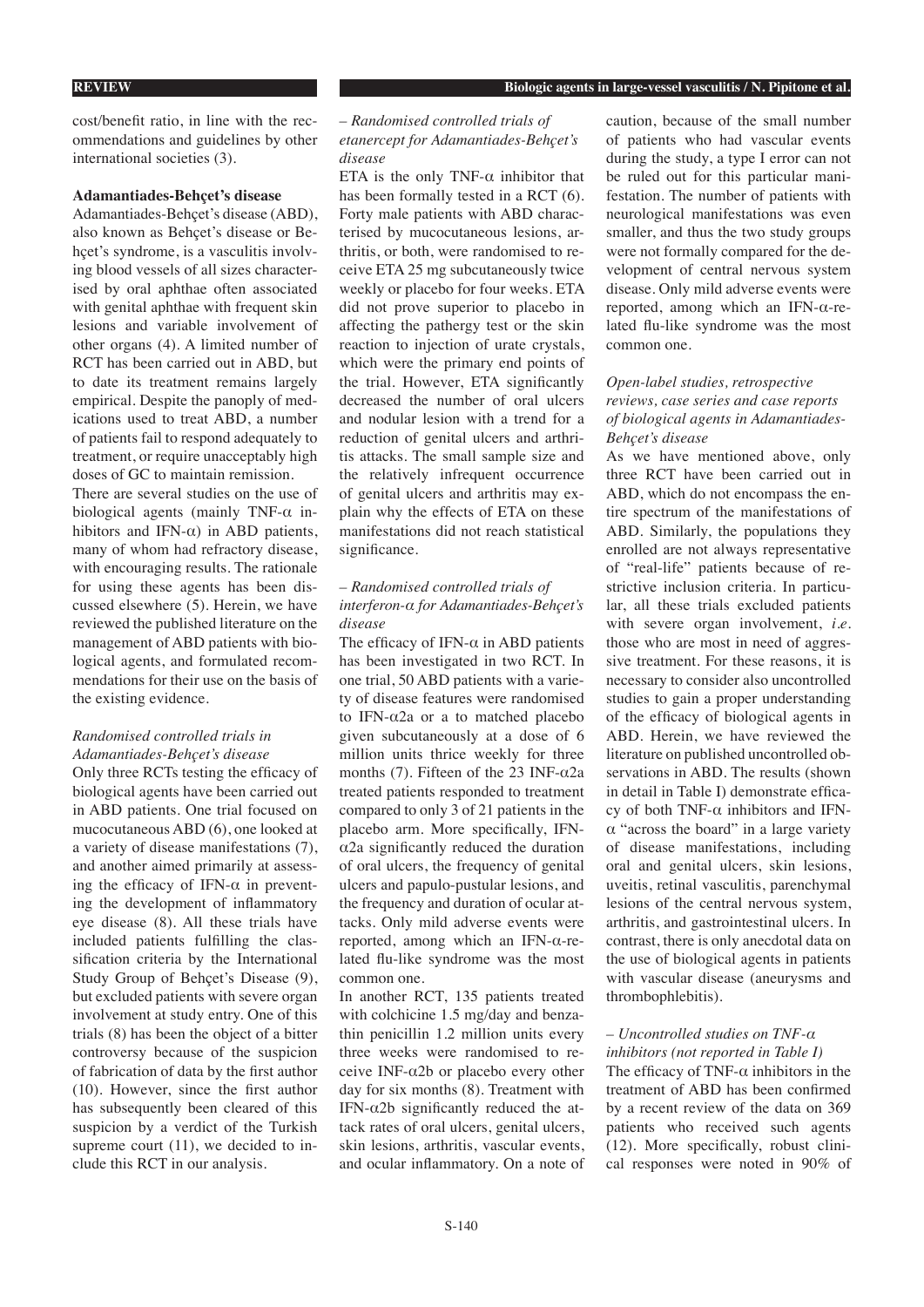**Tab. I.** Case reports and case series on the use of biological agents in Adamantiades-Behçet's disease.

| Ref.  | Pts | N/R          | Organ involved                  | Study Drug (other drugs)                                                                                            | F'up              | Outcome                                                                                                                 |
|-------|-----|--------------|---------------------------------|---------------------------------------------------------------------------------------------------------------------|-------------------|-------------------------------------------------------------------------------------------------------------------------|
|       |     |              | <b>Mucocutaneous</b><br>lesions |                                                                                                                     |                   |                                                                                                                         |
|       |     |              |                                 | <b>Infliximab</b>                                                                                                   |                   |                                                                                                                         |
| (78)  | 1   | $\mathbb{R}$ | Oral ulcers                     | IFX 5 mg/kg at week $0, 2, 6$ then $\sim$ 8-weekly<br>(PDN 25 mg tapering, MTX)                                     | $\sim$ 94/52      | Response                                                                                                                |
| (79)  | 1   | $\mathbb{R}$ | Oral ulcers                     | IFX 5 mg/kg at week $0,2,4,8$ (GC)                                                                                  | 8                 | Remission after $2nd$ infusion                                                                                          |
| (80)  | 5   | $\mathbb{R}$ | Oral ulcers                     | IFX 5-10 mg/kg at $0, 2, 6, 10$ (GC and colchicine<br>allowed)                                                      | median<br>52 days | Resolved in $2/2$ (5 mg/kg) and $2/3$ (10 mg/kg)                                                                        |
| (81)  | 5   | NR           | Oral ulcers                     | IFX 3 mg/kg at week 0, 2, and 6 weeks and every 8<br>weeks thereafter                                               | 13-39             | All improved                                                                                                            |
| (82)  | 1   | R            | Oral ulcers                     | IFX 5 mg/kg at day 0, 15, 45, monthly (Cy-A, PDN)                                                                   | $\sim$ 2 years    | Remission (but developed aortic aneurysm<br>after 2 years)                                                              |
| (83)  | 5   | $\mathbb{R}$ | Oral ulcers                     | IFX 5 or 10 mg/kg at week $0,2,6,10$<br>(GC rescue treatment allowed)                                               | 14/52             | Efficacy assessed at 14/52<br>Resolution in 4/5 cases                                                                   |
| (84)  | 1   | N            | Oral ulcers                     | IFX 3 mg/kg 3 infusion over 4/52 (PDN 60 mg<br>tapering to $10 \text{ mg}$ )                                        | 1 year            | CR                                                                                                                      |
| (85)  | 1   | $\mathbb{R}$ | Oral ulcers                     | IFX 5 mg/kg at day 1, 30, then 8-weekly<br>(GC, colchicine)                                                         | 11/12             | Resolution within 10 days                                                                                               |
| (86)  | 1   | $\mathbb{R}$ | Oral ulcers                     | IFX 3 mg/kg at week $0, 2, 6, 12$ then 8-weekly<br>(GC, MTX 15 mg/week)                                             | 12/12             | Response within 2 days                                                                                                  |
| (74)  | 1   | R            | Oral ulcers                     | IFX 3 mg/kg every 8 weeks (MTX 12.5 mg/week)                                                                        | $\sim$ 1 year     | Remission                                                                                                               |
| (87)  | 1   | R            |                                 | Oral ulcers IFX 3 mg/kg at 0, 2, 6, then 8-weekly (colchicine, AZA)                                                 | <b>NS</b>         | Resolved two weeks after the first infusion                                                                             |
| (88)  | 2   | R            | Oral ulcers                     | IFX 3-5 mg/kg 2-3 infusions "on demand" $(GC)$                                                                      | $\sim$ 2 years    | Resolved within a few days                                                                                              |
| (89)  | 1   | R            | Oral ulcers                     | IFX 10 mg/kg doses 1 month apart (PDN 15 mg/day,<br>MTX 15 mg/week)                                                 | 13/12             | Resolved after the second IFX infusion                                                                                  |
| (90)  | 1   | R            | Oral ulcers                     | IFX 5 mg/kg at week $0, 2, 6$ (colchicine)                                                                          | <b>NS</b>         | Marked improvement after 1/52, resolved<br>after 3/52                                                                   |
| (91)  | 1   | N            | Oral ulcers                     | IFX 5 mg/kg at week $0, 2, 6, 14, 22$ , then 8-weekly                                                               | 12/12             | Resolved within 8 days                                                                                                  |
| (92)  | 1   | R            | Oral ulcers                     | IFX 5 mg/kg at week 0, 2, 6 then 8-weekly $\rightarrow$ 3<br>mg/kg every 3 months (PDN, Cy-A, AZA)                  | 3.5 years         | Remission after the 3rd infusion. Cy-A<br>withdrawn and GC tapered off. Follow-up<br>reported in (93)                   |
| (94)  | 7   | 5R, 2N       | Oral ulcers                     | IFX 5 mg/kg mg/kg at week 0, 2, and 6 weeks and<br>every 8 weeks thereafter (2 GC, 7 AZA)                           | 32/12             | Response noted in 4 out of 7 patients                                                                                   |
| (95)  | 5   | R            | Oral ulcers                     | IFX 3-5 mg/kg at 0-2-6 weeks then 8-weekly<br>(10 MTX, 8 colchicine, 2 AZA, 5 mesalazine,<br>2 sulfasalazine, 6 GC) | 24/12             | Resolved in all patients affected                                                                                       |
| (96)  |     | R            | Oral ulcers                     | IFX 3 mg/kg every 4 weeks then 5 mg/kg every 8<br>weeks (1 patient) and 3 mg/kg (1 patient) $(GC)$                  | up to<br>21/12    | Gradual improvement culminating in<br>remission in one patient and rapid (6 weeks)<br>improvement in the other patients |
|       |     |              |                                 | Adalimumab                                                                                                          |                   |                                                                                                                         |
| (96)  | 1   | $\mathbb{R}$ | Oral ulcers                     | ADA 40 mg eow (GC, AZA, MTX)                                                                                        | ~18/12            | Partial response with reduced frequency<br>of attacks and of number of ulcers                                           |
| (97)  | 5   | R            | Oral ulcers                     | ADA (after a course of IFX) (3 GC, 4 various IS)                                                                    | 562 days          | Three complete and two partial responses                                                                                |
| (98)  | 1   | $\mathbb{R}$ | Oral ulcers                     | ADA (after IFX) 40 mg eow (GC)                                                                                      | 2/12              | Resolution after the first injection                                                                                    |
| (99)  | 1   | R            | Oral ulcers                     | ADA 160 mg followed by 80 mg and then 40 mg eow<br>(GC, colchicine)                                                 | 60 weeks          | Response to ADA treatment                                                                                               |
| (100) | 2   | R            | Oral ulcers                     | <b>Etanercept</b><br>ETA 25 mg twice weekly                                                                         | <b>NS</b>         | 1 CR, 1 treatment failure                                                                                               |
| (101) | 1   | $\mathbb{R}$ | Oral ulcers                     | ETA 25 mg twice weekly for 3/12 followed by IFX                                                                     |                   | ETA not effective. Resolution after the                                                                                 |
|       |     |              |                                 | 0,2 and then every 8 weeks (MTX 7.5 mg/week)                                                                        | 1 year            | first infusion of IFX                                                                                                   |
| (102) | 1   | R            | Oral ulcers                     | ETA 25 mg twice weekly (PDN final dose 5 mg/kg)                                                                     | 1 year            | Responded, CR within 1/12                                                                                               |
| (103) | 2   | N            | Oral ulcers                     | ETA 25 mg twice weekly                                                                                              | >6/12             | Resolved within 3-5 weeks, relapse upon<br>discontinuation                                                              |
| (104) | 1   | R            | Oral ulcers                     | ETA 25 mg twice weekly (PDN 25 mg/day tapering)                                                                     | <b>NS</b>         | Resolution in 4/52                                                                                                      |
| (105) | 1   | N            | Oral ulcers                     | ETA 25 mg twice weekly (topical GC)                                                                                 | 7/52              | Resolution in 3/52                                                                                                      |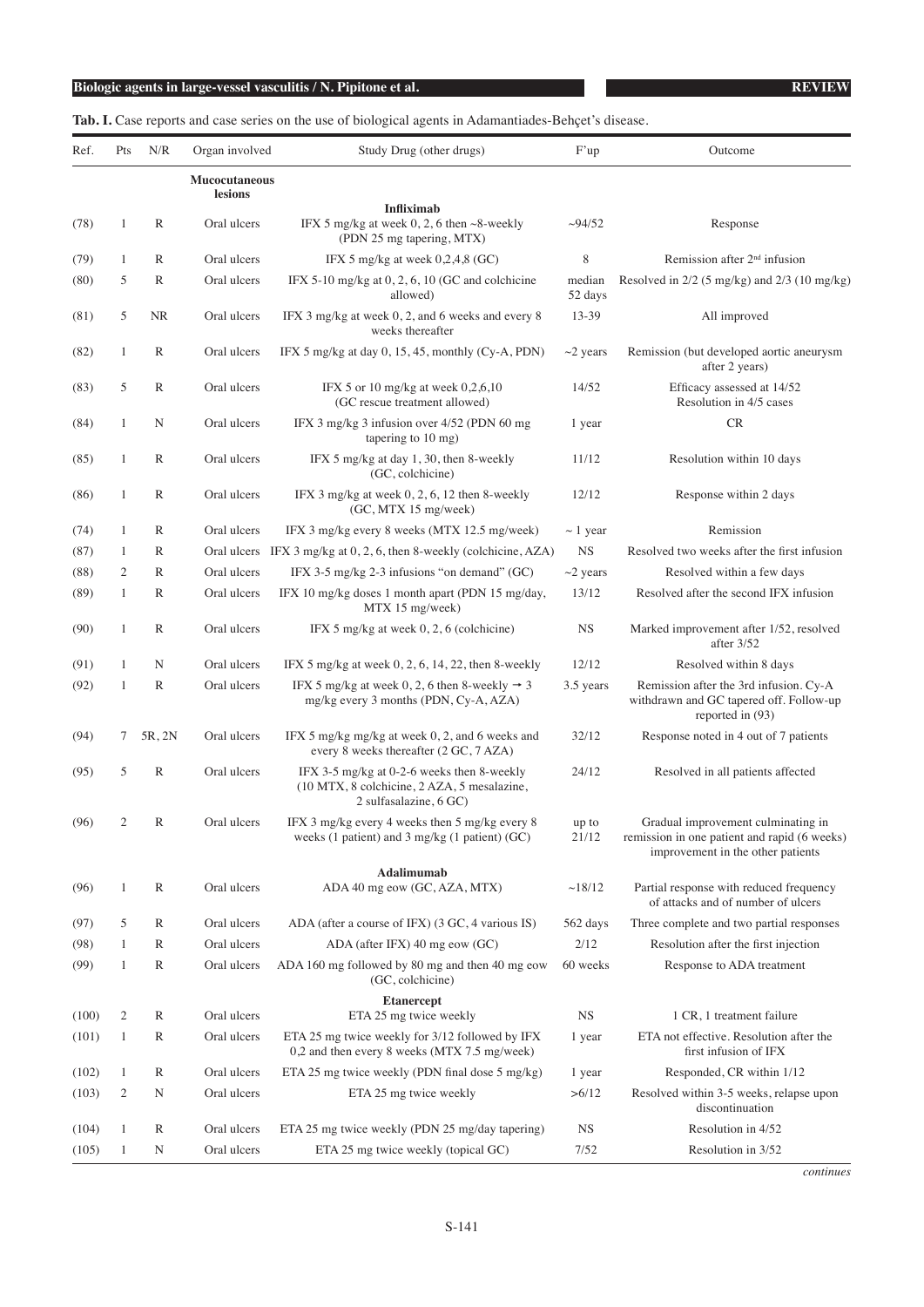| <b>REVIEW</b> |              |              |                |                                                                                                                     |                | Biologic agents in large-vessel vasculitis / N. Pipitone et al.                                                                                      |
|---------------|--------------|--------------|----------------|---------------------------------------------------------------------------------------------------------------------|----------------|------------------------------------------------------------------------------------------------------------------------------------------------------|
| Ref.          | Pts          | N/R          | Organ involved | Study Drug (other drugs)                                                                                            | F'up           | Outcome                                                                                                                                              |
| (106)         | 44           | R            | Oral ulcers    | Interferon- $\alpha$<br>IFN- $\alpha$ 2a 6-9 million units 3-weekly<br>(PDN 100 mg/day tapering)                    | 30/12          | 86% responders                                                                                                                                       |
| (107)         | $\mathbf{1}$ | N            | Oral ulcers    | IFN- $\alpha$ 5x10 <sup>6</sup> units im/week (colchicine 1 mg/day)                                                 | 3 years        | Response in 5/52                                                                                                                                     |
| (108)         | 12           | R            | Oral ulcers    | IFN- $\alpha$ 2a 6 million units day tapered to 3 in 2/12                                                           | 2/12           | 9/12 resolved, 2/12 improved                                                                                                                         |
| (109)         | $\mathbf{1}$ | R            | Oral ulcers    | IFN- $\alpha$ 2a 3 million units 3-weekly subsequently<br>increased to 6 million                                    | 2/12           | Resolved within 10 days                                                                                                                              |
| (110)         | $\mathbf{1}$ | N            | Oral ulcers    | IFN- $\alpha$ 2a 6 million units/day tapering                                                                       | 19/12          | Response within 2 weeks                                                                                                                              |
| (111)         | 18           | <b>NS</b>    | Oral ulcers    | IFN- $α$ 2a 9 million units 3-weekly tapering for 3/12                                                              | $1 - 48/12$    | 6 CR, 9 PR                                                                                                                                           |
| (112)         | 18           | R            | Oral ulcers    | IFN- $\alpha$ 2a 3 million units thrice weekly increasing to 9<br>million for a total of 12/52                      | ~12/12         | 1 CR, 14 PR, 3 treatment failures                                                                                                                    |
| (113)         | $\mathbf{1}$ | N            | Oral ulcers    | IFN- $\alpha$ 6 million units thrice weekly                                                                         | ca. 7 years    | Oral ulcers resolved within 2/52. IFN<br>discontinued $9/12$ later, relapse after $\sim$ 3 years<br>but response again to IFN- $\alpha$ retreatment  |
|               |              |              |                | <b>Infliximab</b>                                                                                                   |                |                                                                                                                                                      |
| (81)          | 2            | <b>NR</b>    | Genital ulcers | IFX 3 mg/kg at week 0, 2, and 6 weeks and every 8<br>weeks thereafter                                               | 13-39          | All improved                                                                                                                                         |
| (87)          | $\mathbf{1}$ | R            |                | Genital ulcers IFX 3 mg/kg at 0, 2, 6, then 8-weekly (colchicine, AZA)                                              | <b>NS</b>      | Resolved two weeks after the first infusion                                                                                                          |
| (86)          | $\mathbf{1}$ | R            | Genital ulcers | IFX 3 mg/kg at week $0, 2, 6, 12$ then 8-weekly<br>(GC, MTX 15 mg/week)                                             | 12/12          | Response within 2 days                                                                                                                               |
| (79)          | 1            | R            | Genital ulcers | IFX 5 mg/kg at week $0,2,4,8$ (GC)                                                                                  | 8              | Remission after $2nd$ infusion                                                                                                                       |
| (78)          | $\mathbf{1}$ | R            | Genital ulcers | IFX 5 mg/kg at week 0, 2, 6 then $\sim$ 8-weekly<br>(PDN 25 mg tapering, MTX)                                       | ~294/52        | Response                                                                                                                                             |
| (91)          | 1            | N            | Genital ulcers | IFX 5 mg/kg at week $0, 2, 6, 14, 22$ , then 8-weekly                                                               | 12/12          | Resolved within 8 days                                                                                                                               |
| (90)          | 1            | R            | Genital ulcers | IFX 5 mg/kg at week $0, 2, 6$ (colchicine)                                                                          | $_{\rm NS}$    | Marked improvement after 1/52, resolved<br>after $3/52$                                                                                              |
| (89)          | $\mathbf{1}$ | R            | Genital ulcers | IFX 10 mg/kg doses 1 month apart (PDN 15 mg/day,<br>MTX 15 mg/week)                                                 | 13/12          | Resolved after the second IFX infusion                                                                                                               |
| (88)          | 2            | R            | Genital ulcers | IFX 3-5 mg/kg 2-3 infusions "on demand" $(GC)$                                                                      | $\sim$ 2 years | Resolved within a few days                                                                                                                           |
| (74)          | $\mathbf{1}$ | R            | Genital ulcers | IFX 3 mg/kg every 8 weeks (MTX 12.5 mg/week)                                                                        | $\sim$ 1 year  | Remission                                                                                                                                            |
| (85)          | 1            | R            |                | Genital ulcers IFX 5 mg/kg at day 1, 30, then 8-weekly (GC, colchicine) 11/12                                       |                | Resolution within 10 days                                                                                                                            |
| (84)          | 1            | N            | Genital ulcers | IFX 3 mg/kg 3 infusion over 4/52<br>(PDN 60 mg tapering to 10 mg)                                                   | 1 year         | CR                                                                                                                                                   |
| (114)         | 1            | R            | Genital ulcers | IFX 5 mg/kg at $0,2,6$ 15 week                                                                                      | 23/52          | Resolved after 6/52                                                                                                                                  |
| (115)         | 1            | $\mathbb{R}$ |                | Genital ulcers IFX 5 mg/kg at week 0, 2, 6, then 8-weekly (PDN, AZA) 22/12                                          |                | Marked improvement after the 1 <sup>st</sup> IFX infusion,<br>near-complete healing after the 7 <sup>th</sup> infusion<br>and no relapses thereafter |
| (94)          | 7            | 5R, 2N       | Genital ulcers | IFX 5 mg/kg mg/kg at week 0, 2, and 6 weeks and<br>every 8 weeks thereafter (2 GC, 7 AZA)                           | 32/12          | Response noted in 4 out of 7 patients                                                                                                                |
| (95)          | 1            | $\mathbb{R}$ | Genital ulcers | IFX 3-5 mg/kg at 0-2-6 weeks then 8-weekly<br>(10 MTX, 8 colchicine, 2 AZA, 5 mesalazine,<br>2 sulfasalazine, 6 GC) | 24/12          | Resolved                                                                                                                                             |
| (96)          | 2            | R            | Genital ulcers | IFX 3 mg/kg every 4 weeks then 5 mg/kg every 8<br>weeks (1 patient) and 3 mg/kg (1 patient) $(GC)$                  | up to<br>21/12 | Gradual improvement culminating in remission<br>in one patient and rapid (6 weeks)<br>improvement in the other patients                              |
| (104)         | 1            | R            | Genital ulcers | <b>Etanercept</b><br>ETA 25 mg twice weekly (PDN 25 mg/day tapering)                                                | <b>NS</b>      | Resolution in 4/52                                                                                                                                   |
| (101)         | 1            | $\mathbb R$  | Genital ulcers | ETA 25 mg twice weekly for 3/12 followed by IFX<br>0,2 and then every 8 weeks (MTX 7.5 mg/week)                     | 1 year         | Resolution after the first infusion of IFX                                                                                                           |
| (105)         | 1            | N            | Genital ulcers | ETA 25 mg twice weekly (topical GC)                                                                                 | 7/52           | Resolution in 3/52                                                                                                                                   |
|               |              |              |                | Adalimumab                                                                                                          |                |                                                                                                                                                      |
| (96)          | 1            | R            | Genital ulcers | ADA 40 mg eow (GC, AZA, MTX)                                                                                        | ~18/12         | Partial response with reduced frequency<br>of attacks and of number of ulcers                                                                        |
| (97)          | 2            | R            | Genital ulcers | ADA (after a course of IFX) (1 GC and MTX)                                                                          | 562 days       | One complete and one partial remission                                                                                                               |
| (98)          | 1            | R            | Genital ulcers | ADA (after IFX) 40 mg eow (GC)                                                                                      | 2/12           | Resolution after the first injection                                                                                                                 |
| (99)          | 1            | R            | Genital ulcers | ADA 80 mg followed by 40 mg eow (GC, colchicine) 60 weeks                                                           |                | Both patients responded to ADA treatment                                                                                                             |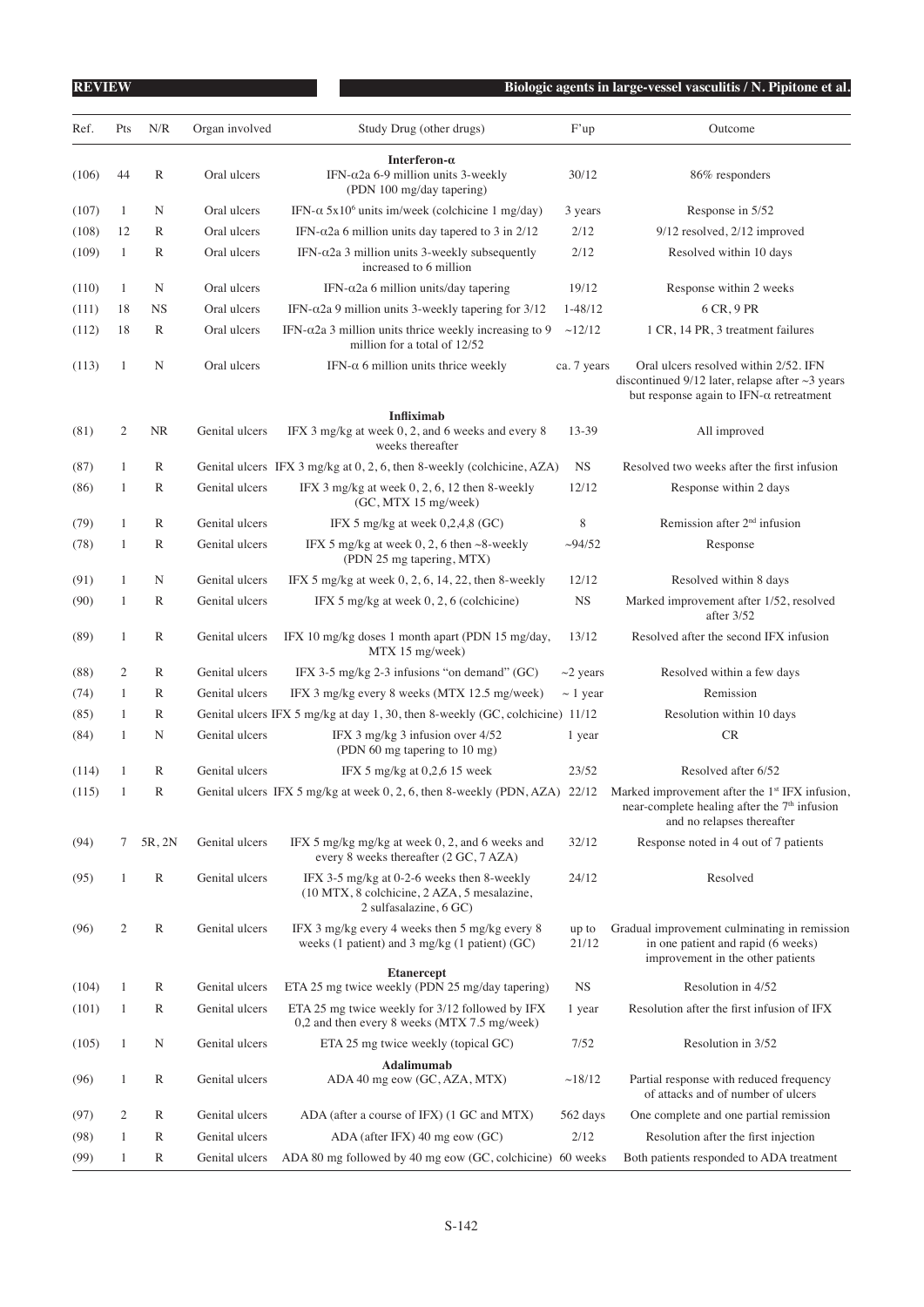| Pts<br>N/R<br>Ref.<br>Organ involved<br>28<br>R<br>Genital ulcers<br>(106)<br>Genital ulcers<br>(109)<br>1<br>R<br>Genital ulcers<br>(112)<br>10<br>R<br><b>NS</b><br>13<br>Genital ulcers<br>(111)<br>(116)<br>10<br>N<br>Genital ulcers<br>Genital ulcers<br>(108)<br>11<br>R<br>(107)<br>Genital ulcers<br>$\mathbf{1}$<br>N<br>R<br>Papulopustular<br>(88)<br>1<br>lesions<br>Papulopustular<br>(92)<br>$\mathbf{1}$<br>R<br>lesions<br>R<br>(87)<br>1<br>Papulopustular<br>lesions | Study Drug (other drugs)<br>Interferon- $\alpha$<br>IFN- $\alpha$ 2a 6-9 million units 3-weekly<br>(PDN 100 mg/day tapering)<br>IFN- $\alpha$ 2a 3 million units 3-weekly subsequently<br>increased to 6 million<br>IFN- $\alpha$ 2a 3 million units thrice weekly increasing to 9 ~12/12<br>million for a total of 12/52<br>IFN- $α$ 2a 9 million units 3-weekly tapering for 3/12<br>IFN- $\alpha$ 2a 3 million units 3-weekly for 1 month tapering 13/12<br>(PDN 20 mg/day, SSZ 2 g/day for 3/52, topical GC)<br>IFN- $\alpha$ 2a 6x10 million units per day for 2/12<br>IFN- $\alpha$ 5x10 <sup>6</sup> im/week (colchicine 1 mg/day)<br><b>Infliximab</b><br>IFX 5 mg/kg 2 infusions (GC)<br>IFX 5 mg/kg at week 0, 2, 6 then 8-weekly $\rightarrow$ 3<br>mg/kg every 3 months (PDN, Cy-A, AZA)<br>IFX $3 \text{ mg/kg}$ at $0, 2, 6$ , then $8$ -weekly<br>(colchicine, AZA) | F'up<br>30/12<br>2/12<br>$1 - 48/12$<br>2/12<br>3 years<br>$\sim$ 2 years<br>3.5 years<br><b>NS</b> | Outcome<br>62% responders<br>Resolved within 10 days<br>3 CR, 5 PR, 2 treatment failures<br>10 CR, 1 PR<br>Resolution within three weeks, remission<br>sustained at 1 year<br>8/11 resolved, 2/11 improved<br>Response in 5/52<br>Resolved<br>Remission after the 3rd infusion. Cy-A<br>withdrawn and GC tapered off. Follow-up<br>reported in (93) |
|-----------------------------------------------------------------------------------------------------------------------------------------------------------------------------------------------------------------------------------------------------------------------------------------------------------------------------------------------------------------------------------------------------------------------------------------------------------------------------------------|------------------------------------------------------------------------------------------------------------------------------------------------------------------------------------------------------------------------------------------------------------------------------------------------------------------------------------------------------------------------------------------------------------------------------------------------------------------------------------------------------------------------------------------------------------------------------------------------------------------------------------------------------------------------------------------------------------------------------------------------------------------------------------------------------------------------------------------------------------------------------------|-----------------------------------------------------------------------------------------------------|-----------------------------------------------------------------------------------------------------------------------------------------------------------------------------------------------------------------------------------------------------------------------------------------------------------------------------------------------------|
|                                                                                                                                                                                                                                                                                                                                                                                                                                                                                         |                                                                                                                                                                                                                                                                                                                                                                                                                                                                                                                                                                                                                                                                                                                                                                                                                                                                                    |                                                                                                     |                                                                                                                                                                                                                                                                                                                                                     |
|                                                                                                                                                                                                                                                                                                                                                                                                                                                                                         |                                                                                                                                                                                                                                                                                                                                                                                                                                                                                                                                                                                                                                                                                                                                                                                                                                                                                    |                                                                                                     |                                                                                                                                                                                                                                                                                                                                                     |
|                                                                                                                                                                                                                                                                                                                                                                                                                                                                                         |                                                                                                                                                                                                                                                                                                                                                                                                                                                                                                                                                                                                                                                                                                                                                                                                                                                                                    |                                                                                                     |                                                                                                                                                                                                                                                                                                                                                     |
|                                                                                                                                                                                                                                                                                                                                                                                                                                                                                         |                                                                                                                                                                                                                                                                                                                                                                                                                                                                                                                                                                                                                                                                                                                                                                                                                                                                                    |                                                                                                     |                                                                                                                                                                                                                                                                                                                                                     |
|                                                                                                                                                                                                                                                                                                                                                                                                                                                                                         |                                                                                                                                                                                                                                                                                                                                                                                                                                                                                                                                                                                                                                                                                                                                                                                                                                                                                    |                                                                                                     |                                                                                                                                                                                                                                                                                                                                                     |
|                                                                                                                                                                                                                                                                                                                                                                                                                                                                                         |                                                                                                                                                                                                                                                                                                                                                                                                                                                                                                                                                                                                                                                                                                                                                                                                                                                                                    |                                                                                                     |                                                                                                                                                                                                                                                                                                                                                     |
|                                                                                                                                                                                                                                                                                                                                                                                                                                                                                         |                                                                                                                                                                                                                                                                                                                                                                                                                                                                                                                                                                                                                                                                                                                                                                                                                                                                                    |                                                                                                     |                                                                                                                                                                                                                                                                                                                                                     |
|                                                                                                                                                                                                                                                                                                                                                                                                                                                                                         |                                                                                                                                                                                                                                                                                                                                                                                                                                                                                                                                                                                                                                                                                                                                                                                                                                                                                    |                                                                                                     |                                                                                                                                                                                                                                                                                                                                                     |
|                                                                                                                                                                                                                                                                                                                                                                                                                                                                                         |                                                                                                                                                                                                                                                                                                                                                                                                                                                                                                                                                                                                                                                                                                                                                                                                                                                                                    |                                                                                                     |                                                                                                                                                                                                                                                                                                                                                     |
|                                                                                                                                                                                                                                                                                                                                                                                                                                                                                         |                                                                                                                                                                                                                                                                                                                                                                                                                                                                                                                                                                                                                                                                                                                                                                                                                                                                                    |                                                                                                     |                                                                                                                                                                                                                                                                                                                                                     |
|                                                                                                                                                                                                                                                                                                                                                                                                                                                                                         |                                                                                                                                                                                                                                                                                                                                                                                                                                                                                                                                                                                                                                                                                                                                                                                                                                                                                    |                                                                                                     | Resolved two weeks after the first infusion                                                                                                                                                                                                                                                                                                         |
| (111)<br>10<br>NS<br>Papulopustular<br>lesions                                                                                                                                                                                                                                                                                                                                                                                                                                          | Interferon- $\alpha$<br>IFN- $\alpha$ 2a 9 million units 3-weekly tapering for 3/12                                                                                                                                                                                                                                                                                                                                                                                                                                                                                                                                                                                                                                                                                                                                                                                                | $1 - 48/12$                                                                                         | 4 CR, 4 PR                                                                                                                                                                                                                                                                                                                                          |
| (109)<br>1<br>R<br>Papulopustular<br>lesions                                                                                                                                                                                                                                                                                                                                                                                                                                            | IFN- $\alpha$ 2a 3 million units 3-weekly subsequently<br>increased to 6 million                                                                                                                                                                                                                                                                                                                                                                                                                                                                                                                                                                                                                                                                                                                                                                                                   | 2/12                                                                                                | Resolved within 10 days                                                                                                                                                                                                                                                                                                                             |
| (110)<br>Papulopustular<br>1<br>N<br>lesions                                                                                                                                                                                                                                                                                                                                                                                                                                            | IFN- $\alpha$ 2a 6 million units/day tapering                                                                                                                                                                                                                                                                                                                                                                                                                                                                                                                                                                                                                                                                                                                                                                                                                                      | 19/12                                                                                               | Response within 2 weeks                                                                                                                                                                                                                                                                                                                             |
| (117)<br>Papulopustular<br>1<br>N<br>lesions                                                                                                                                                                                                                                                                                                                                                                                                                                            | IFN- $α2a$ 9 million units 3-weekly for 5/52                                                                                                                                                                                                                                                                                                                                                                                                                                                                                                                                                                                                                                                                                                                                                                                                                                       | 8/12                                                                                                | Resolved                                                                                                                                                                                                                                                                                                                                            |
| (92)<br>R<br>Follicular lesions<br>1                                                                                                                                                                                                                                                                                                                                                                                                                                                    | <b>Infliximab</b><br>IFX 5 mg/kg at week 0, 2, 6 then 8-weekly $\rightarrow$ 3<br>mg/kg every 3 months (PDN, Cy-A, AZA)                                                                                                                                                                                                                                                                                                                                                                                                                                                                                                                                                                                                                                                                                                                                                            | 3.5 years                                                                                           | Remission after the 3rd infusion. Cy-A<br>withdrawn and GC tapered off. Follow-up<br>reported in (93)                                                                                                                                                                                                                                               |
| R<br>Follicular lesions<br>(80)<br>7                                                                                                                                                                                                                                                                                                                                                                                                                                                    | IFX 5-10 mg/kg at 0, 2, 6, 10<br>(GC and colchicine allowed)                                                                                                                                                                                                                                                                                                                                                                                                                                                                                                                                                                                                                                                                                                                                                                                                                       | 52 days<br>median                                                                                   | Resolved in 2/4 (5 mg/kg) and 1/3 (10 mg/kg)                                                                                                                                                                                                                                                                                                        |
| R<br>Follicular lesions<br>(83)<br>7                                                                                                                                                                                                                                                                                                                                                                                                                                                    | IFX 5 or 10 mg/kg at week $0,2,6,10$<br>(GC allowed as rescue treatment)                                                                                                                                                                                                                                                                                                                                                                                                                                                                                                                                                                                                                                                                                                                                                                                                           | 14/52                                                                                               | Efficacy assessed at 14/52<br>Resolved in 2/4 cases (5 mg/kg) and 2/3 cases<br>(10 mg/kg) altogether in 4/7 cases                                                                                                                                                                                                                                   |
|                                                                                                                                                                                                                                                                                                                                                                                                                                                                                         | <b>Etanercept</b>                                                                                                                                                                                                                                                                                                                                                                                                                                                                                                                                                                                                                                                                                                                                                                                                                                                                  |                                                                                                     |                                                                                                                                                                                                                                                                                                                                                     |
| (102)<br>R<br>Follicular lesions<br>1                                                                                                                                                                                                                                                                                                                                                                                                                                                   | ETA 25 mg twice weekly (PDN final dose 5 mg/kg)                                                                                                                                                                                                                                                                                                                                                                                                                                                                                                                                                                                                                                                                                                                                                                                                                                    | 1 year                                                                                              | <b>CR</b>                                                                                                                                                                                                                                                                                                                                           |
| 31<br>R<br>(106)<br>Follicular lesions                                                                                                                                                                                                                                                                                                                                                                                                                                                  | Interferon- $\alpha$<br>IFN- $\alpha$ 2a 6-9 million units 3-weekly<br>(PDN 100 mg/day tapering)                                                                                                                                                                                                                                                                                                                                                                                                                                                                                                                                                                                                                                                                                                                                                                                   | 30/12                                                                                               | All responded                                                                                                                                                                                                                                                                                                                                       |
| (108)<br>6<br>R<br>Follicular lesions                                                                                                                                                                                                                                                                                                                                                                                                                                                   | IFN- $\alpha$ 2a 6x10 million units per day for 2/12                                                                                                                                                                                                                                                                                                                                                                                                                                                                                                                                                                                                                                                                                                                                                                                                                               | 2/12                                                                                                | 4/6 resolved, 2 improved                                                                                                                                                                                                                                                                                                                            |
| (112)<br>12<br>R<br>Follicular lesions                                                                                                                                                                                                                                                                                                                                                                                                                                                  | IFN- $α$ 2a 3 million units thrice weekly increasing to 9<br>million for a total of 12/52                                                                                                                                                                                                                                                                                                                                                                                                                                                                                                                                                                                                                                                                                                                                                                                          | $\sim$ 12/12                                                                                        | 1 CR, 6 PR, 5 treatment failures                                                                                                                                                                                                                                                                                                                    |
| (107)<br>1<br>N<br>Follicular lesions                                                                                                                                                                                                                                                                                                                                                                                                                                                   | IFN- $\alpha$ 5x10 <sup>6</sup> im/week (colchicine 1 mg/day)                                                                                                                                                                                                                                                                                                                                                                                                                                                                                                                                                                                                                                                                                                                                                                                                                      | 3 years                                                                                             | Response in 5/52                                                                                                                                                                                                                                                                                                                                    |
| (117)<br>N<br>Follicular lesions<br>1                                                                                                                                                                                                                                                                                                                                                                                                                                                   | IFN- $\alpha$ 2a 9 million units 3-weekly for 5/52                                                                                                                                                                                                                                                                                                                                                                                                                                                                                                                                                                                                                                                                                                                                                                                                                                 | 8/12                                                                                                | Resolved                                                                                                                                                                                                                                                                                                                                            |
| (94)<br>5R, 2N<br>Follicular lesions<br>7                                                                                                                                                                                                                                                                                                                                                                                                                                               | IFX 5 mg/kg mg/kg at week 0, 2, and 6 weeks and<br>every 8 weeks thereafter (2 GC, 7 AZA)                                                                                                                                                                                                                                                                                                                                                                                                                                                                                                                                                                                                                                                                                                                                                                                          | 32/12                                                                                               | Response noted in 3 out of 7 patients                                                                                                                                                                                                                                                                                                               |
|                                                                                                                                                                                                                                                                                                                                                                                                                                                                                         | <b>Infliximab</b>                                                                                                                                                                                                                                                                                                                                                                                                                                                                                                                                                                                                                                                                                                                                                                                                                                                                  |                                                                                                     |                                                                                                                                                                                                                                                                                                                                                     |
| (80)<br>7<br>R<br>Erythema nodosum                                                                                                                                                                                                                                                                                                                                                                                                                                                      | IFX 5-10 mg/kg at 0, 2, 6, 10<br>(GC and colchicine allowed)                                                                                                                                                                                                                                                                                                                                                                                                                                                                                                                                                                                                                                                                                                                                                                                                                       | 10                                                                                                  | Resolved in $2/4$ (5 mg/kg) and $1/3$ (10 mg/kg)                                                                                                                                                                                                                                                                                                    |
| (79)<br>1<br>R<br>Erythema nodosum                                                                                                                                                                                                                                                                                                                                                                                                                                                      | IFX 5 mg/kg at week $0,2,4,8$ (GC)                                                                                                                                                                                                                                                                                                                                                                                                                                                                                                                                                                                                                                                                                                                                                                                                                                                 | 8                                                                                                   | Remission after $2nd$ infusion                                                                                                                                                                                                                                                                                                                      |
| R<br>(83)<br>Erythema nodosum<br>1                                                                                                                                                                                                                                                                                                                                                                                                                                                      | IFX 5mg/kg at week $0,2,6,10$<br>(GC allowed as rescue treatment)                                                                                                                                                                                                                                                                                                                                                                                                                                                                                                                                                                                                                                                                                                                                                                                                                  | 14/52                                                                                               | Efficacy assessed at 14/52<br>Resolved                                                                                                                                                                                                                                                                                                              |
| (94)<br>5R, 2N Erythema nodosum<br>7                                                                                                                                                                                                                                                                                                                                                                                                                                                    | IFX 5 mg/kg mg/kg at week 0, 2, and 6 weeks and<br>every 8 weeks thereafter (2 GC, 7 AZA)                                                                                                                                                                                                                                                                                                                                                                                                                                                                                                                                                                                                                                                                                                                                                                                          | 32/12                                                                                               | Response noted in 2 out of 4 patients with<br>erythema nodosum at baseline                                                                                                                                                                                                                                                                          |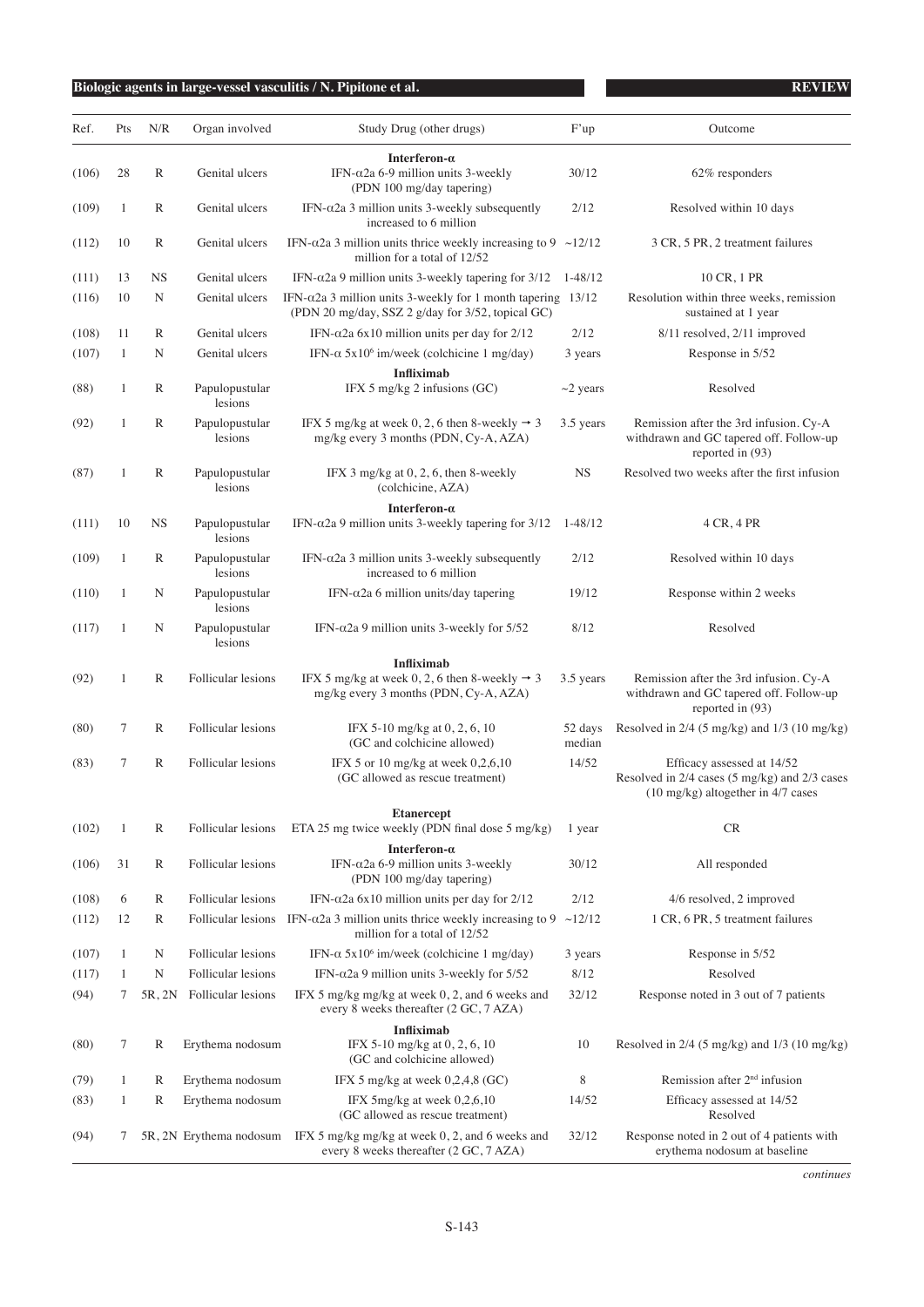| <b>REVIEW</b>  |                |              |                                      |                                                                                                                                       |                          | Biologic agents in large-vessel vasculitis / N. Pipitone et al.                                                                                                         |
|----------------|----------------|--------------|--------------------------------------|---------------------------------------------------------------------------------------------------------------------------------------|--------------------------|-------------------------------------------------------------------------------------------------------------------------------------------------------------------------|
| Ref.           | Pts            | N/R          | Organ involved                       | Study Drug (other drugs)                                                                                                              | F'up                     | Outcome                                                                                                                                                                 |
| (101)          | 1              | $\mathbb{R}$ |                                      | <b>Etanercept</b><br>Erythema nodosum ETA 25 mg twice weekly for 3/12 followed by IFX<br>0,2 and then every 8 weeks (MTX 7.5 mg/week) | 1 year                   | Resolution after the first infusion of IFX                                                                                                                              |
| (98)           | 1              | R            | Erythema nodosum                     | Adalimumab<br>ADA (after IFX) 40 mg eow (GC)                                                                                          | 2/12                     | Resolution after the first injection                                                                                                                                    |
|                |                |              |                                      | Interferon- $\alpha$                                                                                                                  |                          |                                                                                                                                                                         |
| (113)<br>(111) | 1<br>7         | N<br>NS      | Erythema nodosum<br>Erythema nodosum | IFN- $\alpha$ 6 million units thrice weekly<br>IFN- $α2a$ 9 million units 3-weekly tapering for 3/12                                  | ca. 7 years<br>$1-48/12$ | Resolved within 1/12<br>3 CR, 2 PR                                                                                                                                      |
| (106)          | 26             | R            | Erythema nodosum                     | IFN- $\alpha$ 2a 6-9 million units 3-weekly<br>(PDN 100 mg/day tapering)                                                              | 30/12                    | All responded                                                                                                                                                           |
| (112)          | 8              | R            | Erythema nodosum                     | IFN- $α2a$ 3 million units thrice weekly increasing<br>to 9 million for a total of 12/52                                              | ~12/12                   | 2 CR, 5 PR, 1 active                                                                                                                                                    |
| (108)          | 6              | R            | Erythema nodosum                     | IFN- $\alpha$ 2a 6x10 million units per day for 2/12                                                                                  | 2/12                     | 4/6 resolved, 1/6 improved                                                                                                                                              |
| (107)          | 1              | N            | Erythema nodosum                     | IFN- $\alpha$ 5x10 <sup>6</sup> im/week (colchicine 1 mg/day)                                                                         | 3 years                  | Response in 5/52                                                                                                                                                        |
|                |                |              | <b>Ocular Behçet</b>                 |                                                                                                                                       |                          |                                                                                                                                                                         |
| (118)          | $\mathbf{1}$   | R            | Anterior uveitis                     | <b>Infliximab</b><br>IFX 5 mg/kg $0, 2, 6$ , then 8 weekly<br>(PDN 10 mg, AZA 150 mg)                                                 | $\sim$ 2 years           | Resolved                                                                                                                                                                |
| (74)           | 1              | R            | Posterior uveitis                    | IFX 5 mg/kg every 8 weeks (MTX 10 mg/week)                                                                                            | <b>NS</b>                | Improvement within days                                                                                                                                                 |
| (119)          | 13             | R            | Posterior uveitis                    | IFX 5 mg/kg at week $0, 2, 6, 14$ (GC, AZA)                                                                                           | 54/52                    | 4 complete, the remaining partial response                                                                                                                              |
| (120)          | $\overline{c}$ | R            | Posterior uveitis                    | IFX 5 mg/kg at week 0,2,6 than 8-wkly                                                                                                 | 31-54/12                 | Both responded                                                                                                                                                          |
| (121)          | 12             | R            | Posterior uveitis                    | IFX 5 mg/kg 9 infusions over 1 year<br>(PDN 1 mg/kg/day tapering)                                                                     | $\leq 6/12$              | CR in 9/12 (75%) at 12 months, at 24<br>months $7/9$ (78%) still in remission                                                                                           |
| (122)          | 6              | R            | Posterior uveitis                    | IFX $3 \text{ mg/kg} 1-12$ infusions                                                                                                  | $\geq$ years             | All responders - VA improved or stable in 5/6                                                                                                                           |
| (80)           | 13             | R            | Posterior uveitis                    | IFX 5-10 mg/kg at 0, 2, 6, 10 week (7 for 5 mg)<br>and 6 for 10 mg) (GC and colchicine allowed)                                       | 10                       | Ocular attacks resolved in 5/7 (5 mg/kg) and<br>5/6 (10 mg/kg) patients, VA improved in 5/7<br>and 4/6 eyes                                                             |
| (93)           | 1              | R            | Posterior uveitis                    | IFX 5 mg/kg at weeks 0, 2, and 6 and subsequently<br>every 2 months for a total of 13 infusions                                       | 2 years                  | Remission after the $3rd$ infusion                                                                                                                                      |
| (123)          | 5              | R            | Posterior uveitis                    | IFX 5 mg/kg at week $0, 2, 6$                                                                                                         | 3 years                  | All improved after first dose, additional<br>doses required in 4/5                                                                                                      |
| (124)          | 3              | $\mathbb{R}$ | Posterior uveitis                    | IFX 5 mg/kg at $0, 2, 6$ weeks $(GC, MTX)$                                                                                            | $\geq 6/52$              | $(1)$ macular oedema resolved in $1/52$ ,<br>$(1)$ response in 2-12 weeks, $(1)$ response<br>at 1 week                                                                  |
| (125)          | 6              | $\mathbb R$  | Posterior uveitis                    | IFX 5 mg/kg at week 0,2,6 than 8-weekly<br>(GC/various immunosuppressants)                                                            | 23/12                    | $6/6$ in remission by $2/12$ , $3/6$ attack-free in<br>the follow-up, GC and immunosuppressants<br>tapered                                                              |
| (126)          | 1              | $\mathbb{R}$ | Posterior uveitis                    | IFX 5 mg/kg three infusions within 42 days                                                                                            | 30/12                    | Remission after the second infusion                                                                                                                                     |
| (127)          | 7              | R            | Posterior uveitis                    | IFX 3-5 mg/kg at week $0,2,4,8$ than 6-8 weekly                                                                                       | 23/12                    | Relapse frequency reduced to 1/3 of<br>pretreatment, VA better in 4 stable in 9 eyes                                                                                    |
| (128)          | 4              | $\mathbb{R}$ | Posterior uveitis                    | IFX 5 mg/kg at 0,15,45 days                                                                                                           | mean 11<br>months        | 2/4 responders (assessed 2/52 after the<br>last infusion of IFX) with transient benefit                                                                                 |
| (129)          | 12             | $\mathbb{R}$ | Posterior uveitis                    | IFX 5 mg/kg at 0, 14 days, monthly for $4-6/12$ ,<br>then pro re nata (10 patients were on PDN, 6<br>patients were on MTX or AZA)     | $16.7 \pm 8/12$          | 11/12 (91.6%) responded with reduced<br>frequency of relapses, PDN dose tapered from<br>24 to 9 mg/day. VA improved in 12.5% eyes<br>and was unchanged in 87.5% of eyes |
| (130)          | 1              | R            | Posterior uveitis                    | IFX 5 mg/kg at week $0, 2, 6$ then 8 weekly later<br>switched to 6-weekly (GC, AZA)                                                   | $~146$ weeks             | Remission after the $2nd$ infusion, minor<br>relapse on 8-weekly infusion regimen<br>(resolved switching to 6-weekly)                                                   |
| (131)          | 4              | $\mathbb{R}$ | Posterior uveitis                    | IFX 5 mg/kg $0-2-6$ then 8-weekly<br>(GC, immunosuppressants)                                                                         | $7 - 22$<br>months       | Effective in all cases                                                                                                                                                  |
| (132)          | 5              | $\mathbb{R}$ | Posterior uveitis                    | IFX 5 mg/kg single infusion<br>(PDN 50 mg/day, range 20-80 mg).                                                                       | mean<br>9.8/12           | All responded within 4 weeks, most patients<br>relapsed after discontinuation of IFX                                                                                    |
| (133)          | 3              |              | 1N, 2R Posterior uveitis             | IFX 5 mg/kg single infusion $(n=2)$ and 3 mg/kg at<br>$0, 2, 4$ and 6 weeks (PDN $0, 20$ , and 60 mg plus<br>cyclosporine)            | 3 weels                  | All improved, one patient had a full remission                                                                                                                          |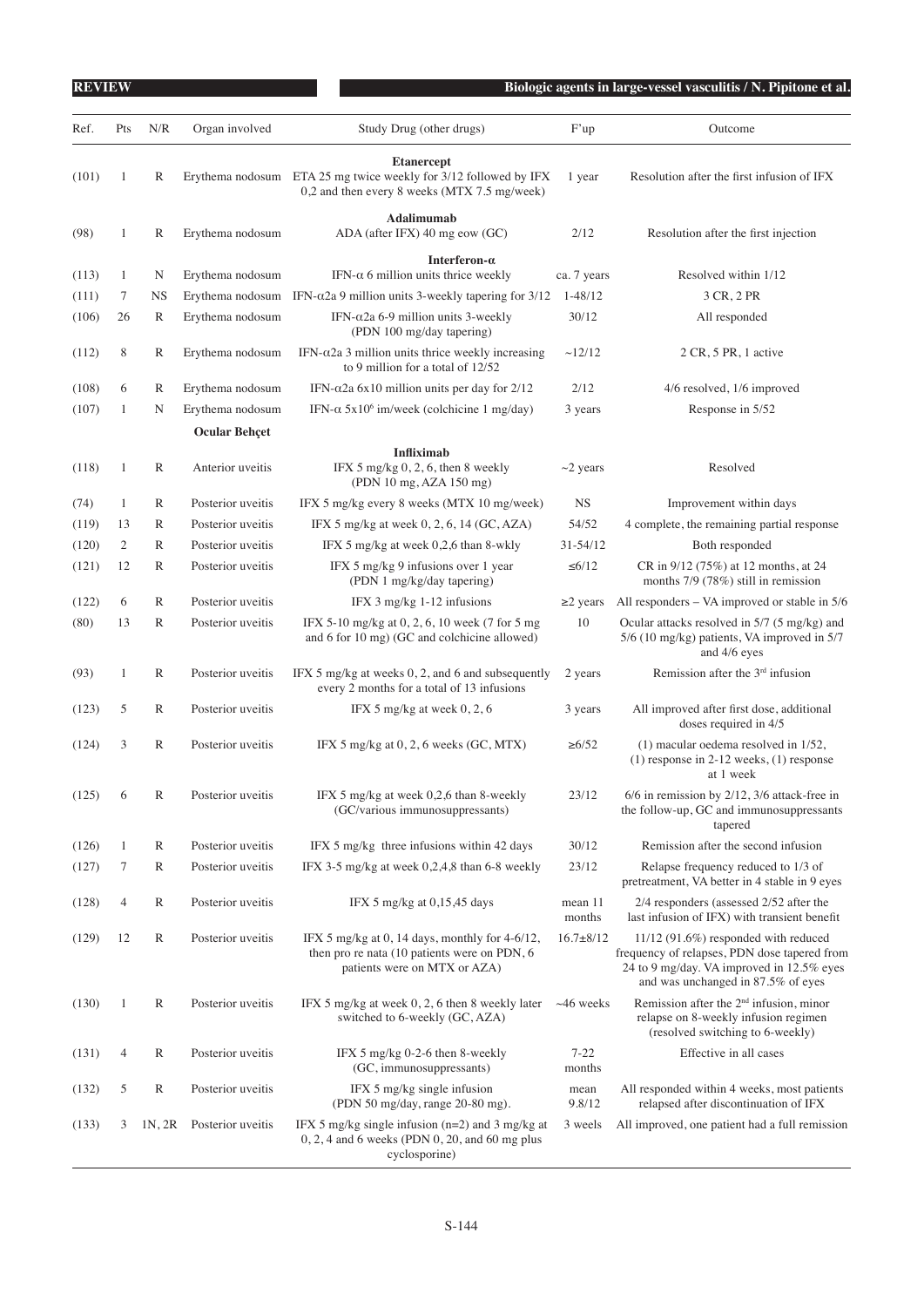| Ref.  | Pts            | N/R          | Organ involved                                             | Study Drug (other drugs)                                                                                                                             | F'up           | Outcome                                                                                                                                                                                        |
|-------|----------------|--------------|------------------------------------------------------------|------------------------------------------------------------------------------------------------------------------------------------------------------|----------------|------------------------------------------------------------------------------------------------------------------------------------------------------------------------------------------------|
| (115) | 1              | R            | Posterior uveitis                                          | IFX 5 mg/kg at week $0, 2, 6$ , then 8-weekly<br>(PDN, AZA)                                                                                          | 22/12          | Marked vision improvement after the 1 <sup>st</sup><br>IFX infusion, relapse-free course                                                                                                       |
| (22)  | 17             | R            | Posterior uveitis                                          | IFX $5 - 10$ mg/kg at week 0, 2, 6, then 8-weekly                                                                                                    | 6/12           | The number of uveitis attacks decreased<br>from $3.1\pm2.7$ (mean $\pm$ SD) in the pretreatment<br>period to $0.4\pm1.0$ after onset of IFX therapy;<br>82% of patients remained relapse-free. |
| (94)  | 7              | 5R, 2N       | Posterior uveitis                                          | IFX 5 mg/kg mg/kg at week 0, 2, and 6 weeks and<br>every 8 weeks thereafter (2 GC, 7 AZA)                                                            | 32/12          | Response noted in 3 out of 7 patients                                                                                                                                                          |
| (134) | 1              | R            | Posterior uveitis                                          | IFX 5 mg/kg t week 0.2.4.8 than 6 weekly                                                                                                             | 4 years        | Remission                                                                                                                                                                                      |
| (98)  | 1              | R            | Posterior uveitis                                          | IFX 5 mg/kg t week 0,2,4,8 than 5-8 weekly<br>$(GC, Cy-A)$                                                                                           | 6/12           | Response of uveitis, but the patient<br>developed neuro-Behçet                                                                                                                                 |
| (135) | 11             | R            | Posterior uveitis                                          | IFX (regimen not specified)<br>(9 colchicine, 6 PDN and 7 Cy-A tapering)                                                                             | 18-50/12       | 2 patients entered complete remission,<br>all patients had a favourable response, in 3 the<br>frequency of ocular attacks increased after 12<br>months of IFX therapy                          |
| (136) | 4              | R            | Posterior uveitis                                          | IFX 5 mg/kg at week 0, 2, and 6 weeks and every 8<br>weeks thereafter (PDN 5-10 mg/day, 3 AZA, 3 Cy-A)                                               | ~28/12         | Complete remission, 2 patients relapsed after<br>IFX was stopped                                                                                                                               |
| (137) | 13             | $\mathbb R$  | Posterior uveitis                                          | IFX 5 mg/kg at week 0, 2, and 6 weeks and then<br>every 8 weeks (PDN $\langle$ 10 mg/day)                                                            | 54/52          | 11 patients remission, 1 partial remission,<br>1 no response                                                                                                                                   |
| (138) | 1              | $\mathbb R$  | Posterior uveitis                                          | IFX 5 mg/kg at week 0, 2, and 6 weeks and then<br>every 8 weeks $(Cy-A)$                                                                             | 1 year         | Remission, but IFX had to be stopped due to<br>the development of anaphylaxis (successfully<br>replaced by ADA)                                                                                |
| (139) | 53             | R            | Posterior uveitis                                          | IFN $\alpha$ 2a 4.5,000,000 IU3 per week for the first 3<br>months followed by 3,000,000 IU 3 times per<br>week for the next $3$ months $(GC)$       | 12-130/12      | 84.9% of patients responded to treatment                                                                                                                                                       |
| (81)  | 10             | <b>NR</b>    | (Posterior) uveitis                                        | IFX 3 mg/kg at week 0, 2, and 6 weeks and every<br>8 weeks thereafter                                                                                | 13-39          | All improved                                                                                                                                                                                   |
| (140) | 1              | R            | Panuveitis                                                 | IFX 5 mg/kg at week $0, 2, 6$<br>(PDN 1 mg/kg tapering, MTX)                                                                                         | 26/52          | Major response sustained for 5/12 after<br>last infusion                                                                                                                                       |
| (131) | 4              | R            | Panuveitis                                                 | IFX 5 mg/kg at week $0, 2, 6$ , then 8-weekly<br>(PDN, in 3/4 MTX added later)                                                                       | $7 - 22/12$    | All patients responded, one patient had a<br>transient attack of anterior uveitis                                                                                                              |
| (141) | 5              | R            | Panuveitis                                                 | IFX 5 mg/kg single infusion (1 patient PDN and<br>Cy-A, 1 Cy-A, 1 Cy-A and AZA)                                                                      | 28 days        | CR within a week                                                                                                                                                                               |
| (142) | 3              | R            | Panuveitis                                                 | IFX 5 mg/kg at week 0, 2, 6, 14, 18, 26 then as<br>required; subsequently switched to ADA in all<br>(all $GC + IS = 1 MTX$ , 1 AZA, 1 mycophenolate) | $\sim$ 3 years | All responded, in 2 cases IFX withdrawal<br>caused a flare but IFX reintroduction brought<br>again the disease under control, no flare under<br>ADA treatment                                  |
| (85)  | $\overline{c}$ | $\mathbb R$  | Panuveitis                                                 | IFX 5 mg/kg at day 1, 30, then 8-weekly<br>(1 GC and colchicine, 1 GC, AZA and colchicine)                                                           | $11 - 16/12$   | Resolution within 7-10 days                                                                                                                                                                    |
| (143) | 1              | $\mathbb R$  | Panuveitis                                                 | IFX 5 mg/kg 3 infusions in 6 weeks (MTX 25<br>mg/week, PDN 60 mg tapered to 6 mg daily)                                                              | 18/12          | Marked improvement after the 3rd IFX<br>infusion and no further relapses                                                                                                                       |
| (13)  | 1              | R            | Panuveitis/posterior<br>uveitis with retinal<br>vasculitis | IFX 5 mg/kg at week 0, 2, 6, 7 then 8-weekly<br>(PDN 25 mg/daily)                                                                                    | 13/12          | Relapse after 13 months of IFX treatment                                                                                                                                                       |
| (144) | 23             | R            | Panuveitis/posterior<br>uveitis with retinal<br>vasculitis | IFX 5 mg/kg $(1$ patient 10 mg/kg) at week $0, 2, 6$ ,<br>then 8-weekly (2 colchicine, 6 PDN 10 mg/day<br>tapering, 2 Cy-A)                          | $\geq 6/12$    | 10 patients were disease-free, 13 had<br>recurrent uveitis                                                                                                                                     |
| (89)  | 1              | R            | Retinal vasculitis                                         | IFX 10 mg/kg doses 1 month apart<br>(PDN 15 mg/day, MTX 15 mg/week)                                                                                  | 13/12          | Resolved after the second IFX infusion                                                                                                                                                         |
| (145) | 1              | $\mathbb R$  | Retinal vasculitis                                         | IFX 3 mg/kg at week $0, 2, 6$                                                                                                                        | 22/52          | Near-complete response after the second<br>infusion, IFX stopped after the third infusion<br>because of pyomyositis                                                                            |
| (91)  | $\mathbf{1}$   | N            | Retinal vasculitis                                         | IFX 5 mg/kg at week $0, 2, 6, 14, 22$ , then 8-weekly                                                                                                | 12/12          | Resolved within 8 days                                                                                                                                                                         |
| (137) | 13             | R            | Retinal vasculitis                                         | IFX 5 mg/kg at week 0, 2, and 6 weeks and then<br>every 8 weeks (PDN <10 mg/day)                                                                     | 54/52          | 10 patients remission, 2 partial remission,<br>1 no response                                                                                                                                   |
| (146) | $\mathbf{1}$   | $\mathbb{R}$ | Posterior uveitis<br>and retinal vasculitis                | IFX 2.5-10 mg/kg 43 infusions over 5 years                                                                                                           | 5 years        | Remission after receiving IFX regularly<br>$(5 \text{ mg/kg}$ every $4/52)$                                                                                                                    |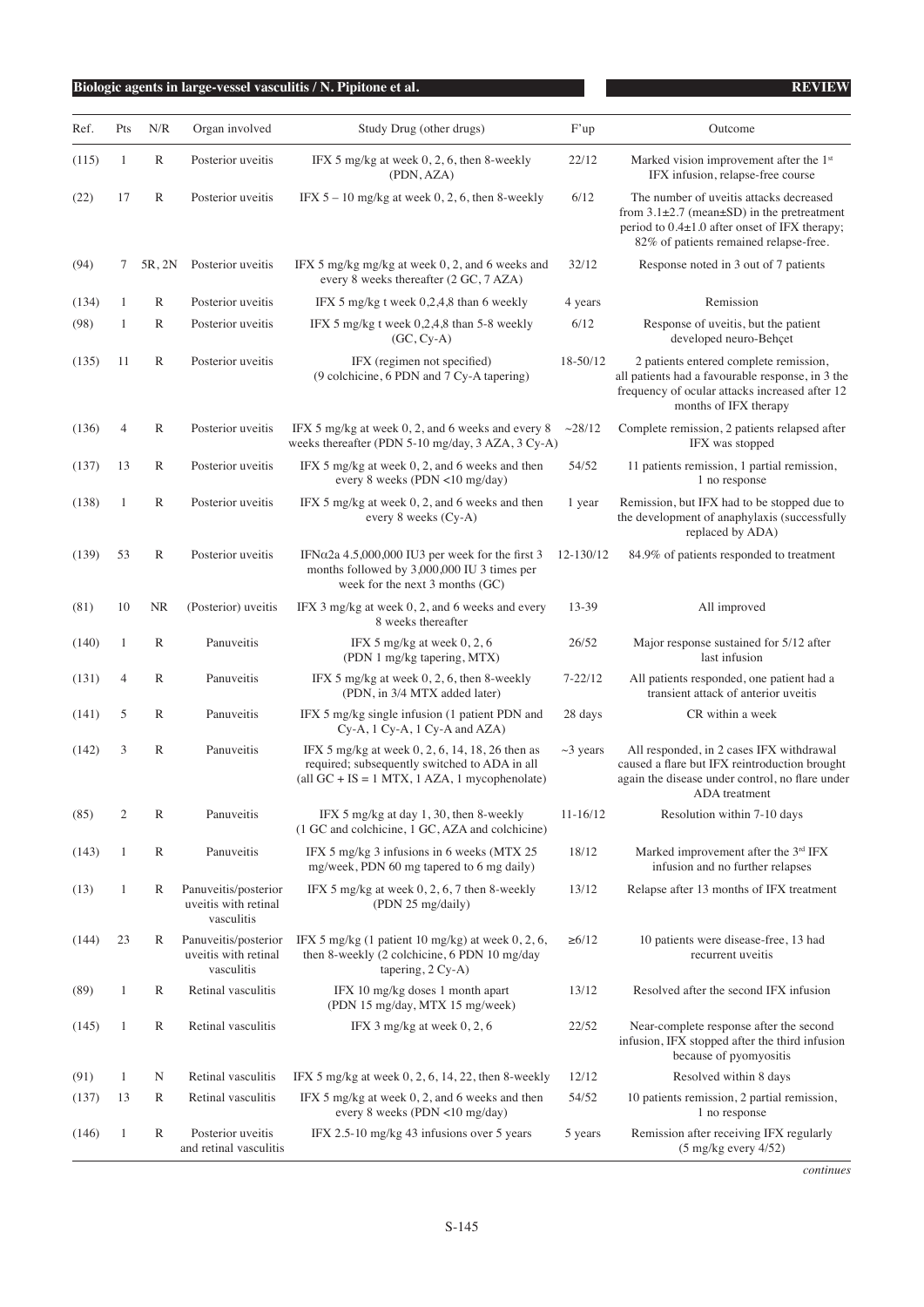| <b>REVIEW</b> |              |              |                                                            |                                                                                                                                                      |                 | Biologic agents in large-vessel vasculitis / N. Pipitone et al.                                                                                                                                                                      |
|---------------|--------------|--------------|------------------------------------------------------------|------------------------------------------------------------------------------------------------------------------------------------------------------|-----------------|--------------------------------------------------------------------------------------------------------------------------------------------------------------------------------------------------------------------------------------|
| Ref.          | Pts          | N/R          | Organ involved                                             | Study Drug (other drugs)                                                                                                                             | F'up            | Outcome                                                                                                                                                                                                                              |
| (147)         | 25           | R            | Posterior uveitis<br>and retinal vasculitis                | IFX 5 mg/kg 0, 4, 8, 16, 24 (6 patients on GC<br>alone, 3 on IS alone, 16 on $GC + IS$ )                                                             | $\sim$ 32 weeks | All patients received one IFX infusion.<br>Response by day 28: retinitis-vitritis CR<br>100%, retinal vasculitis 94%, CME 90%. 15<br>patients received four further infusions. CR<br>was attained in 60%.                            |
| (148)         | 10           | $\mathbb{R}$ | Posterior uveitis<br>and retinal vasculitis                | IFX 5 mg/kg at week 0 and 2, then if required<br>8-weekly to 6-weekly (GC, 2 AZA, 8 Cy-A)                                                            | 3 years         | Patients had posterior uveitis $(=10)$ , retinal<br>vasculitis (6). Three pts remitted after 2<br>infusions. There was a significant reduction in<br>the frequency of ocular attacks. Retinal<br>vasculitis remitted in all patients |
| (79)          | $\mathbf{1}$ | R            | Posterior uveitis<br>and retinal vasculitis                | IFX 5 mg/kg at week $0,2,4,8$ (GC)                                                                                                                   | 8               | Remission after $2nd$ infusion                                                                                                                                                                                                       |
| (149)         | 10           | R            | Posterior uveitis<br>and retinal vasculitis                | IFX 5 mg/kg at 0 and at $2, 4, 6, 8$ , and 10 weeks<br>(PDN 0.25 mg/kg/day to 0.5 mg/kg/day, AZA)                                                    | 30/12           | Compared to patients treated with $GC + IS$ ,<br>in the IFX group relapses were 1.2/2 years<br>vs 6.3 years                                                                                                                          |
| (83)          | 13           | $\mathbb{R}$ | Posterior uveitis<br>and retinal vasculitis                | IFX 5 or 10 mg/kg at week $0,2,6,10$<br>(GC allowed as rescue treatment)                                                                             | 14/52           | Efficacy assessed at 14/52<br>Ocular attacks resolved in 5/7 cases<br>(5 mg/kg) and 5/6 cases (10 mg/kg) altogether<br>in $10/13$ cases. VA improved in $5/7$ and $4/6$<br>cases.                                                    |
| (78)          | $\mathbf{1}$ | R            | Posterior uveitis<br>and retinal vasculitis                | IFX 5 mg/kg at week 0, 2, 6 then $\sim$ 8-weekly<br>(PDN 25 mg tapering, MTX)                                                                        | $\sim$ 94/52    | Response                                                                                                                                                                                                                             |
| (150)         | 14           | $\mathbb{R}$ | Posterior uveitis<br>and retinal vasculitis                | IFX 5 mg/kg at week 0, 2, 6 then 8-weekly<br>$(1 MTX, 4 GC, 12 Cy-A$ tapered in 9)                                                                   | 19/12           | At 12 months, 8/14 patients (57%) had<br>experienced no flares. Visual acuity improved<br>or remained unchanged at 12 months in 26/28<br>eyes $(93%)$                                                                                |
| (151)         | 1            | R            | Retinal vasculitis                                         | IFX 5 mg/kg every 6 weeks, than 8-weekly<br>(PDN 15 mg increased to 60 mg daily, AZA,<br>colchicine)                                                 | $\sim$ 3 years  | Rapid clinical response and normalisation of<br>retinal angiography findings                                                                                                                                                         |
| (92)          | $\mathbf{1}$ | $\mathbb{R}$ | <b>CME</b>                                                 | IFX 5 mg/kg at week 0, 2, 6 then 8-weekly $\rightarrow$ 3<br>mg/kg every 3 months (PDN, Cy-A, AZA)                                                   | 3.5 years       | Response after 3 <sup>rd</sup> infusion, CR after 6/12.<br>Cy-A withdrawn and GC tapered off.<br>Follow-up reported in (93)                                                                                                          |
| (152)         | 1            | $\mathbb{R}$ | Retinal<br>neoangiogenesis<br>and posterior uveitis        | <b>IFX</b>                                                                                                                                           | 12/12           | Ocular inflammation subsided nearly<br>completely; regression of retinal<br>neovascularisation within 8 months                                                                                                                       |
| (153)         | 1            | R            | Scleritis                                                  | IFX 5 mg/kg 3 doses (GC, MTX, colchicine)                                                                                                            | 6/52            | VA worsened at week 6, developed<br>erythema nodosum                                                                                                                                                                                 |
| (118)         | $\mathbf{1}$ | $\mathbb R$  | Scleromalacia<br>perforans                                 | IFX 5 mg/kg $0, 2, 6$ , then 8 weekly<br>(PDN 10 mg, AZA 150 mg)                                                                                     | $\sim$ 2 years  | Treatment failure (required surgery)                                                                                                                                                                                                 |
| (154)         | 1            | R            | Vitritis and CME                                           | IFX three infusions (regimen NS)<br>(PDN 20-30 mg/day)                                                                                               | <b>NS</b>       | Not effective                                                                                                                                                                                                                        |
| (154)         | $\mathbf{1}$ | R            | Vitritis, iritis,<br>rubeosis iridis                       | IFX three infusions (regimen NS)                                                                                                                     | <b>NS</b>       | Response to $1st IFX$ infusion, relapses 1 year<br>after $1st$ infusion and $3/12$ after $2nd$ infusion                                                                                                                              |
|               |              |              |                                                            | Adalimumab                                                                                                                                           |                 |                                                                                                                                                                                                                                      |
| (155)         | 11           | R            | (Posterior) uveitis                                        | ADA 40 mg eow (7 PDN $\geq$ 15 mg/day, 9 colchicine, 4-17/12<br>2 AZA, 2 Cy-A, 1 MTX)                                                                |                 | 10/11 responded to ADA therapy                                                                                                                                                                                                       |
| (97)          | 2            | R            | (Posterior) uveitis                                        | ADA (after a course of IFX) (GC, 1 MTX)                                                                                                              | 562 days        | Partial response                                                                                                                                                                                                                     |
| (13)          | 1            | R            | Panuveitis/posterior<br>uveitis with retinal<br>vasculitis | ADA 40 mg every other week (GC, cyclosporine)                                                                                                        | 18/12           | Remission after 10 weeks of ADA treatment                                                                                                                                                                                            |
| (102)         | 1            | R            | Posterior uveitis<br>and retinal vasculitis                | <b>Etanercept</b><br>ETA 25 mg twice weekly (PDN final dose 5 mg/kg)                                                                                 | 1 year          | Remission within 2/12                                                                                                                                                                                                                |
| (102)         | 1            | R            | Retinal vasculitis                                         | ETA 25 mg twice weekly (PDN final dose 5 mg/kg)                                                                                                      | 1 year          | Responded                                                                                                                                                                                                                            |
|               |              |              |                                                            | Interferon- $\alpha$                                                                                                                                 |                 |                                                                                                                                                                                                                                      |
| (156)         | 37           | $\mathbb{R}$ | Panuveitis                                                 | IFN- $\alpha$ 2a 3,000,000 IU/day tapering to thrice weekly<br>in the absence of flares, otherwise adjusted as<br>required (17 patients received GC) | 24/12           | 95% of patients responded, in 41% the dose<br>of IFN- $\alpha$ 2a could be tapered according to<br>the protocol without flares                                                                                                       |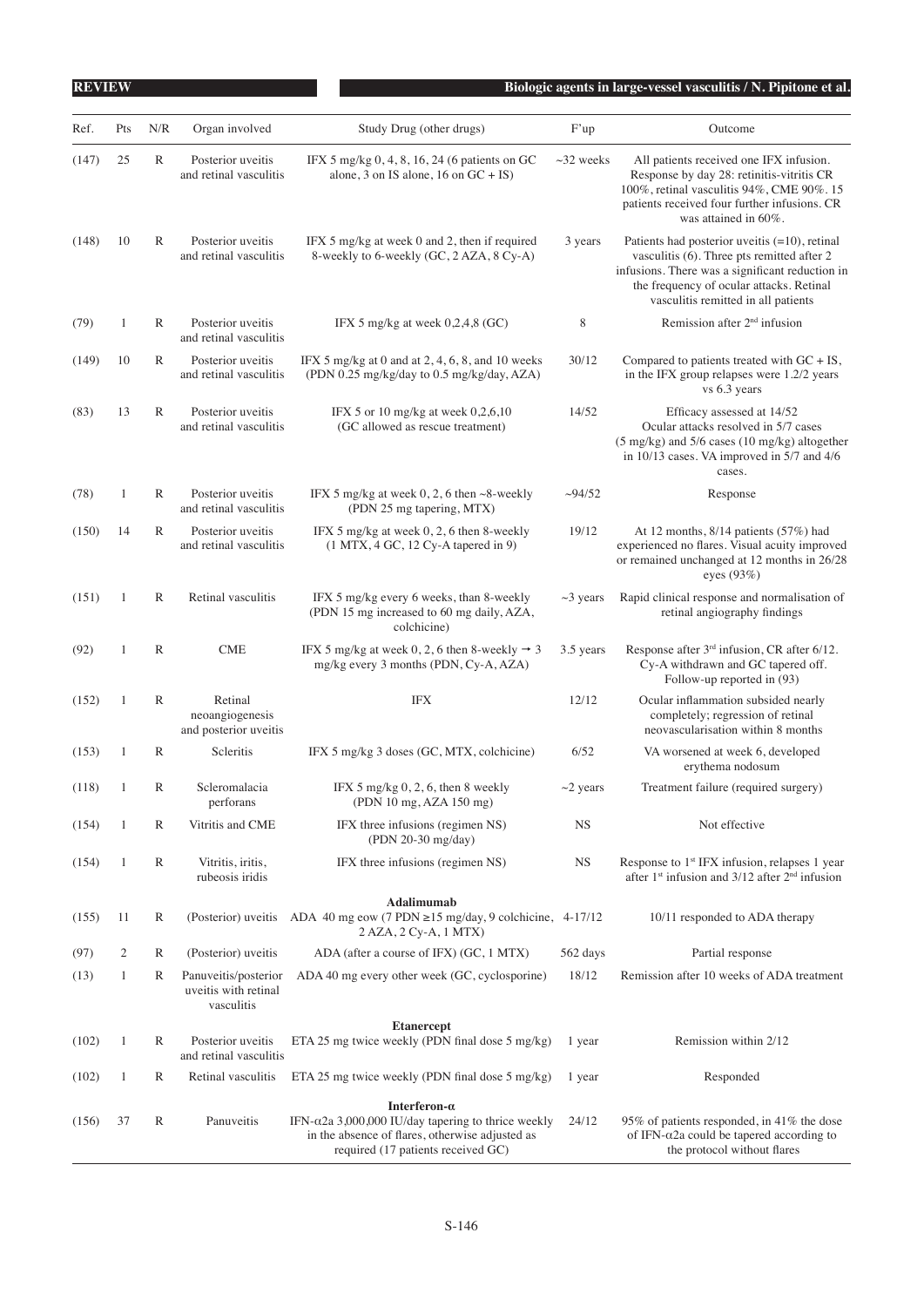| Ref.<br>(157)<br>(158) | Pts<br>44    | N/R<br>R     | Organ involved<br>Posterior uveitis                        | Study Drug (other drugs)                                                                                                 | F'up                  | Outcome                                                                                                     |
|------------------------|--------------|--------------|------------------------------------------------------------|--------------------------------------------------------------------------------------------------------------------------|-----------------------|-------------------------------------------------------------------------------------------------------------|
|                        |              |              |                                                            |                                                                                                                          |                       |                                                                                                             |
|                        |              |              |                                                            | IFN- $α$ 2a 3-6 million units day tapering<br>(GC <10 mg/day allowed)                                                    | 6/12                  | 16 responded, remained relapse-free<br>24 responded but had still recurrent uveitis<br>4 treatment failures |
|                        | 8            | R            | Posterior uveitis                                          | IFN- $\alpha$ 3 million units 3-weekly (GC)                                                                              | 22/12                 | All responders, PDN dose tapered from 47<br>to $8.5 \text{ mg/day}$                                         |
| (108)                  | 3            | R            | Posterior uveitis                                          | IFN- $\alpha$ 2a 6x10 million units per day for 2/12                                                                     | 2/12                  | All responders                                                                                              |
| (159)                  | 50           | 2N.<br>48R   | Posterior uveitis<br>or panuveitis                         | IFN- $\alpha$ 2a 6x10 million units day tapering<br>$( PDN \le 10 \text{ mg/day})$                                       | 36.4/12               | 92% responders - remission of retinal<br>inflammation by week 24                                            |
| (160)                  | 23           | $\mathbb{R}$ | Posterior or<br>panuveitis                                 | IFN- $\alpha$ 2a 3 million units 3-weekly<br>(PDN 1 mg/kg/day tapering)                                                  | mean 29.6<br>months   | 82.6% responders. IFN discontinued in 10<br>$(22.2\%)$ , 4 relapses upon treatment<br>discontinuation       |
| (161)                  | 32           | $\mathbb{R}$ | Posterior uveitis or<br>panuveitis                         | IFN- $\alpha$ 2a 3 million units 3-weekly<br>(PDN 1 mg/kg tapering)                                                      | mean $70.6$<br>months | 88% responded, IFN discontinued in 68% of<br>patients after 32/12 of treatment                              |
| (162)                  | 10           |              | R1, N9 Posterior uveitis<br>and retinal vasculitis         | IFN- $\alpha$ 2b 5 million units thrice weekly<br>(AZA 2.5 mg/kg/day) for 24/52                                          | $\geq$ 24/52          | VA improved, four patients had transient<br>flares during treatment                                         |
| (163)                  | 1            | R            | Panuveitis and<br>retinal vasculitis                       | IFN- $\alpha$ 2b 3 million units 3-weekly<br>(PDN 100 mg/day tapering)                                                   | 2 years               | Suppression of inflammation, PDN dose<br>tapered to 10 mg/day                                               |
| (164)                  | 50           | R            | Panuveitis/posterior<br>uveitis with retinal<br>vasculitis | IFN- $\alpha$ 2a 6 million units daily tapering according 29.5 months<br>to the clinical response (PDN $\leq$ 10 mg/day) | mean                  | 92% of patients responded to treatment,<br>17 patients weaned off treatment<br>without relapse              |
| (110)                  | $\mathbf{1}$ | N            | Retinal vasculitis                                         | IFN- $\alpha$ 2a 6 million units/day tapering                                                                            | 19/12                 | Response within 2 weeks                                                                                     |
| (165)                  | 1            | R            | Retinal vasculitis                                         | IFN- $\alpha$ 2a 9 million units 3-weekly<br>(PDN 100 mg/day tapering)                                                   | 4 years               | Resolution within 2 weeks sustained at 4<br>years, PDN stopped                                              |
| (166)                  | 1            | R            | Retinal vasculitis                                         | IFN- $\alpha$ 3 million units 3-weekly for 2 years then<br>tapering (colchicine, low-dose PDN)                           | $>2$ years            | Improved                                                                                                    |
| (167)                  | 3            | R            | Retinal vasculitis                                         | IFN- $\alpha$ 2b 3 million units thrice weekly<br>(1 CYC, 1 colchicine and GC, 1 cyclosporine<br>and colchicine)         | Up to $3$<br>years    | CR                                                                                                          |
| (168)                  | 1            | R            | Retinal vasculitis                                         | IFN- $\alpha$ 2a 6 million units tapering                                                                                | 52 days               | Retinal vasculitis and optic disk<br>neovascularisation resolved within 7/52                                |
| (117)                  | 1            | N            | Retinal vasculitis<br>and iridocyclitis                    | IFN- $\alpha$ 2a 9 million units 3-weekly for 5/52<br>(colchicine)                                                       | 8/12                  | Resolved in 2/52                                                                                            |
| (169)                  | 7            | $N+R$        | Optic disk<br>neovascularisation                           | IFNα-2a 6 million units per day tapering                                                                                 | median<br>24/12       | All treated patients responded                                                                              |
| (170)                  | $\mathbf{1}$ | R            | Retinal vasculitis                                         | <b>Rituximab</b><br>RTX 1000 mg 2 infusions two weeks apart                                                              | 24/12                 | Improvement in vasculitis and VA (8/10)<br>within 6 weeks                                                   |
|                        |              |              | <b>Arthritis</b>                                           |                                                                                                                          |                       |                                                                                                             |
| (127)                  | 7            | R            | Arthritis                                                  | <b>Infliximab</b><br>IFX 3-5 mg/kg at week $0,2,4,8$ than 6-8 weekly                                                     | 23/12                 | Resolved                                                                                                    |
| (91)                   | 1            | N            | Arthritis                                                  | IFX 5 mg/kg at week $0, 2, 6, 14, 22$ , then 8-weekly                                                                    | 12/12                 | Resolved within 8 days                                                                                      |
| (87)                   | 1            | R            | Arthritis                                                  | IFX $3 \text{ mg/kg}$ at $0, 2, 6$ , then $8$ -weekly<br>(colchicine, AZA)                                               | $_{\rm NS}$           | Improvement two weeks after the first<br>infusion but left total knee replacement<br>required               |
| (85)                   | 1            | R            | Arthritis                                                  | IFX 5 mg/kg at day 1, 30, then 8-weekly<br>(GC, colchicine)                                                              | 11/12                 | Resolution within 10 days                                                                                   |
| (81)                   | 10           | <b>NR</b>    | Arthritis                                                  | IFX 3 mg/kg at week 0, 2, and 6 weeks and every<br>8 weeks thereafter                                                    | 13-39                 | All improved                                                                                                |
| (79)                   | $\mathbf{1}$ | R            | Arthritis                                                  | IFX 5 mg/kg at week $0,2,4,8$ (GC)                                                                                       | 8                     | Remission after $2nd$ infusion                                                                              |
| (88)                   | 2            | R            | Arthritis                                                  | IFX 3-5 mg/kg 2-3 infusions "on demand" $(GC)$                                                                           | $\sim$ 2 years        | Resolved, a patient had 2 relapses but<br>responded again to IFX                                            |
| (95)                   | 10           | R            | Arthritis                                                  | IFX 3-5 mg/kg at 0-2-6 weeks then 8-weekly<br>(10 MTX, 8 colchicine, 2 AZA, 5 mesalazine,<br>2 sulfasalazine, 6 GC)      | 24/12                 | Patients had concomitant intestinal<br>manifestations of ABD. Arthritis resolved in<br>all patients         |
| (104)                  | 1            | R            | Arthritis                                                  | <b>Etanercept</b><br>ETA 25 mg twice weekly (PDN 25 mg/day tapering)                                                     | <b>NS</b>             | Improved after 4/52                                                                                         |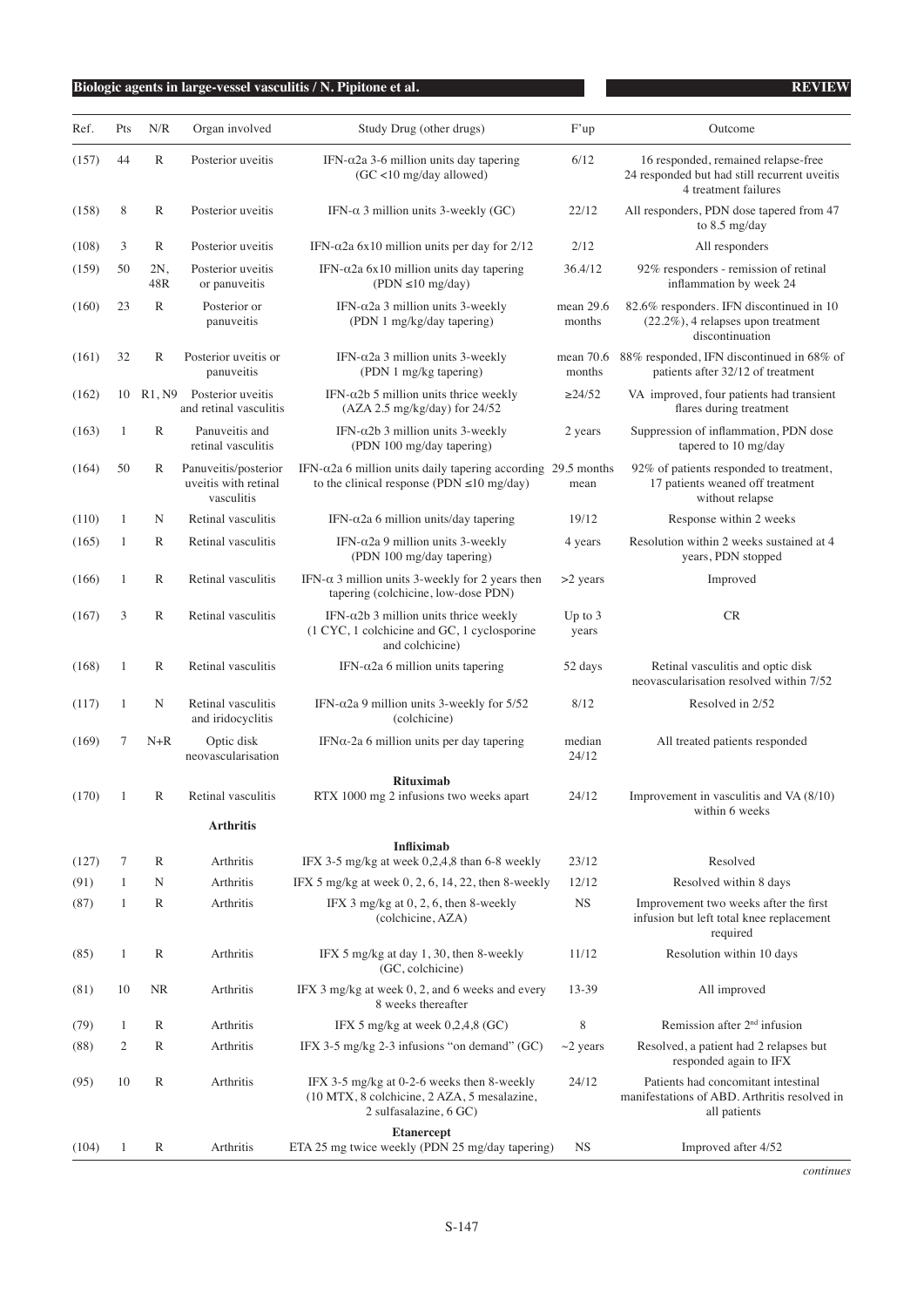| Ref.  | Pts            | N/R          | Organ involved                                | Study Drug (other drugs)                                                                                  | F'up                     | Outcome                                                                                                                                                            |
|-------|----------------|--------------|-----------------------------------------------|-----------------------------------------------------------------------------------------------------------|--------------------------|--------------------------------------------------------------------------------------------------------------------------------------------------------------------|
| (106) | 39             | R            | Arthritis                                     | Interferon- $\alpha$<br>IFN- $\alpha$ 2a 6-9 million units 3-weekly<br>(PDN 100 mg/day tapering)          | 30/12                    | 38 patients responded                                                                                                                                              |
|       |                |              | Neuro-Behçet                                  |                                                                                                           |                          |                                                                                                                                                                    |
| (171) | 1              | R            | Neuro-Behçet                                  | <b>Infliximab</b><br>IFX 5 mg/kg at week 0, 2, 6 then 8-weekly<br>(pulse GC at onset, MTX 10 mg/week)     | <b>NS</b>                | CR within 1 week                                                                                                                                                   |
| (172) | 1              | R            | Neuro-Behçet                                  | IFX 5 mg/kg at week $0, 2, 6$                                                                             | 1 month                  | Clinical and MRI resolution after the<br>second IFX infusion                                                                                                       |
| (173) | 8              | $\mathbb{R}$ | Neuro-Behçet                                  | IFX 5 mg/kg at week $0, 2, 6$<br>(GC, 2 MTX and 1 cyclosporine)                                           | $\sim$ 1-3 years         | All improved, no progression of MRI<br>lesions, IFX safely withdrawn in 1 patient<br>and switched to ETA in another                                                |
| (120) | $\mathbf{1}$   | R            | Neuro-Behçet                                  | IFX 5 mg/kg at week 0,2,6 than 8-weekly                                                                   | 54/12                    | Response                                                                                                                                                           |
| (174) | $\mathbf{1}$   | $\mathbb{R}$ | Neuro-Behçet                                  | IFX 3 mg/kg at week 0,2,6 (MP, CYC and MTX)                                                               | 6 weeks                  | Clinical and MRI improvement after<br>$2nd$ infusion                                                                                                               |
| (175) | 5              | R            | Neuro-Behçet                                  | IFX 5 mg/kg at $0, 2, 6$ , and 14 weeks<br>$(MTX, PDB < 10$ mg/day)                                       | 24 weeks                 | By week 24, 3/5 had improved, none<br>worsened by clinical and MRI criteria                                                                                        |
| (176) | 1              | R            | Neuro-Behçet                                  | IFX 5 mg/kg at 0,2,6 weekly than bimonthly for 1<br>year (colchicine, GC; CYC for 6/12, then AZA)         | 21 months                | Clinical and MRI response, relapse 7/12<br>after stopping IFX, again response to IFX<br>retreatment                                                                |
| (177) | $\mathbf{1}$   | $\mathbb{R}$ | Neuro-Behçet                                  | IFX 3 mg/kg at week 0-2-4 and 8 $\rightarrow$ AZA + GC $\rightarrow$<br>ADA 40 mg every other week        | 2 years                  | Response, in remission for 1 year after IFX.<br>After relapsing on GC and AZA treated with<br>ADA with marked improvement after 3/12<br>and no relapse afterwards. |
| (178) | $\mathbf{1}$   | R            | Neuro-Behçet                                  | IFX 3 mg/kg at 0, 2, 6, 12, 24 weeks<br>(GC, colchicine)                                                  | 24/52                    | "Dramatic" response followed by loss of<br>efficacy                                                                                                                |
| (179) | 1              | R            | Neuro-Behçet                                  | IFX 3 mg/kg (MTX) $\rightarrow$ ETA 25 mg twice weekly                                                    | 3 years<br>$\sim$ 1 year | Clinical response to IFX, only 2 relapses in<br>3 years ETA effective, GC withdrawn                                                                                |
| (84)  | $\mathbf{1}$   | N            | Neuro-Behçet                                  | IFX 3 mg/kg at weeks 0, 2 and 6<br>(PDN 60 mg tapering to 10 mg)                                          | 1 year                   | Clinical and MRI remission                                                                                                                                         |
| (127) | 7              | R            | Neuro-Behçet                                  | IFX 3-5 mg/kg at week 0,2,4,8 than 6-8 weekly                                                             | 23/12                    | Responded                                                                                                                                                          |
| (134) | 1              | $\mathbb{R}$ | Neuro-Behçet                                  | IFX 5 mg/kg t week 0,2,4,8 than 6 weekly                                                                  | 4 years                  | Remission                                                                                                                                                          |
| (180) | 4              | 1N, 3R       | Neuro-Behçet                                  | IFX 3 (2 patients) and 5 (2 patients) $mg/kg$<br>(GC, colchicine and CYC in 3 patients)                   | 3 years                  | No progression in 2 patients (treated with<br>IFX 5 mg/kg), progressive course in 2 patients<br>(treated with IFX 3 mg/kg)                                         |
| (181) | 1              | R            | Neuro-Behçet                                  | IFX 5 mg/kg at 0, 2, 6, weeks than 8-weekly<br>(MTX 15 mg/weekly)                                         | 27/12                    | Resolution of acute neurological attacks,<br>some residual neurological features                                                                                   |
| (137) | 5              | R            | Neuro-Behçet                                  | IFX 5 mg/kg at week 0, 2, and 6 weeks and then<br>every 8 weeks (PDN <10 mg/day)                          | 54/52                    | Remission                                                                                                                                                          |
| (143) | $\mathbf{1}$   | R            | Neuro-Behçet                                  | IFX 5 mg/kg 3 infusions in 6 weeks (MTX 25<br>mg/week, PDN 60 mg tapered to 6 mg daily)                   | 18/12                    | Marked clinical improvement and resolution<br>of CNS MRI lesions after the 3 <sup>rd</sup> IFX infusion;<br>no further relapses at follow-up                       |
|       |                |              |                                               | Adalimumab                                                                                                |                          |                                                                                                                                                                    |
| (97)  | $\mathfrak{2}$ | R            | Neuro-Behçet                                  | ADA (after a course of IFX)<br>(2 GC, 1 cyclosporine, 1 AZA)                                              | 562 days                 | Complete response                                                                                                                                                  |
| (98)  | $\mathbf{1}$   | $\mathbb R$  | Neuro-Behçet                                  | ADA (after IFX) 40 mg eow (GC)                                                                            | 2/12                     | Clinical improvement and resolution of active<br>MRI brain lesions                                                                                                 |
| (113) | 1              | N            | Neuro-Behçet                                  | Interferon- $\alpha$<br>IFN- $\alpha$ 6 million units thrice weekly                                       | ca. 7 years              | Seizures resolved within 5/12. IFN<br>discontinued 4/12 later, relapse after ca.<br>3 years but response again to IFN- $\alpha$                                    |
| (117) | $\mathbf{1}$   | N            | Neuro-Behçet                                  | IFN- $α2a$ 9 million units 3-weekly for 5/52                                                              | 8/12                     | Clinical and MRI features resolved in 3/52                                                                                                                         |
|       |                |              | Vasculo-Behçet                                |                                                                                                           |                          |                                                                                                                                                                    |
| (182) | $\mathbf{1}$   | R            | Arterial aneurysms<br>in MAGIC syndrome       | <b>Infliximab</b><br>IFX 3 $\rightarrow$ 5 mg/kg 4- then 8-weekly<br>(intravenous GC, then PDN 10 mg/day) | 2 years                  | Aneurysm stabilisation                                                                                                                                             |
| (183) | 1              | N            | Pulmonary artery<br>aneurysms with<br>thrombi | IFX 5 mg/kg for 14 months (regimen $NS$ )                                                                 | >2 years                 | Resolution of thrombi within 2/52 and<br>marked reduction of pulmonary artery<br>aneurysms within 6/12                                                             |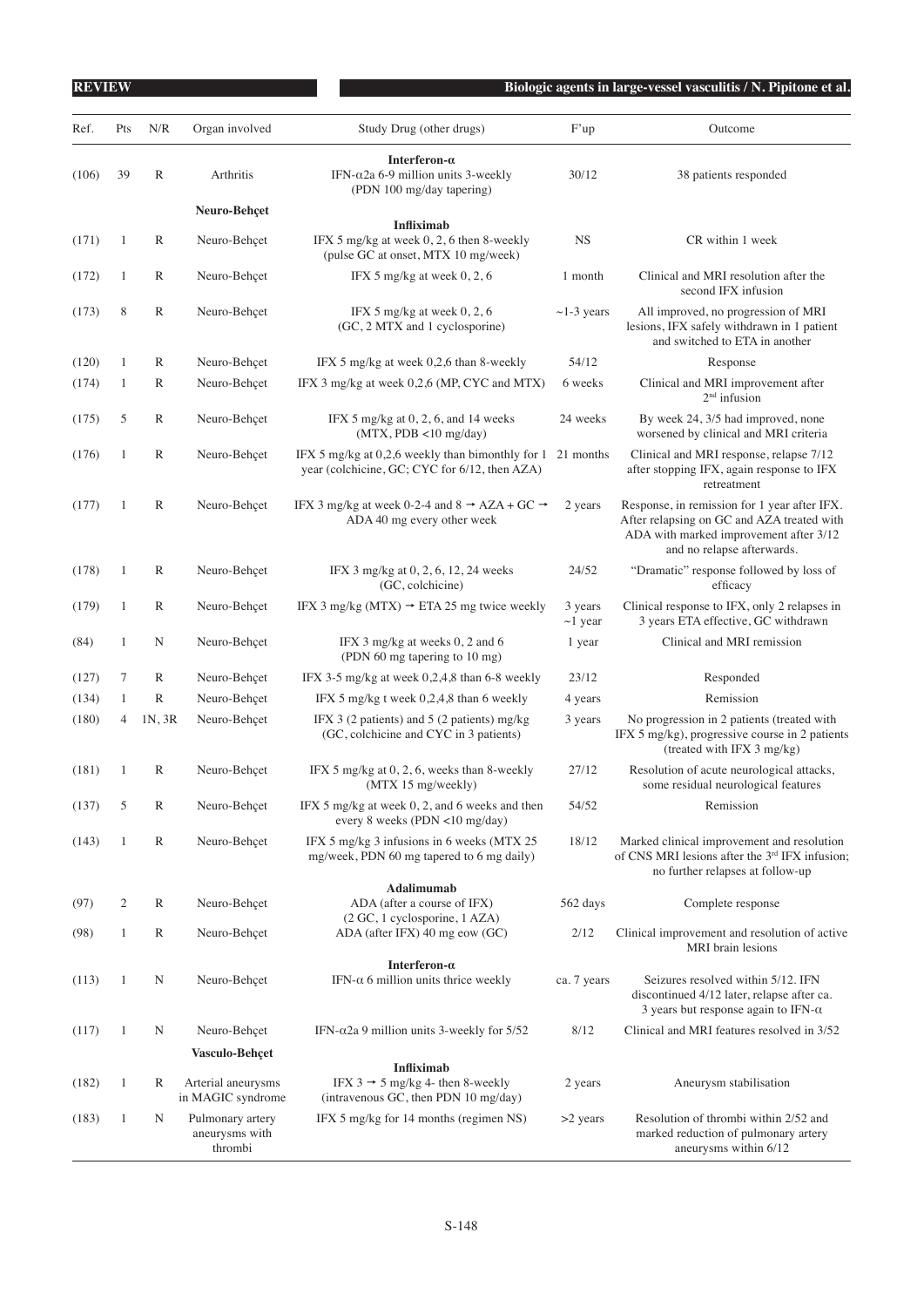| Ref.  | Pts | N/R          | Organ involved                                | Study Drug (other drugs)                                                                                                         | F'up                     | Outcome                                                                                                          |
|-------|-----|--------------|-----------------------------------------------|----------------------------------------------------------------------------------------------------------------------------------|--------------------------|------------------------------------------------------------------------------------------------------------------|
| (184) | 1   | N            | Pulmonary artery<br>aneurysms with<br>thrombi | IFX 5 mg/kg at weeks $0, 2, 6, 14$ , and $22$ (GC, AZA)                                                                          | 15/12                    | Resolution of thrombi and marked reduction<br>of pulmonary artery aneurysms observed<br>6/12 after therapy onset |
|       |     |              | <b>Venous involvement</b>                     |                                                                                                                                  |                          |                                                                                                                  |
| (88)  | 1   |              | RSuperficial thrombophlebitis                 | <b>Infliximab</b><br>IFX $3 \text{ mg/kg}$ 2 infusions (GC)                                                                      | $\sim$ 2 years           | Responded                                                                                                        |
| (79)  | 1   | R            | Thrombophlebitis                              | IFX 5 mg/kg at week $0,2,4,8$ (GC)                                                                                               | 8                        | Remission after $2nd$ infusion                                                                                   |
| (127) | 7   | $\mathbb{R}$ | Thrombophlebitis                              | IFX 3-5 mg/kg at week $0,2,4,8$ than 6-8 weekly                                                                                  | 23/12                    | Resolved                                                                                                         |
| (185) | 3   | $\mathbb{R}$ | Deep venous<br>thrombosis<br>(Budd-Chiari)    | IFX $3 \text{ mg/kg}$ (1 g MP)                                                                                                   | 3/52                     | 2 patients had liver failure at onset of IFX<br>treatment and died.<br>All patients were treatment failures      |
|       |     |              |                                               | Adalimumab                                                                                                                       |                          |                                                                                                                  |
| (186) | 1   | R            | Pulmonary artery<br>aneurysms with<br>thrombi | ADA 40 mg eow for 8 weeks (PDN initial dose not 2 months<br>stated tapered to 2.5 mg/day)                                        |                          | Reduction of pulmonary artery<br>aneurysm size                                                                   |
| (108) | 1   | R            | Thrombophlebitis                              | Interferon- $\alpha$<br>IFN- $\alpha$ 2a 6x10 million units per day for 2/12                                                     | 2/12                     | Resolved                                                                                                         |
|       |     |              | <b>GE Behçet</b>                              |                                                                                                                                  |                          |                                                                                                                  |
| (88)  | 2   | $\mathbb{R}$ | GE Behçet                                     | <b>Infliximab</b><br>IFX 3-5 mg/kg 2-3 infusions "on demand" (GC)                                                                | $\sim$ 2 years           | Resolved (1 relapsed, but responded to<br>IFX retreatment)                                                       |
| (81)  | 10  | <b>NR</b>    | GE Behçet                                     | IFX 3 mg/kg at week 0, 2, and 6 weeks and every 8<br>weeks thereafter                                                            | 13-39                    | Ileocecal ulcers improved in all after 2<br>weeks and resolved in 9/10 by 12 months                              |
| (153) | 1   | <b>NS</b>    | GE Behçet                                     | IFX 5 mg/kg 4 doses                                                                                                              | ~14/52                   | Rectal discharge not improved, developed<br>erythema nodosum                                                     |
| (187) | 1   | N            | GE Behçet                                     | IFX 5 mg/kg at day 1, 13, and 42 after surgery<br>for esophageal perforation (AZA 50 mg/day<br>increasing to 100 mg/day)         | <b>NS</b>                | Resolution of esophageal ulcer                                                                                   |
| (188) | 1   | $\mathbb{R}$ | GE Behçet                                     | IFX 5 mg/kg 1 infusion (MP 40 mg/day, AZA,<br>mesalamine, colchicine)                                                            | 15 days                  | Pain a resolved almost entirely in 2/52,<br>colonoscopy performed later showed<br>resolution of the gut ulcers   |
| (189) | 1   | $\mathbb{R}$ | GE Behçet                                     | IFX 5 mg/kg at $0, 2, 7, 23$ weeks (PDN 7.5 mg/day)                                                                              | 23/52                    | Near-complete remission at 9 weeks, PDN<br>discontinued                                                          |
| (190) | 4   | $\mathbb{R}$ | GE Behçet                                     | IFX 5 mg/kg at 0-2-6 weeks then 8-weekly                                                                                         | $26$ days-<br>3 years    | Remission in 4/6 patients, 2 required surgery                                                                    |
| (191) | 1   | $\mathbb{R}$ | <b>GE</b> Behçet                              | IFX 5 mg day 0 and after 1 month                                                                                                 | 12 months                | Abdominal pain resolved 5/12 after<br>starting IFX, asymptomatic after 1 year                                    |
| (192) | 1   | R            | GE Behçet                                     | IFX 300 mg infusion (GC)                                                                                                         | 1 week                   | Intestinal ulcer healed in 1/52                                                                                  |
| (193) | 1   | N            | GE Behçet                                     | IFX 5 mg/kg 3 infusions over 6 weeks (GC, AZA)                                                                                   | $-9/12$                  | Resolution of intestinal ulcers after 2 <sup>nd</sup> IFX<br>infusion                                            |
| (95)  | 10  | $\mathbb{R}$ | <b>GE</b> Behçet                              | IFX 3-5 mg/kg at 0-2-6 weeks then 8-weekly<br>(10 MTX, 8 colchicine, 2 AZA, 5 mesalazine,<br>2 sulfasalazine, 6 GC)              | 24/12<br>at 12<br>months | Iliocecal ulcers resolved in 9 of 10 patients                                                                    |
|       |     |              |                                               | Adalimumab                                                                                                                       |                          |                                                                                                                  |
| (97)  | 3   | R            | GE Behçet                                     | ADA (after a course of IFX)<br>(GC and various immunosuppressants)                                                               | 562 days                 | 1 complete and 2 partial responses                                                                               |
| (99)  | 2   | $\mathbb{R}$ | GE Behçet                                     | ADA 1 patient 160 mg followed by 80 mg and then 60 weeks<br>40 mg eow, 1 patient 80 mg followed by 40 mg eow<br>(GC, colchicine) |                          | Both patients responded to ADA treatment                                                                         |
| (110) | 1   | N            | GE Behçet                                     | Interferon- $\alpha$<br>IFN- $\alpha$ 2a 6 million units/day tapering                                                            | 19/12                    | Resolution of colonscopy lesions after 4<br>months                                                               |
| (113) | 1   | N            | GE Behçet                                     | IFN- $\alpha$ 6 million units thrice weekly tapering<br>after clinical response                                                  | ca. 3 years              | Resolved within 9/52                                                                                             |

N/R (New/refractory): "refractory" means patients with insufficient or no response to treatment with glucocorticoids and/or at least 1 immunosuppressant, "new (treatment)" means patients who have not previously been treated or who have previously been successfully treated, but in whom treatment was withdrawn for reasons other than lack of efficacy prior to receiving biological agents. For a full list of the abbreviations used in this Table, please refer to "List of abbreviations used in this paper and in the Tables (in alphabetical order)" in the main text.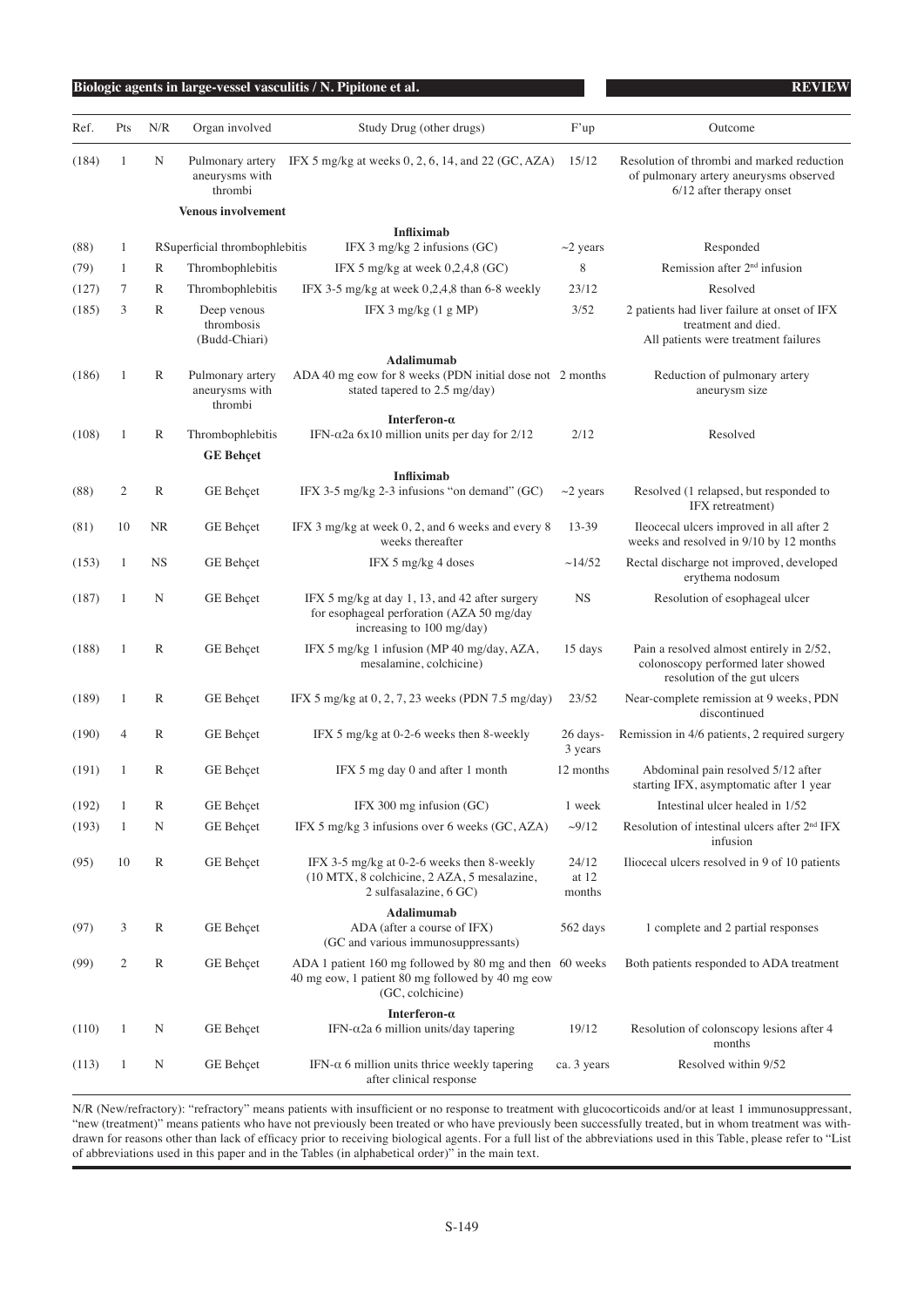patients with refractory mucocutaneous disease, 89% of those with ocular disease, 100% of those with gastrointestinal disease, and 91% of those with central nervous system involvement. Combination of infliximab with azathioprine, cyclosporine, or both, appeared to be superior to monotherapy for sustained ocular remission. Most patients (n=325) received IFX, 37 received ETA, and 28 ADA.

## *– Switch between TNF-α inhibitors in Adamantiades-Behçet's disease*

Although IFX remains the most used TNF- $\alpha$  inhibitor in ABD, lack or loss of efficacy and infusion reactions may limit its use. A review of 69 patients treated with IFX for ABD revealed that 17 (25%) were switched to ADA because of inefficacy (n=15) or infusion reactions  $(n=2)$  (13). In 10 out of these 17 patients, the main manifestations requiring switching were mucocutaneous lesions, in 4 retinal vasculitis, and in 3 neurological involvement. Of those patients switched to ADA, nine entered sustained remission and three had a favourable response to treatment. One patients with retinal vasculitis and two patients with neurological involvement (all resistant to IFX therapy) did not respond to ADA. ADA was well tolerated in all patients. These data suggest that switching from a TNF- $\alpha$  inhibitor to another may be justified in patients with ABD who show lack or loss of efficacy or develop drug-specific reactions to a particular TNF- $\alpha$  inhibitor.

## *– Uncontrolled studies on interferon-α (not reported in Table I)*

In a study on 14 untreated ABD patients with a variety of clinical manifestations, IFN- $α2a$  (3 million units thrice weekly for  $\sim$ 2 months) significantly decreased the frequency and increased remission duration of orogenital ulcers and pustular lesions with a non-significant trend for improvement of erythema nodosum and thrombophlebitis (14).

In a 48-week open-label trial on 20 untreated ABD patients, IFN- $\alpha$ 2b at 5 million units thrice weekly for six weeks followed by the same dose once weekly for further ten weeks significantly reduced the mean number and duration of arthritis attacks with some but non-significant improvement in mucocutaneous lesions (15). None of the above studies specified how many patients with a given clinical manifestations improved following biological treatment.

A retrospective study reported on the outcomes of 53 patients with severe posterior uveitis related to ABD treated with IFN- $\alpha$ 2a at an initial dosage of 6 million IU per day tapering (16). IFN was discontinued in patients with quiescent ocular inflammation, bu resumed in case of relapses. Patients were followed up for 2 years or longer. Of 53 patients, 52 (98.1%) responded to IFN. In 47 patients (88.7%), IFN could be discontinued when the disease was in remission. Twenty of these 47 (42.6%) needed a second treatment course during a median followup of 6.0 years. Visual acuity improved or remained unchanged in 91 eyes (94.8%). Ocular disease was still in remission in 50% of the patients 45.9 months after cessation of the first IFN course. These findings indicate that IFN has a favourable effect on the prognosis of ocular inflammation and that it can also induce longlasting remissions in patients with ocular manifestations of ABD.

A review of studies performed using IFN-α in ABD concluded that efficacy of such treatment could be demonstrated in 94% of patients with inflammatory ocular disease, in 95% of those with articular manifestations, and in 86% of those with mucocutaneous manifestations (17).

*– Uncontrolled studies on tocilizumab*  The interleukin-6 (IL-6) receptor (IL-6R) antagonist tocilizumab has successfully been used to treat a patient with refractory neuro-Behçet (18). The rationale for using tocilizumab in neuro-Behçet is the evidence of raised IL-6 concentrations in the cerebrospinal fluid of patients with active neuro-Behçet (19). Raised IL-6 levels have also been reported in the sera from patients with active ABD compared to controls (20) including those with ocular disease due to ABD compared with patients with inactive ocular disease and controls (21). This data suggests that IL-6 may be involved in the pathogenesis of ABD and thus a role for tocilizumab as treatment for ABD.

*Studies comparing synthetic diseasemodifying anti-rheumatic drugs with biological agents in Adamantiades-Behçet's disease*

## *– Interferon-α*

There is an ongoing RCT, Interferonalpha2a Versus Cyclosporin A for Severe Ocular Behçet's Disease (INCY-TOB; ClinicalTrials.gov Identifier: NCT00167583, http://clinicaltrials. gov/ct2/show/NCT00167583) comparing the efficacy and safery of cyclosporine (3 mg/kg bw, augmented to 5 mg if necessary and combined with prednisolone) and of IFN- $\alpha$ 2a (3-6 million IU per day subcutaneously, augmented to up to 9 if necessary and later reduced according to clinical response to 3 x 3 million IU /week). The results of this trial are not yet available.

### *– Infliximab*

A retrospective review of thirty-seven ABD patients with uveitis documented the respective efficacy and safety profiles of cyclosporine and IFX (22). Twenty patients received cyclosporine (3–5 mg/kg/day) and 17 patients were treated with IFX  $(5-10 \text{ mg/kg})$  at week 0, 2, 6 and 8-weekly thereafter. The majority of patients in this study had received prior treatment, with the cyclosporine patient group previously being given colchicine with or without systemic glucocorticoids and the IFX group beng given cyclosporine with or without systemic glucocorticoids. These previous treatments were converted to either cyclosporine or IFX due to the side effects or because of a poor response to the original therapy. Comparing the 6-month pretreatment with the 6-month post-treatment period, the number of uveitis attacks decreased from  $3.3\pm2.4$  to  $1.2\pm1.2$  (mean $\pm$ SD) in the cyclosporine group and from  $3.1\pm2.7$  to  $0.4\pm1.0$  in the IFX group. In addition, the number of uveitis attacks during the 6 months after the initiation of the treatments was significantly less in the IFX group as compared to the cyclosporine group. Out of the 20 patients treated with cyclosporine, nine patients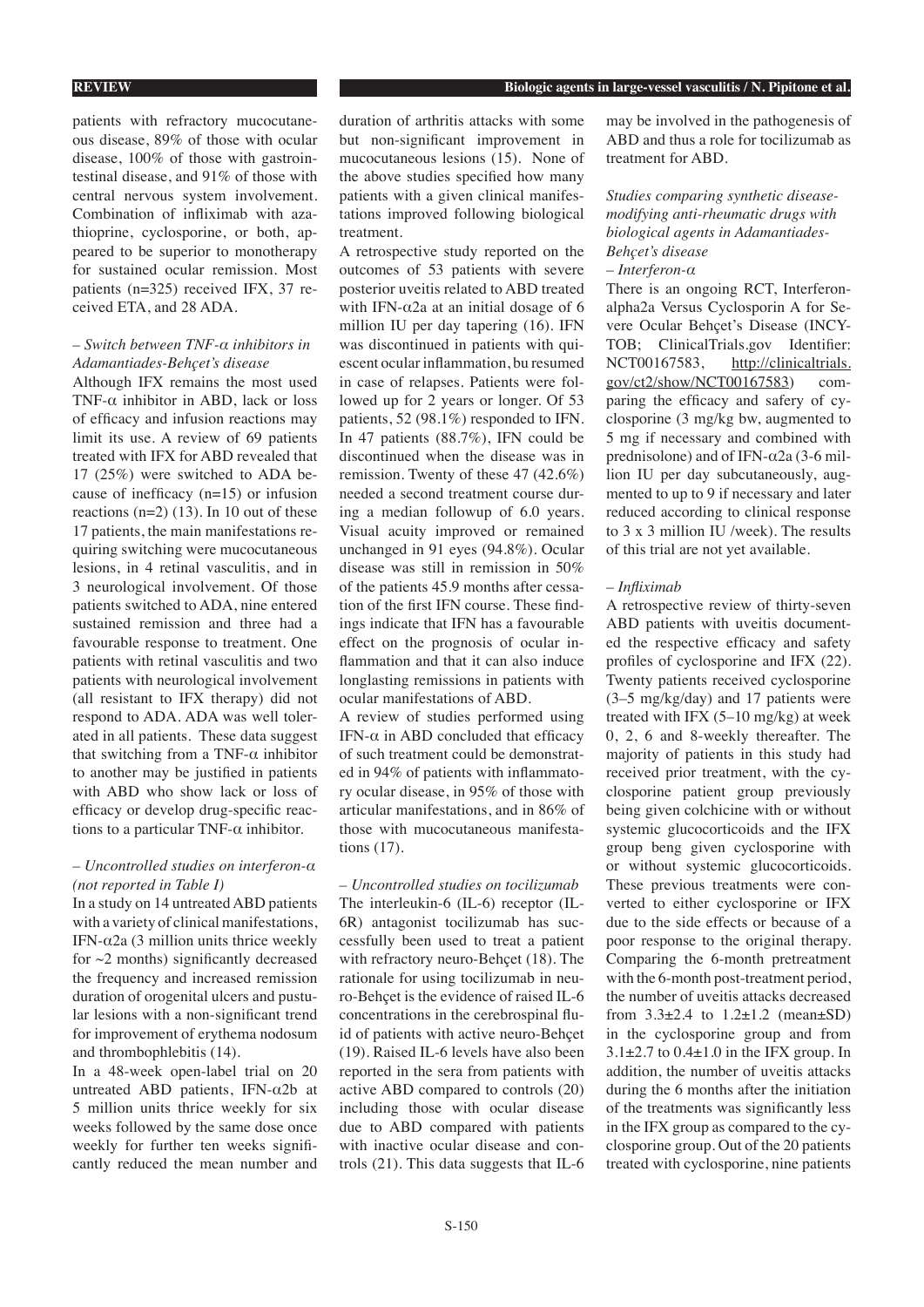(45%) had no acute episodes of uveitis during the 6 months of therapy, while in the IFX group 14 out of 17 (82%) remained relapse-free. All these between-group differences were statistically significant. In contrast, there was no significant difference in terms of VA improvement in the two study groups, possibly because of irreversible ocular changes that could not be reversed by treatment. No serious adverse events were observed in either group. In the cyclosporine group, only one patient had neurological symptoms and renal toxicity that required a dose reduction, while in the IFX group leucopenia and an infusion reaction were seen in one patient each. These results may suggest that IFX could be superior to cyclosporine in preventing ocular inflammation in ABD.

## *Published guidance on the use of biological agents in Adamantiades-Behçet's disease*

Recommendations on the use of biological agents to treat ABD have been published by the EULAR in 2008 (23). Overall, our recommendations are consonant with those endorsed by the EULAR in advising using biological agents in refractory cases only. Refractory manifestations that may warrant biological treatment according to the recommendations by the EULAR include severe eye, CNS, gastrointestinal, joint, and mucocutaneous involvement. However, according to the EULAR recommendations, biological agents may also be used as first-line therapy in cases of severe eye disease, defined as greater than 2 lines of drop in visual acuity on a 10/10 scale; retinal vasculitis; and macular involvement. In these scenarios, IFX (or cyclosporine) may be used in combination with GC and AZA; alternatively, IFN- $\alpha$  (with or without GC) may also be used.

On the basis of the literature available, we formulate the following recommendations:

- Biological (TNF- $\alpha$  inhibiting and interferon-α [IFN-α]) agents can not be recommended as monotherapy (*i.e*. without glucocorticoids) for ABD because of lack of evidence.
- Biological (TNF-α inhibiting and IFN-

α) agents can not be recommended as first-line, add-on therapy to glucocorticoids or other medications of recognised efficacy in newly diagnosed ABD because of lack of, or very limited evidence. An exception is sight-threatening ocular inflammation (level of evidence 5, strength of recommendation D, see below).

- In patients with parenchymal central nervous system involvement (clinical neurological manifestations with evidence of active MRI lesions consistent with ABD) refractory to glucocorticoids given at adequate doses (1 mg/kg/die of prednisone-equivalent with or without methylprednisolone pulses with subsequent gradual tapering), immunosuppressive agents (such as cyclophosphamide) (23) or TNF- $\alpha$  inhibitors may be used (level of evidence 4, strength of recommendation C). There is insufficient data to compare the respective efficacy of the various TNF- $\alpha$  inhibitors or of TNF-α inhibitors versus traditional immunosuppressive agents and IFN- $\alpha$  for the management of neurological ABD. However, it should be noted that so far infliximab has most frequently been used to treat ABD with parenchymal central nervous system involvement, with a favourable outcome in the majority of cases. TNFα inhibitors that do not cross the brain-blood barrier such as pegylated certolizumab should be avoided.
- In patients with ABD-associated posterior uveitis and/or retinal vasculitis who do not respond or are intolerant to treatment with glucocorticoids (60 mg prednisone-equivalentand tapering), azathioprine (given at 2.5 mg/ kg/day) and/or another immunosuppressive agent (usually cyclosporine given at 2-5 mg/kg/day) (23), biological agents may be used. Biological agents may also be used in patients on the above regimen who suffer repeated  $(\geq 2)$  flares or relapses upon tapering the glucocorticoid dose below 7.5 mg/day of prednisoneequivalent. Both TNF-α inhibitors (level of evidence 4, strength of recommendation C) and INF- $\alpha$  (level of evidence 1b, strength of recommendation A) may be used. TNF- $\alpha$  in-

hibitors may be used in combination with immunosuppressive agents, while IFN- $\alpha$  should be used on its own or in association with (usually low-dose) glucocorticoids. In cases of very severe, sight-threatening ocular inflammation (unilateral involvement with visual acuity <0.2 or bilateral involvement) a single infusion of infliximab may be given as first-line treatment.

- In patients with ABD-associated to intestinal inflammation who do not respond or are intolerant to treatment with glucocorticoids (60 mg prednisone-equivalent tapering) and azathioprine  $(2-2.5 \text{ mg/kg/day})$   $(23)$ , biological agents may be used. Biological agents may also be used in patients on the above regimen who suffer repeated  $(\geq 2)$  flares or relapses upon tapering the glucocorticoid dose below 7.5 mg/day of prednisone-equivalent (level of evidence 4, strength of recommendation C). It should be noted that among the biological agents, infliximab has most frequently been used, with a favourable outcome in the majority of cases.
- In patients with ABD-associated arthritis resistant to treatment with glucocorticoids at a dosage >5 mg/day of prednisone-equivalent and resistant or intolerant to at least two conventional agents such as colchicine, methotrexate or azathioprine (23;24), biological agents (TNF- $\alpha$  inhibitors [level of evidence 4, strength of recommendation C) or INF-α [level of evidence 1b, strength of recommendation A]) may be used.
- In patients with ABD-associated severe mucocutaneous manifestations despite treatment with glucocorticoids at a dosage >5 mg/day of prednisone-equivalent and at least two conventional agents such as colchicine, dapsone and azathioprine (25), biological agents (TNF- $\alpha$  inhibitors [level of evidence 4, strength of recommendation C; for oral ulcers and nodular lesions ETA level of evidence 1b, strength of recommendation A) or INF-α [level of evidence 1b, strength of recommendation A]) may be used.
- There is no reliable data on the efficacy of biological agents in ABD char-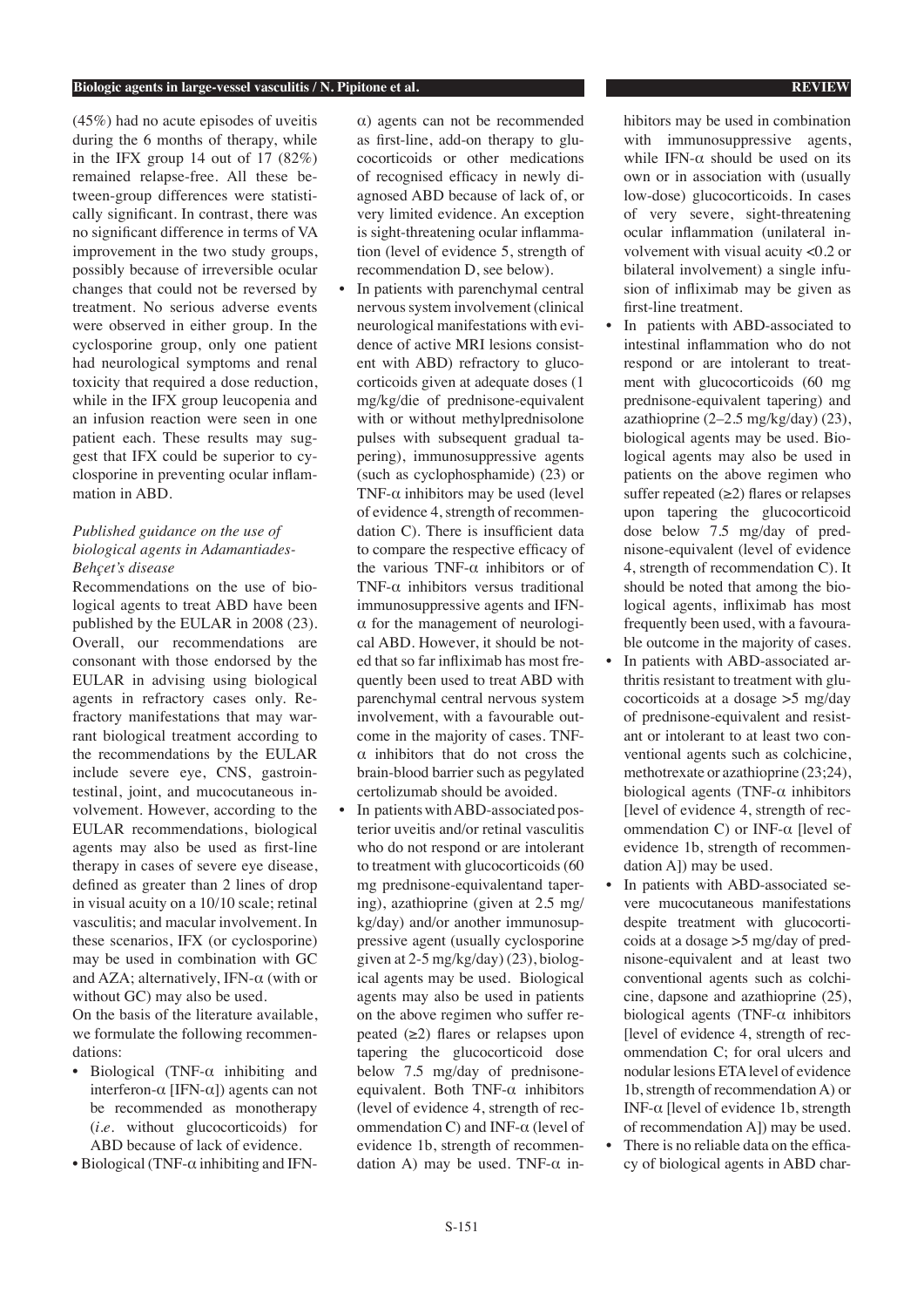**REVIEW Biologic agents in large-vessel vasculitis / N. Pipitone et al.** 

acterised by vascular involvement. Treatment with biological agents can not be recommended in this patients' population.

- Whatever the indication, the effectiveness of biological therapy in ABD should be assessed within 4 months after treatment onset, and if no improvement has occurred, it should be discontinued.
- Patients with ABD who show lack or loss of efficacy or develop drug-specific reactions to a particular TNF- $\alpha$ inhibitor may be switched to another TNF-α inhibitor (level of evidence 4, strength of recommendation C)
- Patients with ABD refractory to glucocorticoids, synthetic diseasemodifying anti-rheumatic drugs and at least one TNF- $\alpha$  inhibitor might be treated with tocilizumab (level of evidence 5, strength of recommendation D).

## **Giant cell arteritis**

Giant cell arteritis (GCA), also known as temporal arteritis or Horton arteritis, is a vasculitis involving large- and medium-sized vessels with a predilection for the cranial arteries which predominantly affects patients aged fifty years or older (26). GCA therapy is largely based on GC, but there is some evidence suggesting that MTX (27) and AZA (28) may be used as steroid-sparing agents. In particular, in patients with longstanding GCA, MTX at a mean dose of 11 mg/week as add-on therapy to GC has been shown to reduce the risk of a first relapse by 35% and of a second relapse by 51%. In addition, adjunctive treatment with MTX reduced the cumulative exposure to GC. However, the superiority of the treatment effect of MTX over placebo became manifest only after a period of approximately 24 weeks, and there was no between-group difference in the occurrence of adverse events. The benefit conferred by AZA was even more modest (a slightly lower cumulative GC dose in the AZA compared to the placebo-treated arm) and of late onset. Given the high rate of adverse events associated with GC therapy (29) and the limited efficacy of MTX and AZA as steroid-sparing agents, attempts have

been made to explore new therapeutic avenues in GCA. Biological agents are the natural candidates for new therapies by virtue of their powerful antiinflammatory and immunosuppressive properties and of their remarkable effectiveness in chronic inflammatory disorders such as rheumatoid arthritis. Among the various biological agents, TNF- $\alpha$  inhibitors are those most extensively studied. The rationale for TNF-α blockade in GCA is based on the observation of TNF-α expression in inflamed temporal arteries (30), which appears to correlate both with a strong systemic inflammatory response and with longer GC requirement (31). In addition, since B cells have been demonstrated in temporal artery samples from GCA patients (32), there have also been a few attempts to treat GCA by B-cell depletion. Herein, we have reviewed the published literature on biological therapy in GCA, and formulated recommendations for their use on the basis of the existing evidence.

## *Monotherapy with TNF-α inhibitors in giant cell arteritis*

There are two published studies on the use of TNF- $\alpha$  inhibitors as monotherapy in three patients with GCA. One patient had previously been treated with GC, but had relapsed upon discontinuation of GC therapy due to adverse events. IFX given intravenously at a dose of 5 mg/kg at month 0, 1, 4 and 7 led to clinical remission and normalisation of inflammatory markers (33). Two other patients with newly diagnosed GCA without previous exposure to GC were treated with intravenous IFX 3 mg/kg at week 0, 2, and 6. Both patients attained a full clinical and laboratory remission, but both relapsed six weeks and three months after the last IFX infusion, respectively (34). One patient received an additional infusion of IFX with no improvement, whereas he subsequently responded to GC, while the other patient was commenced straightaway on GC with a favourable response.

These data may suggest a role for anti-TNF- $\alpha$  monotherapy in the early phase of the disease. On the other hand, the limited number of cases reported as well as the loss of efficacy in one pa-

tient upon retreatment with a TNF-α inhibitor invite to caution. It is also unclear whether anti-TNF- $\alpha$  monotherapy is able to prevent ischaemic complications. Finally, it is worth noting that anecdotal cases of patients developing GCA while receiving anti-TNF- $\alpha$ therapy have been reported (35, 36). For these reasons, we do not endorse the use of anti-TNF-α monotherapy in GCA.

## *TNF-α inhibitors as adjunctive therapy to glucocorticoids in recent-onset giant cell arteritis*

The efficacy of TNF- $\alpha$  inhibitors in recent-onset GCA has been investigated in a RCT carried out in 44 patients with GCA of less than four weeks' duration in GC-induced remission (37). Sixteen patients were assigned to GC and placebo, and twenty-eight patients to GC and intravenous IFX 5 mg/kg at 0, 2, 6 weeks and subsequently 8-weekly. Prednisone was tapered according to a predefined schedule. Primary endpoints were the number of relapsefree patients through week 22 and the incidence of adverse events. Secondary end-points included time to first relapse, cumulative GC dose, and the number of patients that remained relapse-free while the GC dosage was tapered to 10 mg/day. Relapses were defined as an increase in ESR plus at least one symptom or sign of GCA. In this trial, IFX therapy did not prove better than placebo for any outcome considered, leading to an early termination of the study at week 22. These results thus strongly suggest that anti-TNF- $\alpha$  therapy as add-on to GC is not more effective than placebo in recent-onset GCA.

## *TNF-α inhibitors in longstanding glucocorticoid-refractory giant cell arteritis*

There is a RCT and a few reported cases on TNF- $α$  blockade in patients with longstanding GC-refractory GCA.

## *– Randomised controlled trial of etanercept in giant cell arteritis*

A RCT addressed the question of whether  $TNF-\alpha$  inhibition by ETA might reduce GC exposure in GCA (38). Seventeen patients with refrac-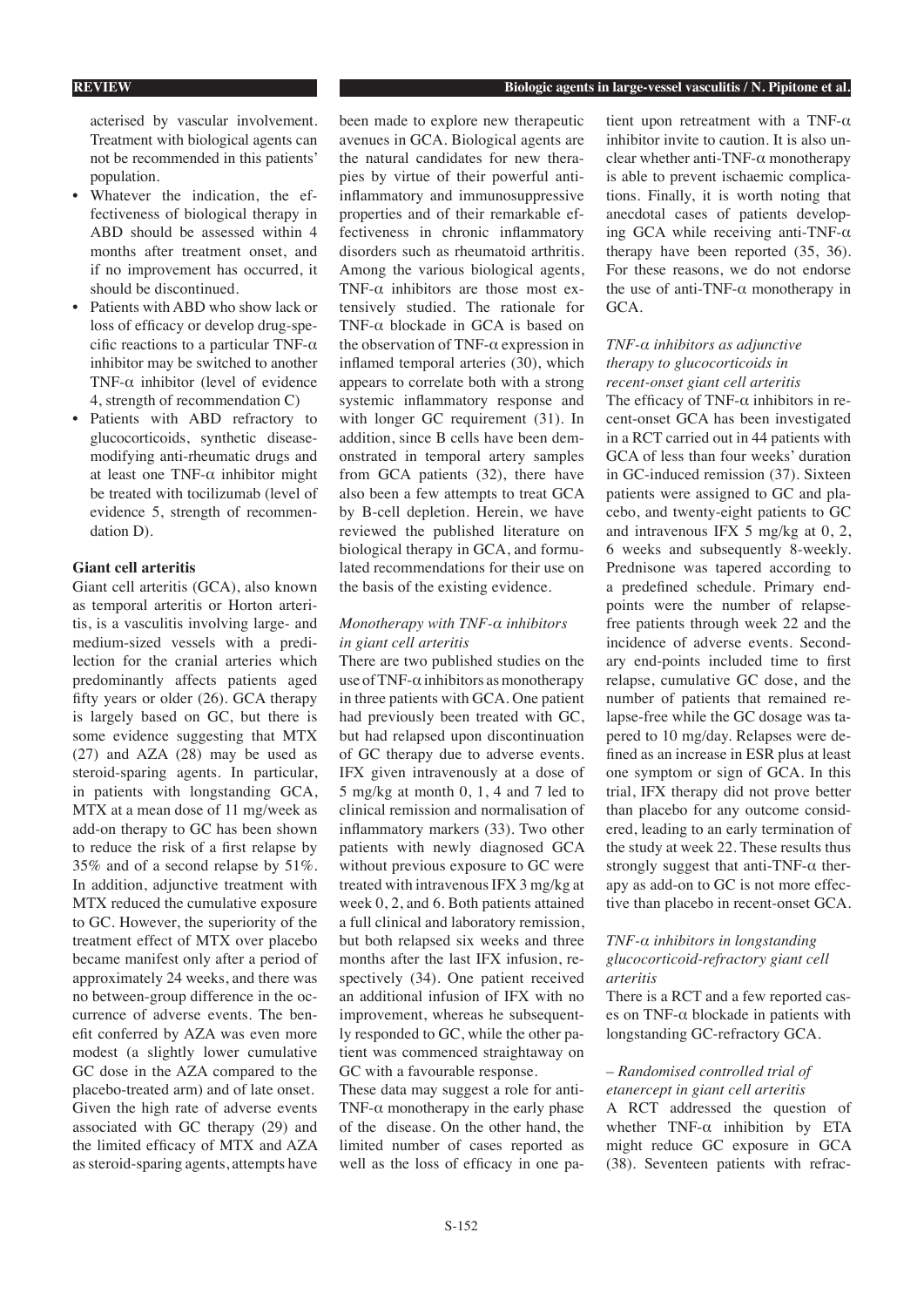tory GCA requiring a prednisone dose greater than 10 mg/day for maintaining clinical remission and with at least one GC-related adverse event were randomised to ETA 25 mg twice weekly or placebo. The primary outcome measure was the proportion of patients no longer taking prednisone at 12 months. Secondary outcomes were the cumulative prednisone dose, the number of disease flares, the number of GC-related side effects or worsening of the previous side-effects. Patients in the ETA group were more successful in discontinuing prednisone therapy (although the difference did not reach significance) and required a significantly lower cumulative prednisone dose after 12 months of treatment. In addition, only one patient treated with ETA discontinued the study due to lack of efficacy compared to six patients in the placebo group. In contrast, there were no differences in the number and type of adverse events. Although the primary end point of the study was not met, possibly due to the small population of patients enrolled, overall the findings of this trial suggest some efficacy for TNF-α blockade by ETA in suppressing disease activity in refractory GCA. Thus, ETA may be tried in patients with GCA resistant to conventional treatment or with a chronic-relapsing course and significant GC requirement (≥7.5 mg of prednisone or its equivalent per day).

## *– Uncontrolled studies of TNF-α inhibitors in giant cell arteritis*

We were able to identify five additional papers describing treatment of longstanding GCA with anti-TNF-α therapy (39-43). One paper described a patient in whom the diagnosis of GCA was not firmly established and was thus excluded from the analysis (43). Another paper reported a patient who suffered a relapse of GCA nearly two years after GC withdrawal and was successfully treated with high-dose prednisone and shortly thereafter with IFX 3 mg/kg replaced for maintenance by ETA 25 mg twice weekly (40). One patient with relapsing GCA of six months' duration despite treatment with prednisone 40 mg daily and MTX 7.5-15 mg weekly responded favourably to methylprednisolone pulse therapy and an increase in the prednisone dose to 60 mg/day. The patient was subsequently started on ADA (regimen not stated) with attainment of remission, while the prednisone dose could be tapered to 12.5 mg/day over 6 months (41). Another patient who had had GCA for over four years and had never been able to decrease the prednisone dose below 20 mg/day entered clinical and laboratory remission within 2-6 weeks of receiving IFX 3 mg/kg (given at week 0 and then at week  $2, 6, 14,$  and  $22$ ), and was able to taper the prednisone dose to 10 mg/day by week 22 (39). Finally, there is a report of a series of four patients with GCA lasting 42 to 54 months who were unable to reduce their prednisone dose below 7.5-12.5 mg/day. After receiving IFX 3 mg/kg at week 0, 2, and 6, three of four patients entered prolonged remission, while GC therapy could be withdrawn (42).

Taken together, the results of these studies suggest that  $TNF-\alpha$  blockade could be effective in at least part of the patients with GC-resistant GCA.

## *– Treatment of giant cell arteritis with the B-cell depleting monoclonal antibody rituximab*

There are just two case reports on the use of rituximab in GCA. One patient had atypical clinical features and the diagnosis was not secured by a temporal artery biopsy, therefore this case report has not been considered for analysis (44). The other reported patient had active GCA with large-vessel involvement of several months' duration despite treatment with prednisone 15 mg/day (45). Treatment with RTX 1 g associated with cyclophosphamide 500 mg and methylprednisolone 100 mg intravenously led to successful Bcell depletion. After achieving B-cell depletion, the patient entered clinical remission sustained at 6-month follow-up, while inflammatory indices returned to normal, and large-vessel vasculitis as assessed by 18Fluorodeoxyglucose positron emission tomography improved markedly.

As no other data is available on RTX in GCA, we feel that no recommendations can be made.

## – *Treatment of giant cell arteritis with the interleukin-6 receptor antagonist tocilizumab*

The proinflammatory cytokine interleukin-6 (IL-6) is increasingly being recognised as a key molecule in the pathogenesis of large-vessel vasculitis including GCA. IL-6 is able to induce the production of acute-phase reactants and to cause constitutional manifestations, which are typical features of GCA (46). In addition, raised serum IL-6 levels have been shown to correlate with disease activity in GCA (47). Tocilizumab at a dose of 8 mg/kg/month proved able in a study to induce a rapid clinical and laboratory response including tapering of glucocorticoids in 5 patients with GCA (48). Similar efficacy has subsequently been reported in further 2 patients with GCA (49). However, it remains to be established whether tocilizumab is able to prevent ischaemic manifestations of GCA including visual loss.

## *Published guidance on the use of biological agents in giant cell arteritis*

Recommendations on how to treat large-vessel vasculitis including giant cell arteritis have been published by the EULAR in 2008 (50). However, biological agents were not included in those recommendations.

On the basis of the literature available, we formulate the following recommendations:

- Biological (TNF- $\alpha$  inhibiting) agents can not be recommended as monotherapy (*i.e.* without glucocorticoids) for giant cell arteritis (GCA) because of insufficient evidence of efficacy. There is insufficient evidence to recommended the use of tocilizumab as monotherapy for GCA.
- Biological (TNF- $α$  inhibiting) agents can not be recommended as first-line, add-on therapy to glucocorticoids in newly diagnosed GCA because of evidence of no to poor efficacy (level of evidence 1b, strength of recommendation A). There is insufficient evidence to recommend the use of tocilizumab as first-line, add-on therapy for GCA.
- Biological (TNF- $α$  inhibiting) agents may be used in patients with GCA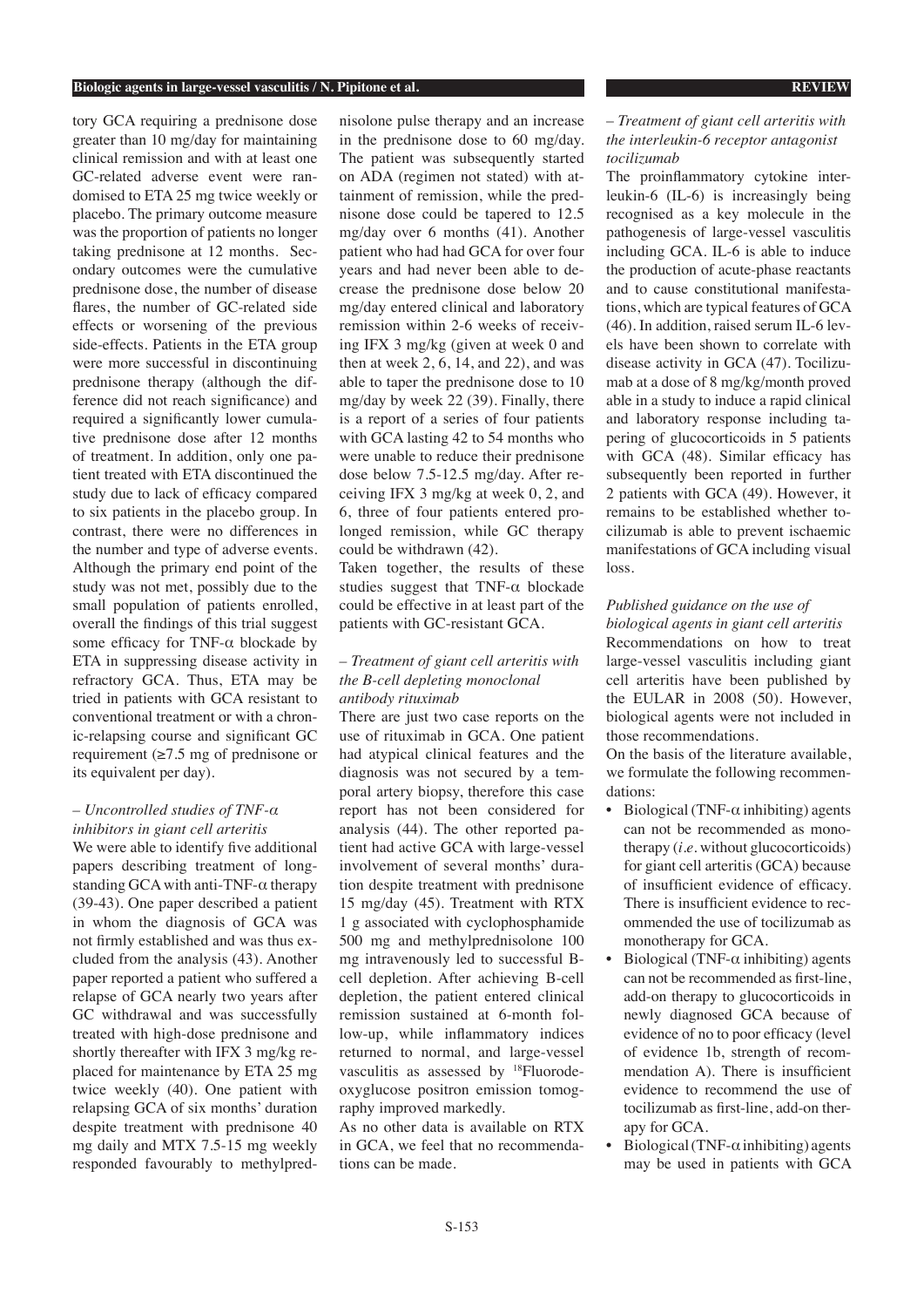with ≥2 flares or relapses despite adequate treatment with glucocorticoids and with ≥1 immunosuppressive agent unless contraindicated or not tolerated (level of evidence 4, strength of recommendation C). A flare is defined as the recurrence of ≥1 clinical manifestation in association with a raised erythrocyte sedimentation rate [ESR], C-reactive protein [CRP], or both in patients taking >5 mg/day of prednisoneequivalent. A relapse is defined as the recurrence of ≥1 clinical manifestation in association with a raised ESR, CRP, or both in patients not taking glucocorticoids.

- Tocilizumab may be used in patients with GCA characterised by largevessel involvement who incur ≥2 flares or relapses despite adequate treatment with glucocorticoids and with ≥1 immunosuppressive agent unless contraindicated or not tolerated (level of evidence 4, strength of recommendation C). A flare is defined as the recurrence of  $\geq 1$ clinical manifestation in association with a raised erythrocyte sedimentation rate [ESR], C-reactive protein [CRP], or both in patients taking >5 mg/day of prednisone-equivalent. A relapse is defined as the recurrence of ≥1 clinical manifestation in association with a raised ESR, CRP, or both in patients not taking glucocorticoids.
	- There is no universally accepted "adequate glucocorticoid regimen" in GCA, but an example of an adequate regimen is treatment with initial doses of 40-60 mg (1 mg/kg in patients with ischaemic manifestations) prednisone-equivalent per day tapering by 5 mg every 1-2 weeks until a dose of 10 mg/day is reached, and subsequently by smaller decrements of 1 mg every 2-6 weeks under monitoring of clinical manifestations and of inflammatory markers.
	- Immunosuppressive agents that may be used in GCA include methotrexate (MTX) and azathioprine (AZA) (50). Although there is insufficient data to dictate the optimal dose and length of treatment,

we recommend that MTX be used at a dosage of 15–20 mg/week and AZA be used at a dosage of 2–2.5 mg/kg/day for 4–6 months.

– The effectiveness of biological therapy should be assessed within 4 months after treatment onset, and if no improvement has occurred, it should be discontinued.

### **Takayasu arteritis**

Takayasu arteritis (TA) is a rare vasculitis which mainly involves the aorta and its major branches, causing stenoses, occlusions, and less frequently dilation and aneurysms of the affected vessels (51). GC are the mainstay of treatment, but cytotoxic agents are often required to control the inflammatory process. In patients refractory to combined GC and immunosuppressive therapy, biological agents have been used with variable success. Cyclophosphamide has also proved effective in a small sample of patients with resistant TA (52). However, in the light of the young age of many patients with TA and of the known toxicity of cyclophosphamide especially on gonadal function (53, 54), cyclophosphamide is very seldom used in TA (55).

## *– Treatment of Takayasu arteritis with TNF-α inhibitors*

We identified two large case series, including a prospective open-label trial (56) and a retrospective review (57), plus a number of case reports or small series (58-62) describing patients mostly with refractory TA treated with TNF- $\alpha$  inhibitors. The main results of these papers are summarised in Table II. A total of 49 patients were reported, all of whom but one had refractory TA. Of these 49 patients, only 6 failed to adequately respond to anti-TNF- $\alpha$  therapy, i.e. did not achieve complete or partial remission. However, in a sizeable proportion of cases dose escalation was required to maintain clinical efficacy.

## *– Treatment of Takayasu arteritis with the B-cell depleting monoclonal antibody rituximab*

A recent study described 3 patients with refractory TA successfully treated with RTX (63). Treatment with RTX

S-154

resulted in clinical and laboratory remission in all patients.

As no other data is available to reliably document the efficacy of RTX in TA, we feel that no recommendations can be made on the use of RTX to treat refractory TA.

## *– Treatment of Takayasu arteritis with the interleukin-6 receptor antagonist tocilizumab*

There is a case report of a patient with refractory TA successfully treated with the anti-IL-6 monoclonal antibody tocilizumab (64). Tocilizumab proved also effective in four further patients with TA reported by two independent study groups (48, 49). Altogether, one of the patients treated with tocilizumab was treatment-naïve and four had refractory TA. Finally, a response to TCZ has been described in a patient with TA refractory to TNF- $α$  blockade (65). On the basis of the literature results, we feel that biological (TNF- $\alpha$  inhibiting) agents may be tried in patients with TA

resistant to GC and immunosuppressive therapy. Tocilizumab may also be used to treat resistant TA.

## *Published guidance on the use of*

*biological agents in Takayasu arteritis* Recommendations on how to treat large-vessel vasculitis including Takayasu arteritis have been published by the EULAR in 2008 (50). However, biological agents were not included in those recommendations.

On the basis of the literature available, we formulate the following recommendations:

- Biological (TNF- $α$  inhibiting) agents can not be recommended as monotherapy (*i.e.* without glucocorticoids) for Takayasu arteritis (TA) because of lack of evidence. There is yet insufficient evidence to recommended the use of tocilizumab as monotherapy for TA.
- Biological (TNF- $α$  inhibiting) agents can not be recommended as first-line, add-on therapy to glucocorticoids in newly diagnosed TA because of lack of evidence. There is yet insufficient evidence to recommended the use of tocilizumab as first-line, add-on therapy for TA.

## **REVIEW Biologic agents in large-vessel vasculitis / N. Pipitone et al.**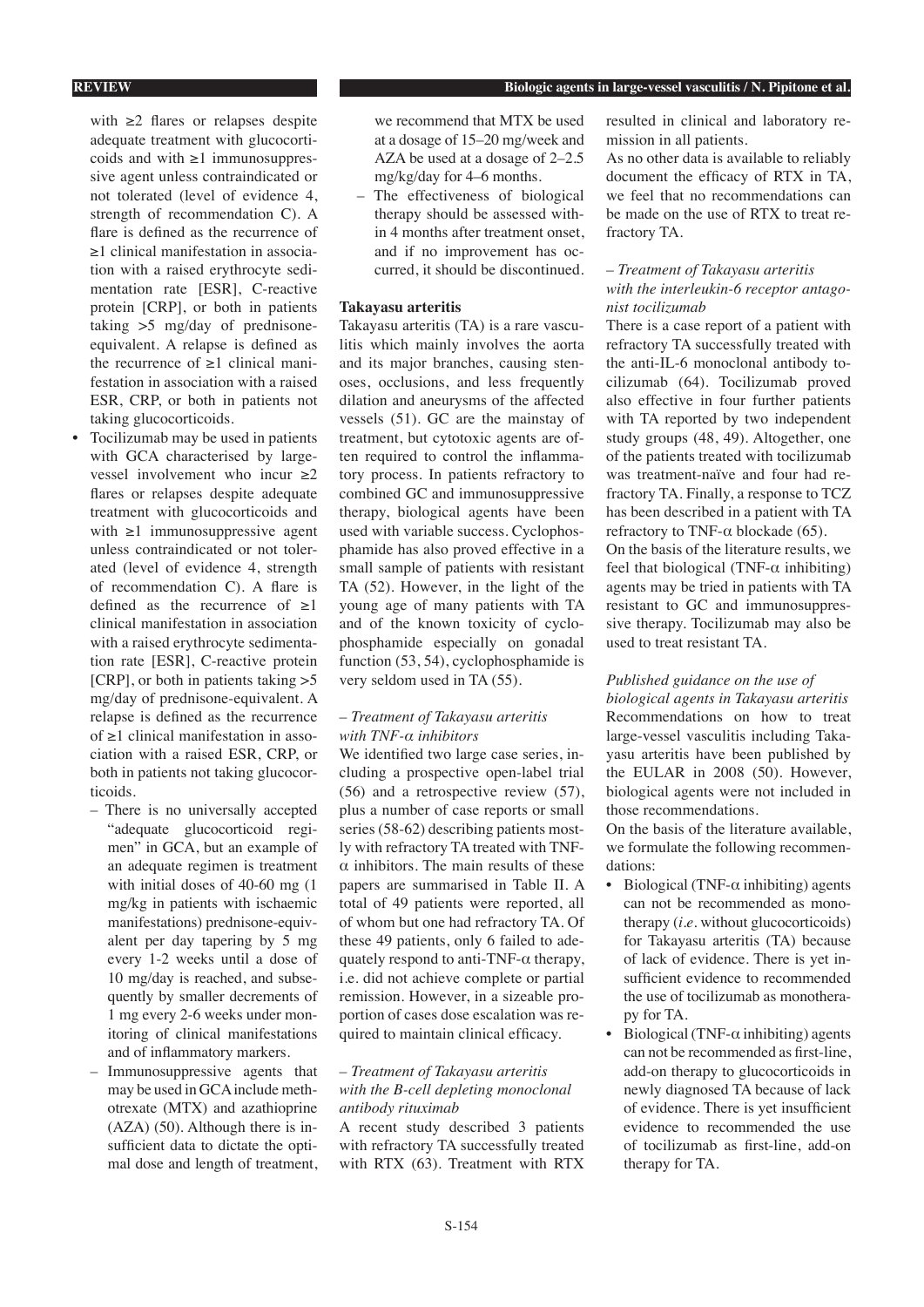**Table II.** Case reports and case series on the use of biological (TNF- $\alpha$  blocking) agents in Takayasu arteritis.

| Ref. | Pts            | N/R          | Study Drug (other drugs)                                                                                                                                                                                                     | F'up                | Outcome                                                                                                                                                                                                                                                                                                                                                                                                                                            |
|------|----------------|--------------|------------------------------------------------------------------------------------------------------------------------------------------------------------------------------------------------------------------------------|---------------------|----------------------------------------------------------------------------------------------------------------------------------------------------------------------------------------------------------------------------------------------------------------------------------------------------------------------------------------------------------------------------------------------------------------------------------------------------|
| (56) | 15             | R            | 7 patients ETA 25 mg twice weekly, 3 of whom<br>switched later to IFX<br>8 patients IFX 3-5 mg/kg at week $0, 2, 6$ , and 4-8<br>weekly thereafter<br>(14 patients on glucocorticoids, 11 patients on<br>immunosuppressants) | 3-51 months         | 10/15 complete remission sustained for 1-3.3 years<br>without glucocorticoids<br>$4/15$ partial remission with a least 50% reduction in<br>the prednisone dose<br>1/15 treatment failure<br>$9/14$ responders required an increase in anti-TNF- $\alpha$ dose                                                                                                                                                                                      |
| (57) | 25             | $\mathbb{R}$ | 9 patients ETA<br>21 patients IFX at a mean dose 5 mg/kg every 6 weeks<br>(all patients were treated with glucocorticoids and a<br>mean of two immunosuppressants)                                                           | median 28<br>months | Of the 9 ETA treated patients, 4 had complete and 2 partial<br>remission, while 3 failed to respond and were switched to<br>IFX. Of the 4 patients who had a complete remission, one<br>subsequently relapsed and was switched to IFX<br>Of the 21 IFX treated patients, 12 had complete and 6<br>partial remission. 1 patient failed to respond, while IFX was<br>withdrawn in 1 patient for adverse events and in 1 patient<br>for other reasons |
| (62) |                | $\mathbb{R}$ | IFX 3 mg/kg (regimen not stated)<br>(GC and MTX)                                                                                                                                                                             | 7 months            | Prednisone dose could be decreased from 15 to 10 mg/day,<br>while C-reactive protein decreased from $3$ to $0.5$ mg/ml                                                                                                                                                                                                                                                                                                                             |
| (61) | 4              | R3, N1       | IFX 3 mg/kg at week $0, 2, 4$ , then 8-weekly<br>(3 refractory patients $GC + AZA$ or MTX, 1 newly<br>diagnosed patient MTX)                                                                                                 | 24 months           | 3 out of 4 patients (including the newly diagnosed one)<br>responded, but 2/3 responders required dose escalation                                                                                                                                                                                                                                                                                                                                  |
| (58) | $\overline{2}$ | $\mathbb{R}$ | IFX 3 mg/kg at week $0, 2, 6$ , then 8-weekly<br>(both patients GC and MTX)                                                                                                                                                  | 1 8/12<br>1 14/12   | Remission, prednisone discontinued in 1 patient                                                                                                                                                                                                                                                                                                                                                                                                    |
| (59) |                | $\mathbb{R}$ | IFX 5 mg/kg at week $0, 2, 6$ , then 4-8 weekly<br>(PDN 1 mg/kg/day tapering, MTX 15 mg/week)                                                                                                                                | 2 years             | Remission, PDN and MTX dose decreased                                                                                                                                                                                                                                                                                                                                                                                                              |
| (60) |                | $\mathbb{R}$ | IFX 3 mg/kg at week $0, 2, 4$ and 8, subsequently<br>switched to ADA 40 mg eow (PDN 25 mg/day)                                                                                                                               | 10 months           | Clinical remission, normalisation of ESR, PDN tapered<br>to 7 mg/day                                                                                                                                                                                                                                                                                                                                                                               |

N/R (New/refractory): "refractory" means patients with insufficient or no response to treatment with glucocorticoids and/or at least 1 immunosuppressant, "new (treatment)" means patients who have not previously been treated or who have previously been successfully treated, but in whom treatment was withdrawn for reasons other than lack of efficacy prior to receiving biological agents. For a full list of the abbreviations used in this Table, please refer to "List of abbreviations used in this paper and in the Tables (in alphabetical order)" in the main text.

Biological (TNF- $\alpha$  inhibiting) agents may be used in patients with TA with persistently active disease for ≥6 months or with ≥2 flares or relapses despite adequate treatment with glucocorticoids and with  $\geq 1$ immunosuppressive agent unless contraindicated or not tolerated (level of evidence 4, strength of recommendation C). A flare is defined as the fulfillment of the Kerr criteria after attaining remission and/or as the appearance of a new vascular lesion (stenosis, obstruction or aneurysm) and/or the worsening of a previously documented vascular lesion (stenosis or aneurysm) due to active disease on computerised tomography angiography, magnetic resonance angiography, or conventional angiography, in patients taking >5 mg/day of prednisone-equivalent. A relapse is defined as the fulfillment of the Kerr criteria after attaining remission and/or as the appearance

of a new vascular lesion (stenosis, obstruction or aneurysm) and/or the worsening of a previously documented vascular lesion (stenosis or aneurysm) on computerised tomography angiography, magnetic resonance angiography, or conventional angiography, in patients not taking glucocorticoids.

- Tocilizumab may be used in patients with TA with persistently active disease for ≥6 months or with ≥2 flares or relapses despite adequate treatment with glucocorticoids and with ≥1 immunosuppressive agent unless contraindicated or not tolerated (level of evidence 4, strength of recommendation C).
	- There is no universally accepted "adequate glucocorticoid regimen" in TA, but an example of an adequate regimen is treatment with initial doses of 60 mg or  $\geq$ 1 mg/kg prednisone-equivalent per day with gradual tapering by 5

mg every 1–2 weeks until a dose of 10 mg/day is reached, and subsequently by smaller decrements of 1 mg every 2–6 weeks under monitoring of clinical manifestations and of inflammatory markers (66).

- Immunosuppressive agents that may be used in TA include methotrexate (MTX) (67), azathioprine (AZA) (68) and mofetil mycophenolate (MMF) (69). Although there is insufficient data to dictate the optimal dose and length of treatment, we recommend that MTX be used at a dosage of 20 mg/week, AZA be used at a dosage of 2–2.5 mg/kg/day, and MMF be used at a dosage of 2 g/day for 4–6 months.
- The effectiveness of biological therapy should be assessed within 4 months after treatment onset, and if no improvement has occurred, it should be discontinued.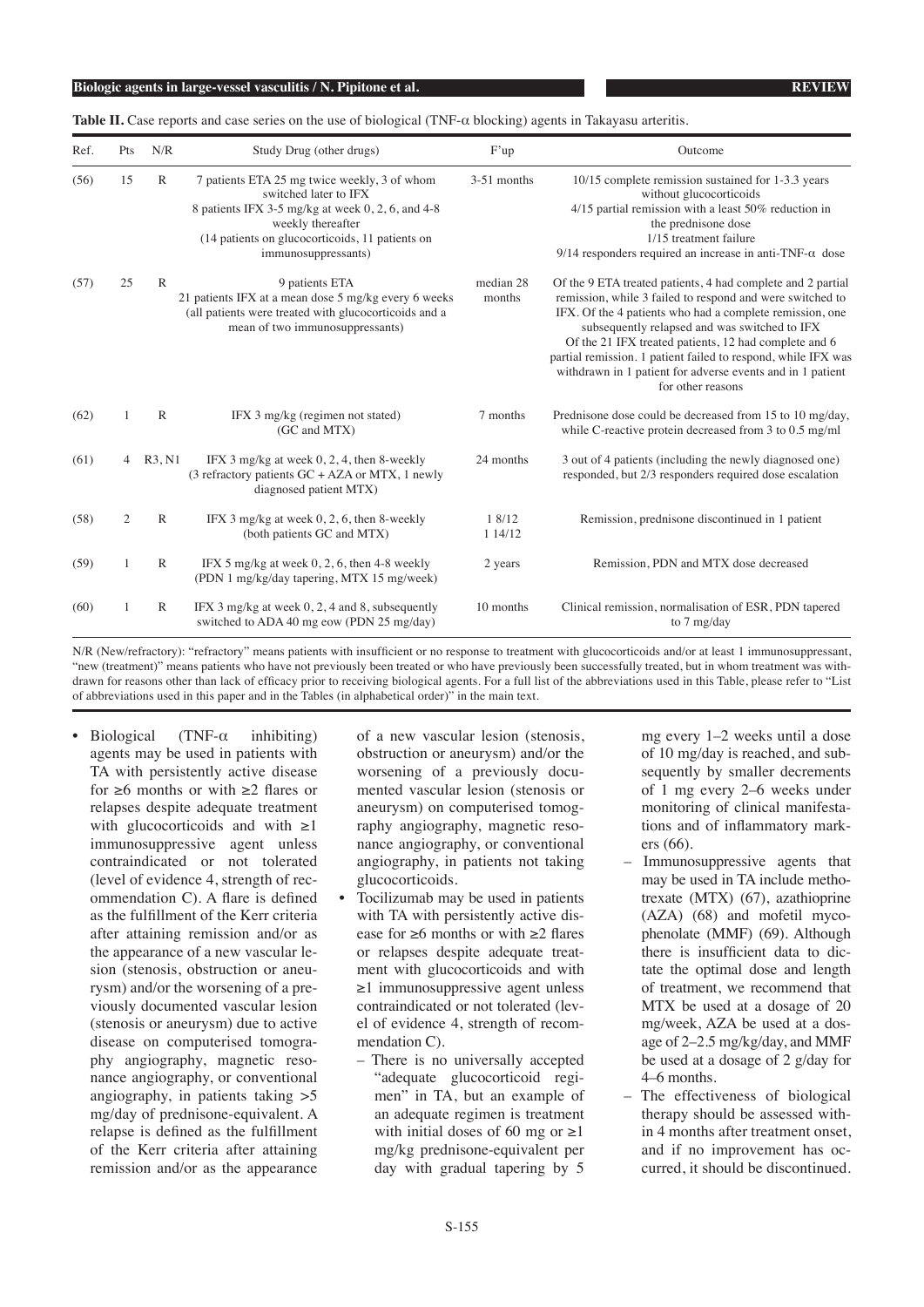## **REVIEW Biologic agents in large-vessel vasculitis / N. Pipitone et al.**

## **Cogan's syndrome**

Cogan's syndrome is a rare vasculitis whose hallmark features are interstitial keratitis and audiovestibular manifestations resembling Meniere disease. GC and various immunosuppressive drugs are empirically used, but response to treatment is variable (70).

There is no controlled data on the use of biological agents in Cogan's syndrome. We identified five papers describing nine patients with Cogan's syndrome treated with TNF- $\alpha$  inhibitors (71-75). All patients had been treated with GC and some had also received cyclophosphamide with or without other immunosuppressive agents with partial or no response. IFX was used in six patients mostly at 3 mg/kg with variable intravenous administration schemes, while ETA was used in three patients at 25 mg subcutaneously twice weekly. Of the six patients treated with IFX, one attained full remission (71), four improved significantly, and only one (72) failed to respond. Of the three patients who received ETA, word recognition scores (a parameter of hearing function) improved in two patients. GC dose could be tapered (71, 75), or GC discontinued (73) in all reported cases.

This limited evidence suggests that TNF- $\alpha$  blockade may be beneficial in patients with refractory Cogan's syndrome.

On the basis of the literature available, we formulate the following recommendations:

- Biological (TNF- $\alpha$  inhibiting) agents can not be recommended as monotherapy (*i.e.* without glucocorticoids) for Cogan's syndrome because of lack of evidence.
- Biological (TNF- $α$  inhibiting) agents can not be recommended as first-line, add-on therapy to glucocorticoids in newly diagnosed Cogan's syndrome because of lack of evidence.
- Biological (TNF- $α$  inhibiting) agents may be used in patients with Cogan's syndrome with unremitting or progressive audiovestibular or ocular manifestations on two assessments at least 2 weeks apart or with  $\geq 2$ flares or relapses despite adequate treatment with glucocorticoids and with immunosuppressive therapy unless contraindicated or not toler-

ated (level of evidence 4, strength of recommendation D).

- Active audiovestibular and ocular manifestations are defined as clinical symptoms confirmed by the appropriate investigations (audiogram for audiovestibular manifestations and ophtalmologist assessment for ocular manifestations).
- There is no universally accepted "adequate glucocorticoid regimen" in Cogan's syndrome, but an example of an adequate regimen is treatment with initial doses of 60 mg or ≥1 mg/kg prednisone-equivalent per day (with or without methylprednisolone pulses at treatment onset) with subsequent gradual tapering.
- Immunosuppressive therapy of empirical efficacy may include cyclophosphamide and azathioprine (70).
- The effectiveness of biological therapy should be assessed within 4 months after treatment onset, and if no improvement has occurred, it should be discontinued.
- There is no comparative data on the efficacy of the different anti-TNF-α inhibitors for Cogan's syndrome, but infliximab has mostly been used to treat this condition.

## **Primary angiitis of the central nervous system**

Primary angiitis of the central nervous system (PACNS) is a rare vasculitis which affects exclusively the central nervous system (76). GC are considered the mainstay of treatment for PACNS, but immunosuppressive agents are required in over half of cases, with cyclophosphamide being the drug most often used (76). However, despite aggressive treatment, approximately one-fifth of patients show no favourable clinical response (76).

There is a single report in the published literature on two patients with refractory PACNS who received anti-TNF-α therapy (77). Indication for anti-TNFα therapy was progressive deterioration of neurological status in one case and relapsing disease in the other. One patient received IFX 5 mg/kg as single intravenous infusion and the other ETA

25 mg weekly for twenty months, subsequently switched to 25 mg/kg once weekly for eight months. Both patients also received GC, in one case associated with cyclophosphamide followed by azathioprine. Both patients responded clinically to anti-TNF-α therapy, while MRI showed no evidence of new lesions in one case and reduction in previous active lesions in the other. No relapses have occurred at follow-up of 34 and 60 months, respectively.

Although the evidence in favour of anti-TNF- $\alpha$  is only anecdotal, these two well-documented cases suggest that TNF- $\alpha$  inhibitors may be tried in patients with PACNS who fail to respond to GC and cyclophosphamide.

On the basis of the literature available, we formulate the following recommendations:

- Biological (TNF- $\alpha$  inhibiting) agents can not be recommended as monotherapy (*i.e.* without glucocorticoids) for primary angiitis of the central nervous system (PACNS) because of lack of evidence.
- Biological (TNF- $\alpha$  inhibiting) agents can not be recommended as first-line, add-on therapy to glucocorticoids in newly diagnosed PACNS because of lack of evidence.
- Biological (TNF- $\alpha$  inhibiting) agents may be used in patients with PACNS with persistently active disease (unremitting or progressive clinical neurological deterioration with evidence of active lesions on magnetic resonance imaging [MRI]) despite treatment with glucocorticoids at adequate doses and immunosuppressive therapy (76) unless contraindicated or not tolerated (level of evidence 4, strength of recommendation C). Biological agents may also be used in patients on the above regimen who suffer ≥2 flares or relapses upon tapering the glucocorticoid dose below 7.5 mg/day.
	- There is no universally accepted "adequate glucocorticoid regimen" in PACNS, but an example of an adequate regimen is treatment with initial doses of 60 mg or  $\geq$ 1 mg/kg prednisoneequivalent per day (with or without methylprednisolone pulses at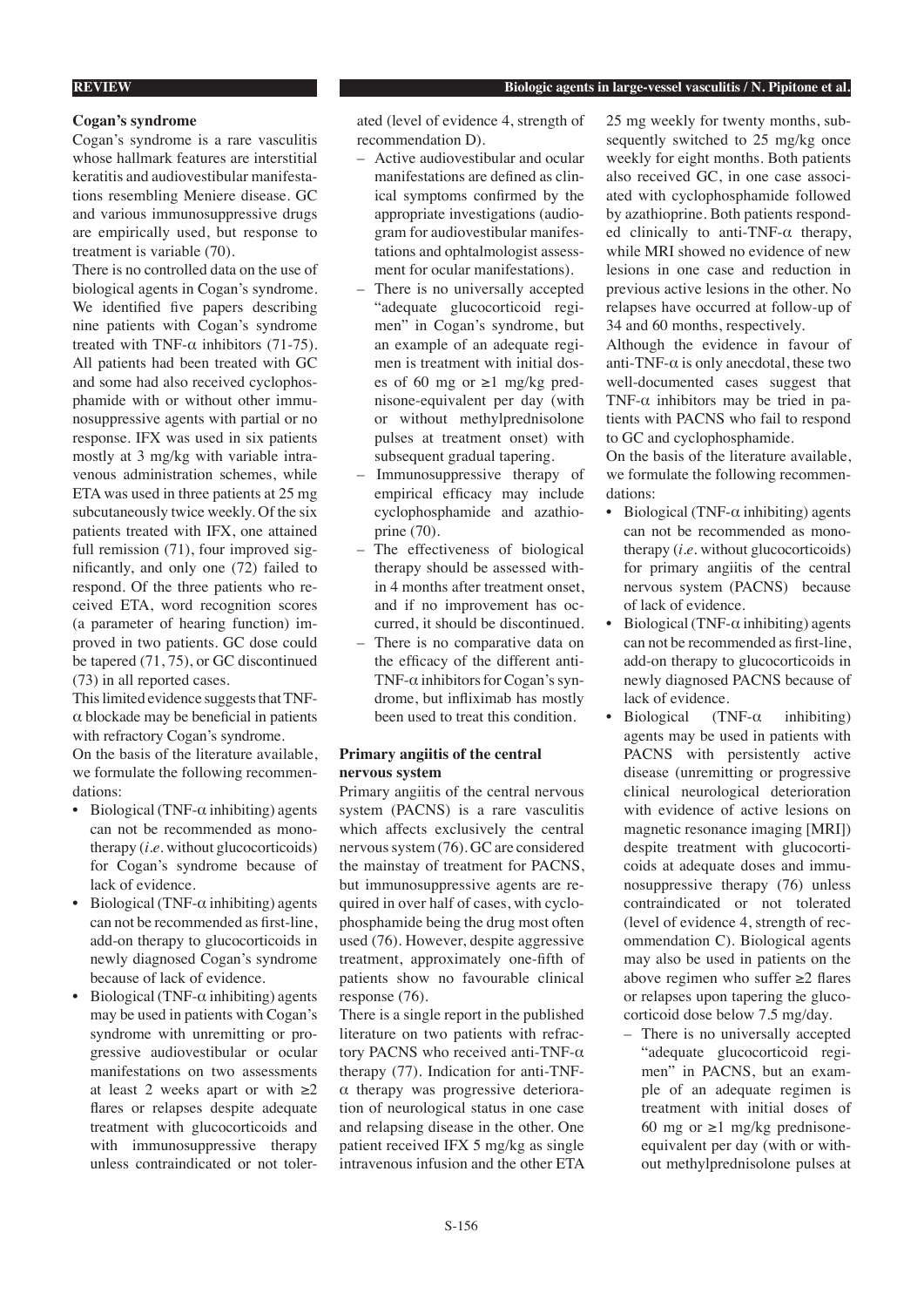treatment onset) with subsequent gradual tapering.

- Immunosuppressive therapy of empirical efficacy includes cyclophosphamide (2 mg/kg/day orally for up to 2 months or  $1 \text{ g/m}^2$ monthly for up to 6 months) (76). For maintenance therapy, immunosuppressive agents such as AZA may be considered.
- The effectiveness of biological therapy should be assessed within 4 months after treatment onset, and if no improvement has occurred, it should be discontinued.

*List of abbreviations used in this paper and in the Tables*

- *(in alphabetical order)*
- ABD: Adamantiades-Behçet's disease
- ADA: adalimumab
- AZA: azathioprine
- CME: cystoid macular oedema
- CNS: central nervous system
- CR: complete remission
- CYC: cyclophosphamide
- eow: every other week
- ESR: erythrocyte sedimentation rate
- ETA: etanercept
- F'up: follow-up
- GC: glucocorticoids
- GCA: giant cell arteritis
- IFX: infliximab
- IFN: interferon
- IL: interleukin
- IS: immunosuppressants
- IU: international units
- MRI: magnetic resonance imaging
- MTX: methotrexate
- N: new [treatment]
- PACNS: primary angiitis of the central
- nervous system
- PDN: prednisone
- PR: partial remission
- PTS: patients
- R: refractory
- RCT: randomised controlled trial
- Ref: reference
- RTX: rituximab
- SD: standard deviation
- TA: Takayasu arteritis
- TNF-α: tumour necrosis factor α
- VA: visual acuity

## **References**

- 1. XU LY, ESPARZA EM, ANADKAT MJ, CRONE KG, BRASINGTON RD: Cutaneous manifestations of vasculitis. *Semin Arthritis Rheum*  2009; 38: 348-60.
- 2. OXFORD CENTRE FOR EVIDENCE-BASED MEDI-CINE LEVELS OF EVIDENCE: Internet page 2010.
- 3. SFIKAKIS PP, MARKOMICHELAKIS N, ALP-

SOY E *et al.*: Anti-TNF therapy in the management of Behçet's disease--review and basis for recommendations. *Rheumatology* (Oxford) 2007; 46: 736-41.

- 4. SAKANE T, TAKENO M, SUZUKI N, INABA G: Behçet's disease. *N Engl J Med* 1999; 341: 1284-91.
- 5. PIPITONE N, OLIVIERI I, CANTINI F, TRIOLO G, SALVARANI C: New approaches in the treatment of Adamantiades-Behçet's disease. *Curr Opin Rheumatol* 2006; 18: 3-9.
- 6. MELIKOGLU M, FRESKO I, MAT C *et al.*: Short-term trial of etanercept in Behçet's disease: a double blind, placebo controlled study. *J Rheumatol* 2005; 32: 98-105.
- 7. ALPSOY E, DURUSOY C, YILMAZ E *et al.*: Interferon alfa-2a in the treatment of Behçet disease: a randomized placebo-controlled and double-blind study. *Arch Dermatol*  2002; 138: 467-71.
- 8. DEMIROGLU H, OZCEBE OI, BARISTA I, DUNDAR S, ELDEM B: Interferon alfa-2b, colchicine, and benzathine penicillin versus colchicine and benzathine penicillin in Behçet's disease: a randomised trial. *Lancet*  $2000 \cdot 355.605 - 9$
- 9. CRITERIA FOR DIAGNOSIS OF BEHÇET'S DIS-EASE: International Study Group for Behçet's Disease: *Lancet* 1990; 335: 1078-80.
- 10. HORTON R: Retraction: interferon alfa-2b...in Behçet's disease. *Lancet* 2000; 356: 1292.
- 11. DEMIROGLU H: Final verdict of the Turkish Supreme Courts. *Br J Ophthalmol* 2008; 92: 423.
- 12. ARIDA A, FRAGIADAKI K, GIAVRI E, SFIKAKIS PP: Anti-TNF agents for Behçet's disease: analysis of published data on 369 patients. *Semin Arthritis Rheum* 2011; 41: 61-70.
- 13. OLIVIERI I, LECCESE P, D'ANGELO S *et al.*: Efficacy of adalimumab in patients with Behçet's disease unsuccessfully treated with infliximab. *Clin Exp Rheumatol* 2011; 29 (Suppl. 67): S54-S57.
- 14. ALPSOY E, YILMAZ E, BASARAN E: Interferon therapy for Behçet's disease. *J Am Acad Dermatol* 1994; 31: 617-9.
- 15. HAMURYUDAN V, MORAL F, YURDAKUL S *et al.*: Systemic interferon alpha 2b treatment in Behçet's syndrome. *J Rheumatol* 1994; 21: 1098-100.
- 16. DEUTER CM, ZIERHUT M, MOHLE A, VONTHEIN R, STOBIGER N, KOTTER I: Long-term remission after cessation of interferon-alpha treatment in patients with severe uveitis due to Behçet's disease. *Arthritis Rheum* 2010; 62: 2796-805.
- 17. KOTTER I, GUNAYDIN I, ZIERHUT M, STU-BIGER N: The use of interferon alpha in Behçet disease: review of the literature. *Semin Arthritis Rheum* 2004; 33: 320-35.
- 18. SHAPIRO LS, FARRELL J, BORHANI HA: Tocilizumab treatment for neuro-Behçet's disease, the first report. *Clin Neurol Neurosurg* 2012; 114: 297-8..
- 19. HIROHATA S, ISSHI K, OGUCHI H *et al.*: Cerebrospinal fluid interleukin-6 in progressive Neuro-Behçet's syndrome. *Clin Immunol Immunopathol* 1997; 82: 12-7.
- 20. HAMZAOUI K, HAMZAOUI A, GUEMIRA F, BESSIOUD M, HAMZA M, AYED K: Cyto-

kine profile in Behçet's disease patients. Relationship with disease activity. *Scand J Rheumatol* 2002; 31. 205-10.

- 21. BARDAK Y, ARIDOGAN BC: The demonstration of serum interleukin 6-8, tumor necrosis factor-alpha, complement, and immunoglobulin levels in Behçet's disease with ocular involvement. *Ocul Immunol Inflamm*  $2004 \cdot 12: 53-8$ .
- 22. YAMADA Y, SUGITA S, TANAKA H, KAMOI K, KAWAGUCHI T, MOCHIZUKI M: Comparison of infliximab versus cyclosporine during the initial 6-month treatment period in Behçet disease. *Br J Ophthalmol* 2010; 94: 284-8.
- 23. HATEMI G, SILMAN A, BANG D *et al.*: EULAR recommendations for the management of Behçet disease. *Ann Rheum Dis* 2008; 67: 1656-62.
- 24. KAKLAMANI VG, KAKLAMANIS PG: Treatment of Behçet's disease--an update. *Semin Arthritis Rheum* 2001; 30. 299-312.
- 25. LIN P, LIANG G: Behçet disease: recommendation for clinical management of mucocutaneous lesions. *J Clin Rheumatol* 2006; 12: 282-6.
- 26. SALVARANI C, CANTINI F, HUNDER GG: Polymyalgia rheumatica and giant-cell arteritis. *Lancet* 2008; 372: 234-45.
- 27. MAHR AD, JOVER JA, SPIERA RF *et al.*: Adjunctive methotrexate to treat giant cell arteritis: an individual patient data metaanalysis. *Arthritis Rheum* 2007; 56. 2789-97.
- 28. DE SILVA M, HAZLEMAN BL: Azathioprine in giant cell arteritis/polymyalgia rheumatica: a double-blind study. *Ann Rheum Dis* 1986; 45: 136-8.
- 29. PROVEN A, GABRIEL SE, ORCES C, O'FALLON WM, HUNDER GG: Glucocorticoid therapy in giant cell arteritis: duration and adverse outcomes. *Arthritis Rheum* 2003; 49: 703-8.
- 30. FIELD M, COOK A, GALLAGHER G: Immuno-localisation of tumour necrosis factor and its receptors in temporal arteritis. *Rheumatol Int* 1997; 17: 113-8.
- 31. HERNANDEZ-RODRIGUEZ J, SEGARRA M, VILARDELL C *et al.*: Tissue production of pro-inflammatory cytokines (IL-1beta, TN-Falpha and IL-6) correlates with the intensity of the systemic inflammatory response and with corticosteroid requirements in giant-cell arteritis. *Rheumatology* (Oxford) 2004; 43: 294-301.
- 32. NORDBORG E, NORDBORG C: The inflammatory reaction in giant cell arteritis: an immunohistochemical investigation. *Clin Exp Rheumatol* 1998; 16. 165-8.
- 33. UTHMAN I, KANJ N, ATWEH S: Infliximab as monotherapy in giant cell arteritis. *Clin Rheumatol* 2006; 25: 109-10.
- 34. ANDONOPOULOS AP, MEIMARIS N, DAOUS-SIS D, BOUNAS A, GIANNOPOULOS  $G$ <sup> $\cdot$ </sup> Experience with infliximab (anti-TNF alpha monoclonal antibody) as monotherapy for giant cell arteritis. *Ann Rheum Dis* 2003; 62. 1116.
- 35. LEYDET-QUILICI H, LUC M, ARMINGEAT T, PHAM T, LAFFORGUE P: Giant cell arteritis during adalimumab treatment for rheumatoid arthritis. *Joint Bone Spine* 2007; 74: 303-4.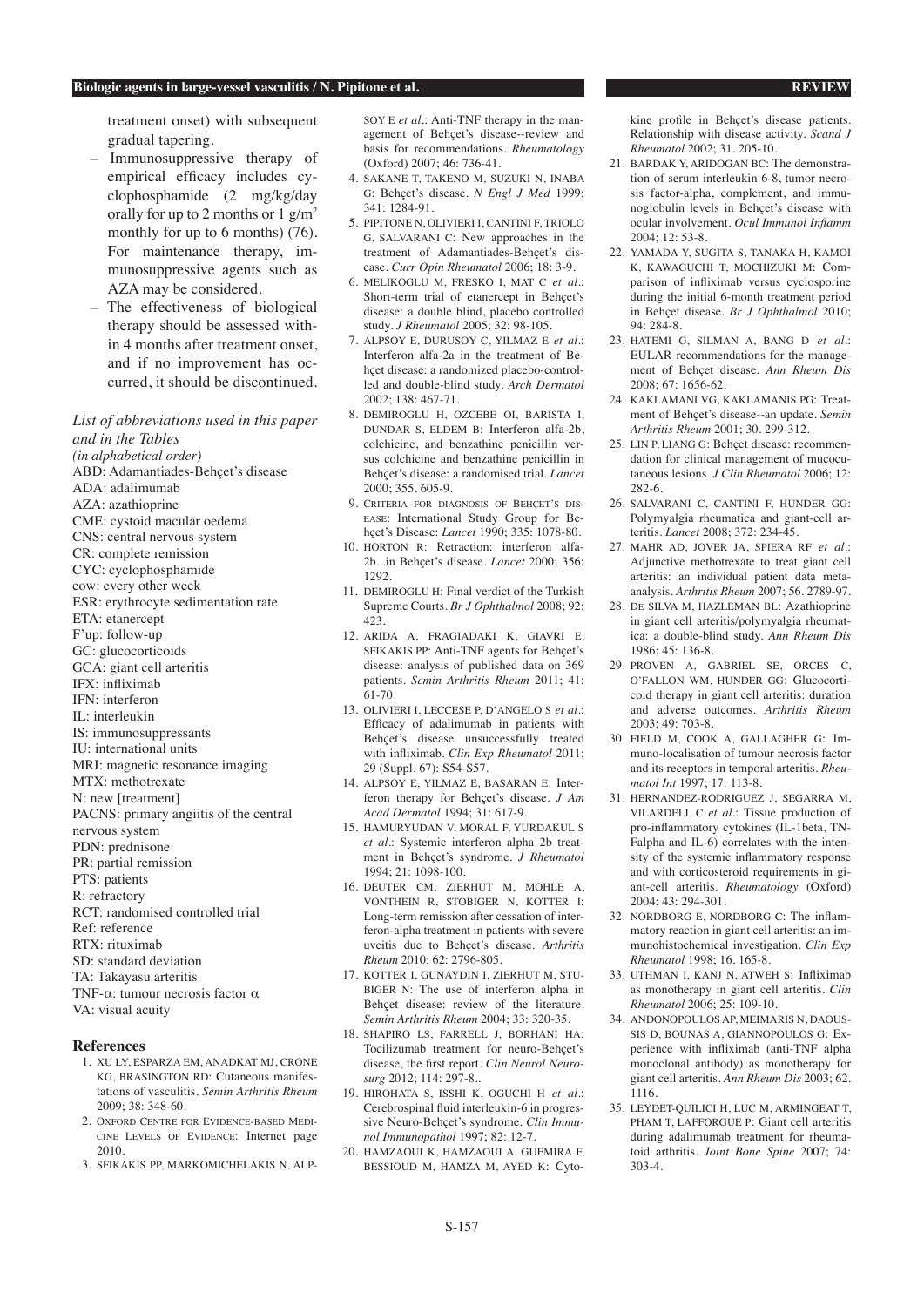#### **REVIEW Biologic agents in large-vessel vasculitis / N. Pipitone et al.**

- 36. SETON M: Giant cell arteritis in a patient taking etanercept and methotrexate. *J Rheumatol* 2004; 31: 1467.
- 37. HOFFMAN GS, CID MC, RENDT-ZAGAR KE *et al.*: Infliximab for maintenance of glucocorticosteroid-induced remission of giant cell arteritis: a randomized trial. *Ann Intern Med* 2007; 146: 621-30.
- 38. MARTINEZ-TABOADA VM, RODRIGUEZ-VALVERDE V, CARRENO L *et al.*: A doubleblind placebo controlled trial of etanercept in patients with giant cell arteritis and corticosteroid side effects. *Ann Rheum Dis* 2008;  $67.625-30.$
- 39. AIRO P, ANTONIOLI CM, VIANELLI M, TONI-ATI P: Anti-tumour necrosis factor treatment with infliximab in a case of giant cell arteritis resistant to steroid and immunosuppressive drugs. *Rheumatology* (Oxford) 2002; 41: 347-9.
- 40. TORRENTE SV, GUERRI RC, PEREZ-GARCIA C, BENITO P, CARBONELL J: Amaurosis in patients with giant cell arteritis: treatment with anti-tumour necrosis factor-alpha. *Intern Med J* 2007; 37: 280-1.
- 41. AHMED MM, MUBASHIR E, HAYAT S, FOWL-ER M, BERNEY SM: Treatment of refractory temporal arteritis with adalimumab. *Clin Rheumatol* 2007; 26: 1353-5.
- 42. CANTINI F, NICCOLI L, SALVARANI C, PAD-ULA A, OLIVIERI I: Treatment of longstanding active giant cell arteritis with infliximab: report of four cases. *Arthritis Rheum* 2001; 44: 2933-5.
- 43. TAN AL, HOLDSWORTH J, PEASE C, EMERY P, MCGONAGLE D: Successful treatment of resistant giant cell arteritis with etanercept. *Ann Rheum Dis* 2003; 62: 373-4.
- 44. MAYRBAEURL B, HINTERREITER M, BURG-STALLER S, WINDPESSL M, THALER J: The first case of a patient with neutropenia and giant-cell arteritis treated with rituximab. *Clin Rheumatol* 2007; 26. 1597-8.
- 45. BHATIA A, ELL PJ, EDWARDS JC: Anti-CD20 monoclonal antibody (rituximab) as an adjunct in the treatment of giant cell arteritis. *Ann Rheum Dis* 2005; 64. 1099-100.
- 46. NISHIMOTO N, KISHIMOTO T: Interleukin 6: from bench to bedside. *Nat Clin Pract Rheumatol* 2006; 2. 619-26.
- 47. ROCHE NE, FULBRIGHT JW, WAGNER AD, HUNDER GG, GORONZY JJ, WEYAND CM: Correlation of interleukin-6 production and disease activity in polymyalgia rheumatica and giant cell arteritis. *Arthritis Rheum* 1993; 36. 1286-94.
- 48. SEITZ M, REICHENBACH S, BONEL HM, ADLER S, WERMELINGER F, VILLIGER PM: Rapid induction of remission in large vessel vasculitis by IL-6 blockade. A case series. *Swiss Med Wkly* 2011; 141: w13156.
- 49. SALVARANI C, MAGNANI L, CATANOSO M *et al.*: Tocilizumab: a novel therapy for patients with large-vessel vasculitis. *Rheumatology* (Oxford) 2012; 51: 151-6.
- 50. MUKHTYAR C, GUILLEVIN L, CID MC *et al.*: EULAR recommendations for the management of large vessel vasculitis. *Ann Rheum Dis* 2009; 68: 318-23.
- 51. VANOLI M, DAINA E, SALVARANI C *et al.*: Takayasu's arteritis: A study of 104 Italian patients. *Arthritis Rheum* 2005; 53: 100-7.
- 52. HENES JC, MUELLER M, PFANNENBERG C, KANZ L, KOETTER I: Cyclophosphamide for large vessel vasculitis: assessment of response by PET/CT. *Clin Exp Rheumatol* 2011; 29 (Suppl. 64): S43-S48.
- 53. MOK CC, LAU CS, WONG RW: Risk factors for ovarian failure in patients with systemic lupus erythematosus receiving cyclophosphamide therapy. *Arthritis Rheum* 1998; 41: 831-7.
- 54. DOOLEY MA, NAIR R: Therapy Insight: preserving fertility in cyclophosphamide-treated patients with rheumatic disease. *Nat Clin Pract Rheumatol* 2008; 4. 250-7.
- 55. MAKSIMOWICZ-MCKINNON K, CLARK TM, HOFFMAN GS: Limitations of therapy and a guarded prognosis in an American cohort of Takayasu arteritis patients. *Arthritis Rheum* 2007; 56. 1000-9.
- 56. HOFFMAN GS, MERKEL PA, BRASINGTON RD, LENSCHOW DJ, LIANG P: Anti-tumor necrosis factor therapy in patients with difficult to treat Takayasu arteritis. *Arthritis Rheum* 2004; 50: 2296-304.
- 57. MOLLOY ES, LANGFORD CA, CLARK TM, GOTA CE, HOFFMAN GS: Anti-tumour necrosis factor therapy in patients with refractory Takayasu arteritis: long-term follow-up. *Ann Rheum Dis* 2008; 67: 1567-9.
- 58. DELLA RA, TAVONI A, MERLINI G *et al.*: Two Takayasu arteritis patients successfully treated with infliximab: a potential diseasemodifying agent? *Rheumatology* (Oxford) 2005; 44: 1074-5.
- 59. MAFFEI S, DI RENZO M, SANTORO S, PUC-CETTI L, PASQUI AL: Refractory Takayasu arteritis successfully treated with infliximab. *Eur Rev Med Pharmacol Sci* 2009; 13: 63-5.
- 60. TATO F, RIEGER J, HOFFMANN U: Refractory Takayasu's arteritis successfully treated with the human, monoclonal anti-tumor necrosis factor antibody adalimumab. *Int Angiol* 2005; 24. 304-7.
- 61. KARAGEORGAKI ZT, MAVRAGANI CP, PAPATHANASIOU MA, SKOPOULI FN: Infliximab in Takayasu arteritis: a safe alternative? *Clin Rheumatol* 2007; 26. 984-7.
- 62. TANAKA F, KAWAKAMI A, IWANAGA N *et al.*: Infliximab is effective for Takayasu arteritis refractory to glucocorticoid and methotrexate. *Intern Med* 2006; 45: 313-6.
- 63. HOYER BF, MUMTAZ IM, LODDENKEMPER K *et al.*: Takayasu arteritis is characterised by disturbances of B cell homeostasis and responds to B cell depletion therapy with rituximab. *Ann Rheum Dis* 2012; 71. 75-9.
- 64. NISHIMOTO N, NAKAHARA H, YOSHIO-HOSHINO N, MIMA T: Successful treatment of a patient with Takayasu arteritis using a humanized anti-interleukin-6 receptor antibody. *Arthritis Rheum* 2008; 58: 1197-200.
- 65. SALVARANI C, MAGNANI L, CATANOSO MG *et al.*: Rescue treatment with tocilizumab for Takayasu arteritis resistant to TNF-alpha blockers. *Clin Exp Rheumatol* 2012 Feb 27. [Epub ahead of print].
- 66. DASGUPTA B, BORG FA, HASSAN N *et al.*: BSR and BHPR guidelines for the management of giant cell arteritis. *Rheumatology* (Oxford) 2010; 49: 1594-7.
- 67. HOFFMAN GS, LEAVITT RY, KERR GS,

ROTTEM M, SNELLER MC, FAUCLAS: Treatment of glucocorticoid-resistant or relapsing Takayasu arteritis with methotrexate. *Arthritis Rheum* 1994; 37: 578-82.

- 68. VALSAKUMAR AK, VALAPPIL UC, JORAPUR V, GARG N, NITYANAND S, SINHA N: Role of immunosuppressive therapy on clinical, immunological, and angiographic outcome in active Takayasu's arteritis. *J Rheumatol* 2003; 30. 1793-8.
- 69. SHINJO SK, PEREIRA RM, TIZZIANI VA, RADU AS, LEVY-NETO M: Mycophenolate mofetil reduces disease activity and steroid dosage in Takayasu arteritis. *Clin Rheumatol* 2007; 26: 1871-5.
- 70. GRASLAND A, POUCHOT J, HACHULLA E, BLETRY O, PAPO T, VINCENEUX P: Typical and atypical Cogan's syndrome: 32 cases and review of the literature. *Rheumatology* (Oxford) 2004; 43: 1007-15.
- 71. GHADBAN R, COURET M, ZENONE T: Efficacy of infliximab in Cogan's syndrome. *J Rheumatol* 2008; 35: 2456-8.
- 72. TOUMA Z, NAWWAR R, HADI U, HOURANI M, ARAYSSI T: The use of TNF-alpha blockers in Cogan's syndrome. *Rheumatol Int* 2007; 27: 995-6.
- 73. FRICKER M, BAUMANN A, WERMELINGER F, VILLIGER PM, HELBLING A: A novel therapeutic option in Cogan diseases? TNFalpha blockers. *Rheumatol Int* 2007; 27: 493-5.
- 74. AEBERLI D, OERTLE S, MAURON H, RE-ICHENBACH S, JORDI B, VILLIGER PM: Inhibition of the TNF-pathway: use of infliximab and etanercept as remission-inducing agents in cases of therapy-resistant chronic inflammatory disorders. *Swiss Med Wkly* 2002; 132. 414-22.
- 75. MATTESON EL, CHOI HK, POE DS *et al.*: Etanercept therapy for immune-mediated cochleovestibular disorders: a multi-center, open-label, pilot study. *Arthritis Rheum*  2005; 53. 337-42.
- 76. SALVARANI C, BROWN RD, JR., CALAMIA KT *et al.*: Primary central nervous system vasculitis: analysis of 101 patients. *Ann Neurol* 2007; 62: 442-51.
- 77. SALVARANI C, BROWN RD, JR., CALAMIA KT *et al.*: Efficacy of tumor necrosis factor alpha blockade in primary central nervous system vasculitis resistant to immunosuppressive treatment. *Arthritis Rheum* 2008; 59: 291-6.
- 78. SKVARA H, DUSCHEK N, KARLHOFER F: De novo tuberculosis during infliximab therapy in a patient with Behçet disease. *J Dtsch Dermatol Ges* 2009; 7: 616-9.
- 79. TRIOLO G, VADALA M, ACCARDO-PALUM-BO A *et al.*: Anti-tumour necrosis factor monoclonal antibody treatment for ocular Behçet's disease. *Ann Rheum Dis* 2002; 61: 560-1.
- 80. OHNO S, NAKAMURA S, HORI S *et al.*: Efficacy, safety, and pharmacokinetics of multiple administration of infliximab in Behçet's disease with refractory uveoretinitis. *J Rheumatol* 2004; 31: 1362-8.
- 81. IWATA S, SAITO K, YAMAOKA K *et al.*: Effects of anti-TNF-alpha antibody infliximab in refractory entero-Behçet's disease. *Rheumatology* (Oxford) 2009; 48: 1012-3.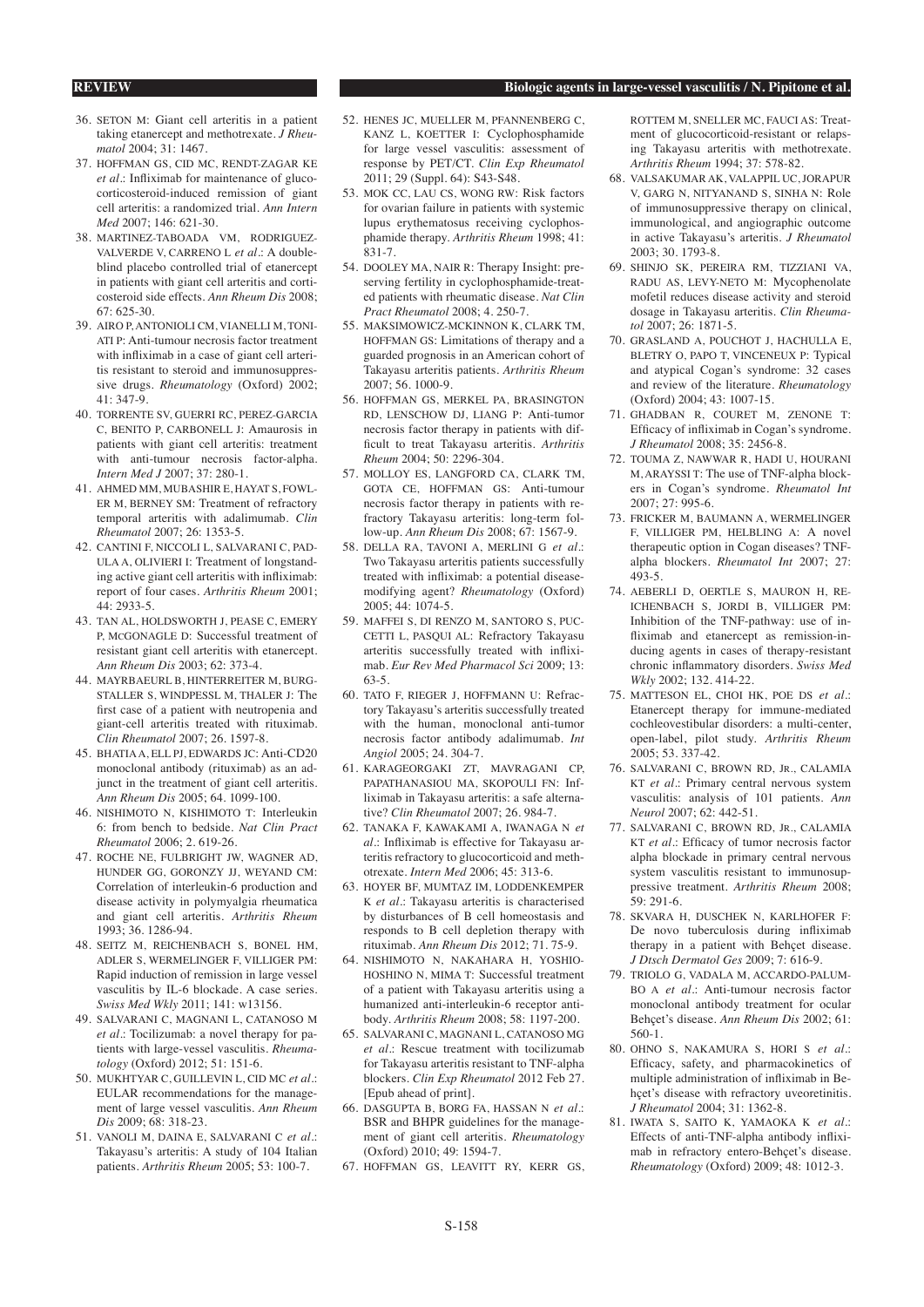- 82. HIDALGO-TENORIO C, SABIO-SANCHEZ JM, LINARES PJ, SALMERON LM, ROS-DIE E, JIMENEZ-ALONSO J: Magic syndrome and true aortic aneurysm. *Clin Rheumatol* 2008; 27: 115-7.
- 83. NAKAMURA S, OHNO S: Anti-tumor necrosis factor alpha antibody in the treatment of Behçet's disease. *Int Ophthalmol Clin* 2005; 45: 179-89.
- 84. SARWAR H, MCGRATH H, JR., ESPINOZA LR: Successful treatment of long-standing neuro-Behçet's disease with infliximab. *J Rheumatol* 2005; 32: 181-3.
- 85. KATSIARI CG, THEODOSSIADIS PG, KAK-LAMANIS PG, MARKOMICHELAKIS NN, SFIKAKIS PP: Successful long-term treatment of refractory Adamantiades-Behçet's disease (ABD) with infliximab: report of two patients. *Adv Exp Med Biol* 2003; 528: 551-5.
- 86. CONNOLLY M, ARMSTRONG JS, BUCKLEY DA: Infliximab treatment for severe orogenital ulceration in Behçet's disease. *Br J Dermatol* 2005; 153: 1073-5.
- 87. ROZENBAUM M, ROSNER I, PORTNOY E: Remission of Behçet's syndrome with TN-Falpha blocking treatment. *Ann Rheum Dis* 2002; 61: 283-4.
- 88. TRAVIS SP, CZAJKOWSKI M, MCGOVERN DP, WATSON RG, BELL AL: Treatment of intestinal Behçet's syndrome with chimeric tumour necrosis factor alpha antibody. *Gut*  2001; 49: 725-8.
- 89. GOOSSENS PH, VERBURG RJ, BREEDVELD FC: Remission of Behçet's syndrome with tumour necrosis factor alpha blocking therapy. *Ann Rheum Dis* 2001; 60: 637.
- 90. ROBERTSON LP, HICKLING P: Treatment of recalcitrant orogenital ulceration of Behçet's syndrome with infliximab. *Rheumatology* (Oxford) 2001; 40: 473-4.
- 91. GULLI S, ARRIGO C, BOCCHINO L *et al.*: Remission of Behçet's disease with antitumor necrosis factor monoclonal antibody therapy: a case report. *BMC Musculoskelet Disord* 2003; 4: 19.
- 92. OLIVIERI I, LATANZA L, SIRINGO S, PERUZ G, DI IORIO V: Successful treatment of severe Behçet's disease with infliximab in an Italian Olympic athlete. *J Rheumatol* 2008; 35: 930-2.
- 93. OLIVIERI I, PADULA A, LECCESE P, D'ANGELO S, GIASI V: Long-lasting remission of severe Behçet's disease after the end of infliximab therapy. *J Rheumatol* 2009; 36: 855.
- 94. HANDA T, TSUNEKAWA H, YONEDA M *et al.*: Long-term remission of ocular and extraocular manifestations in Behçet's disease using infliximab. *Clin Exp Rheumatol* 2011; 29 (Suppl. 67): S58-S63.
- 95. IWATA S, SAITO K, YAMAOKA K *et al.*: Efficacy of combination therapy of anti-TNF-alpha antibody infliximab and methotrexate in refractory entero-Behçet's disease. *Mod Rheumatol* 2011; 21: 184-91.
- 96. AIKAWA NE, GONCALVES C, SILVA CA, GONCALVES C, BONFA E, DE CARVALHO JF: Late response to anti-TNF-alpha therapy in refractory mucocutaneous lesions of Behçet's disease. *Rheumatol Int* 2011; 31: 1097-9.
- 97. VAN LAAR JA, MISSOTTEN T, VAN DAELE PL JAMNITSKI A, BAARSMA GS, VAN HAGEN PM: Adalimumab: a new modality for Behçet's disease? *Ann Rheum Dis* 2007; 66: 565-6.
- 98. LECCESE P, LATANZA L, D'ANGELO S, PAD-ULA A, OLIVIERI I: Efficacy of switching to adalimumab in a patient with refractory uveitis of Behçet's disease to infliximab. *Clin Exp Rheumatol* 2011; 29 (Suppl. 67): S93.
- 99. DE CC, DE VB, DUSSAULT C, HACHULLA E, BUCHE S, COLOMBEL JF: Successful treatment with adalimumab in a familial case of gastrointestinal Behçet's disease. *J Crohns Colitis* 2011; 5: 364-8.
- 100. CHOU CT: The clinical application of etanercept in Chinese patients with rheumatic diseases. *Mod Rheumatol* 2006; 16: 206-13.
- 101. ESTRACH C, MPOFU S, MOOTS RJ: Behçet's syndrome: response to infliximab after failure of etanercept. *Rheumatology* (Oxford) 2002; 41: 1213-4.
- 102. CURIGLIANO V, GIOVINALE M, FONNESU C *et al.*: Efficacy of etanercept in the treatment of a patient with Behçet's disease. *Clin Rheumatol* 2008; 27: 933-6.
- 103. SCHEINBERG MA: Treatment of recurrent oral aphthous ulcers with etanercept. *Clin Exp Rheumatol* 2002; 20. 733-4.
- 104. ATZENI F, SARZI-PUTTINI P, CAPSONI F, MECCHIA M, MARRAZZA MG, CARRABBA M: Successful treatment of resistant Behcet's disease with etanercept. *Clin Exp Rheumatol* 2005; 23; 729.
- 105. SOMMER A, ALTMEYER P, KREUTER A: A case of mucocutaneous Behçet's disease responding to etanercept. *J Am Acad Dermatol* 2005; 52. 717-9.
- 106. KRAUSE L, ALTENBURG A, PLEYER U, KOHLER AK, ZOUBOULIS CC, FOERSTER MH: Longterm visual prognosis of patients with ocular Adamantiades-Behçet's disease treated with interferon-alpha-2a. *J Rheumatol* 2008; 35: 896-903.
- 107. AOKI T, TANAKA T, AKIFUJI Y *et al.*: Beneficial effects of interferon-alpha in a case with Behçet's disease. *Intern Med* 2000; 39. 667-9.
- 108. GEORGIOU S, MONASTIRLI A, PASMATZI E, GARTAGANIS S, GOERZ G, TSAMBAOS D: Efficacy and safety of systemic recombinant interferon-alpha in Behcet's disease. *J Intern Med* 1998; 243: 367-72.
- 109. DURUSOY C, ALPSOY E, YILMAZ E: Pityriasis rosea in a patient with Behçet's disease treated with interferon alpha 2A. *J Dermatol*   $1999 \cdot 26.225 - 8.$
- 110. GRIMBACHER B, WENGER B, DEIBERT P, NESS T, KOETTER I, PETER HH: Loss of vision and diarrhoea. *Lancet* 1997; 350. 1818.
- 111. BOYVAT A, SISMAN-SOLAK C, GURLER A: Long-term effects of interferon alpha 2A treatment in Behçet's disease. *Dermatology* 2000; 201: 40-3.
- 112. AZIZLERLI G, SARICA R, KOSE A *et al.*: Interferon alfa-2a in the treatment of Behçet's disease. *Dermatology* 1996; 192: 239- 41.
- 113. CHRONI E, MONASTIRLI A, POLYCHRO-NOPOULOS P *et al.*: Epileptic seizures as the sole manifestation of neuro-Behçet's

disease: complete control under interferonalpha treatment. *Seizure* 2008; 17: 744-7.

- 114. HAUGEBERG G, VELKEN M, JOHNSEN V: Successful treatment of genital ulcers with infliximab in Behçet's disease. *Ann Rheum Dis* 2004; 63: 744-5.
- 115. KASUGAI C, WATANABE D, MIZUTANI K *et al.*: Infliximab treatment of severe genital ulcers associated with Behçet disease. *J Am Acad Dermatol* 2010; 62: 162-4.
- 116. COBELLIS L, PECORI E, RIGATTI F *et al.*: Therapeutic alternatives in Behçet's syndrome. *Clin Exp Obstet Gynecol* 2007; 34. 151-3.
- 117. NICHOLS JC, INCE A, AKDUMAN L, MANN ES: Interferon-alpha 2a treatment of neuro-Behçet disease. *J Neuroophthalmol* 2001;  $21:109-11.$
- 118. SAKELLARIOU G, BERBERIDIS C, VOU-NOTRYPIDIS P: A case of Behçet's disease with scleromalacia perforans. *Rheumatology* (Oxford) 2005; 44: 258-60.
- 119. TUGAL-TUTKUN I, MUDUN A, URGANCI-OGLU M *et al.*: Efficacy of infliximab in the treatment of uveitis that is resistant to treatment with the combination of azathioprine, cyclosporine, and corticosteroids in Behçet's disease: an open-label trial. *Arthritis Rheum* 2005; 52: 2478-84.
- 120. JALILI A, KINACIYAN T, BARISANI T *et al.*: Successful treatment of refractory Behçet's disease with the TNF-alpha blocker infliximab. *Iran J Immunol* 2009; 6: 55-8.
- 121. NICCOLI L, NANNINI C, BENUCCI M *et al.*: Long-term efficacy of infliximab in refractory posterior uveitis of Behçet's disease: a 24-month follow-up study. *Rheumatology* (Oxford) 2007; 46: 1161-4.
- 122. LINDSTEDT EW, BAARSMA GS, KUIJPERS RW, VAN HAGEN PM: Anti-TNF-alpha therapy for sight threatening uveitis. *Br J Ophthalmol* 2005; 89: 533-6.
- 123. BENITEZ-DEL-CASTILLO JM, MARTINEZ-DE-LA-CASA JM, PATO-COUR E *et al.*: Longterm treatment of refractory posterior uveitis with anti-TNF-alpha (infliximab). *Eye*  (Lond) 2005; 19: 841-5.
- 124. JOSEPH A, RAJ D, DUA HS, POWELL PT, LANYON PC, POWELL RJ: Infliximab in the treatment of refractory posterior uveitis. *Ophthalmology* 2003; 110: 1449-53.
- 125. ABU EL-ASRAR AM, ABBOUD EB, ALDIBHI H, AL ARFAJ A: Long-term safety and efficacy of infliximab therapy in refractory uveitis due to Behçet's disease. *Int Ophthalmol*   $2005: 26: 83-92.$
- 126. SARI I, BIRLIK M, GONEN C *et al.*: Cytomegalovirus colitis in a patient with Behçet's disease receiving tumor necrosis factor alpha inhibitory treatment. *World J Gastroenterol* 2008; 14: 2912-4.
- 127. TOGNON S, GRAZIANI G, MARCOLONGO R: Anti-TNF-alpha therapy in seven patients with Behçet's uveitis: advantages and controversial aspects. *Ann N Y Acad Sci* 2007; 1110: 474-84.
- 128. LANTHIER N, PARC C, SCAVENNEC R, DHOTE R, BREZIN AP, GUILLEVI L: Infliximab in the treatment of posterior uveitis in Behçet's disease. Long term follow up in four patients. *Presse Med* 2005; 34: 916-8.
- 129. ACCORINTI M, PIRRAGLIA MP, PAROLI MP,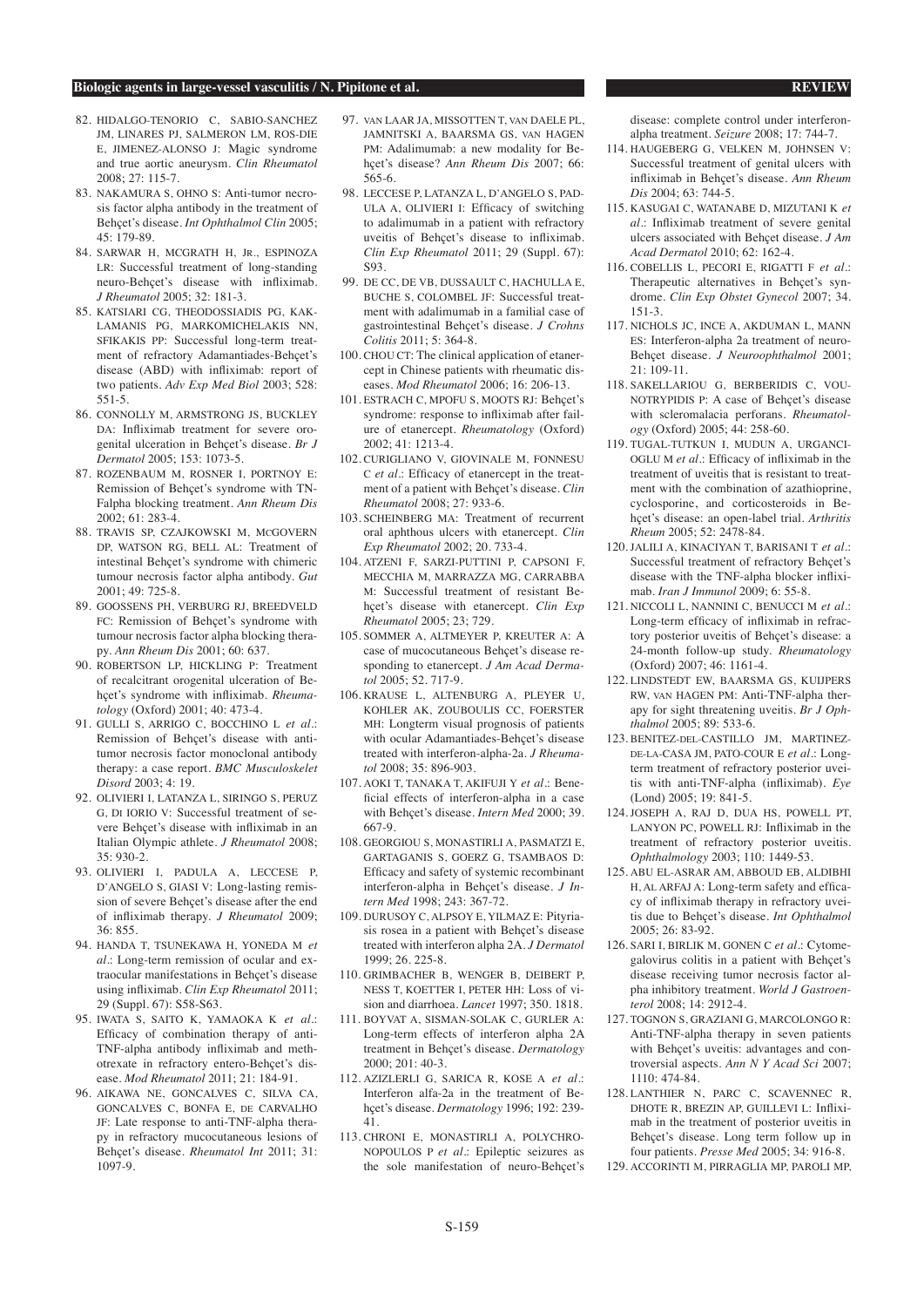PRIORI R, CONTI E, PIVETTL-PEZZI P: Inf liximab treatment for ocular and extraocular manifestations of Behçet's disease. *Jpn J Ophthalmol* 2007; 51: 191-6.

- 130. SAYARLIOGLU M, CINAL A, TOPCU N, DEMIROK A: Effect of infliximab on refractory uveitis in Behçet's disease. *Ann Pharmacother* 2004; 38: 901-2.
- 131. WECHSLER B, SABLE-FOURTASSOU R, BODAGHI B *et al.*: Infliximab in refractory uveitis due to Behçet's disease. *Clin Exp Rheumatol* 2004; 22 (Suppl. 34): S14-S16.
- 132. ARAYSSI T, HAMRA R, HOMEIDAN F *et al.*: The efficacy of a single dose of infliximab in the treatment of Behçet's disease uveitis. *Clin Exp Rheumatol* 2005; 23: 427.
- 133. ALOKAILY F, ALSALEH S, AL-BALAWI M, AL-RASHIDI S: Efficacy of infliximab on the acute attack of uveitis. *Saudi Med J* 2010; 31: 82-5.
- 134. FASANO A, D'AGOSTINO M, CALDAROLA G, FELICIANI C, DE SC: Infliximab monotherapy in neuro-Behçet's disease: four year follow-up in a long-standing case resistant to conventional therapies. *J Neuroimmunol*   $2011 \cdot 239 \cdot 105 - 7$
- 135. ITO T, SONODA KH, HIJIOKA K, FUJIMOTO T, ISHIBASHI T: Acquired resistance to infliximab against uveitis due to Behçet's disease after one year of administration. *Jpn J Ophthalmol* 2010; 54: 502-4.
- 136. ADAN A, HERNANDEZ V, ORTIZ S *et al.*: Effects of infliximab in the treatment of refractory posterior uveitis of Behçet's disease after withdrawal of infusions. *Int Ophthalmol* 2010; 30: 577-81.
- 137. GIARDINA A, FERRANTE A, CICCIA F, VADALA M, GIARDINA E, TRIOLO G: One year study of efficacy and safety of infliximab in the treatment of patients with ocular and neurological Behçet's disease refractory to standard immunosuppressive drugs. *Rheumatol Int* 2011; 31: 33-7.
- 138. TAKASE K, OHNO S, IDEGUCHI H, UCHIO E, TAKENO M, ISHIGATSUBO Y: Successful switching to adalimumab in an infliximaballergic patient with severe Behçet diseaserelated uveitis. *Rheumatol Int* 2011; 31: 243-5.
- 139. SOBACI G, ERDEM U, DURUKAN AH *et al.*: Safety and effectiveness of interferon alpha-2a in treatment of patients with Behçet's uveitis refractory to conventional treatments. *Ophthalmology* 2010; 117: 1430-5.
- 140. MUNOZ-FERNANDEZ S, HIDALGO V, FERN-ANDEZ-MELON I, SCHLINCKER A, MARTIN-MOLA E: Effect of infliximab on threatening panuveitis in Behçet's disease. *Lancet* 2001; 358: 1644.
- 141. SFIKAKIS PP, THEODOSSIADIS PG, KAT-SIARI CG, KAKLAMANIS P, MARKOM-ICHELAKIS NN: Effect of infliximab on sight-threatening panuveitis in Behçet's disease. *Lancet* 2001; 358: 295-6.
- 142. MUSHTAQ B, SAEED T, SITUNAYAKE RD, MURRAY PI: Adalimumab for sight-threatening uveitis in Behçet's disease. *Eye* (Lond)  $2007 \cdot 21 \cdot 824 - 5$ .
- 143. STONE JH, PAPALIODIS GN, COSTELLO DJ: A 29-year-old woman with headache, fever, right leg numbness, and dysphagia. *Arthritis Care Res* (Hoboken ) 2010; 62: 283-90.
- 144. YAMADA Y, SUGITA S, TANAKA H, KAMOI K, TAKASE H, MOCHIZUKI M: Timing of recurrent uveitis in patients with Behçet's disease receiving infliximab treatment. *Br J Ophthalmol* 2011; 95: 205-8.
- 145. KANE D, BALINT PV, WOOD F, STURROCK RD: Early diagnosis of pyomyositis using clinic-based ultrasonography in a patient receiving infliximab therapy for Behçet's disease. *Rheumatology* (Oxford) 2003; 42: 1564-5.
- 146. TAKAMOTO M, KABURAKI T, NUMAGA J, FUJINO Y, KAWASHIMA H: Long-term infliximab treatment for Behçet's disease. *Jpn J Ophthalmol* 2007; 51: 239-40.
- 147. SFIKAKIS PP, KAKLAMANIS PH, ELE-ZOGLOU A *et al.*: Infliximab for recurrent, sight-threatening ocular inflammation in Adamantiades-Behçet disease. *Ann Intern Med* 2004; 140: 404-6.
- 148. AL RAYES H, AL SWAILEM R, AL BALAWI M, AL DOHAYAN N, AL ZAIDI S, TARIQ M: Safety and efficacy of infliximab therapy in active Behçet's uveitis: an open-label trial. *Rheumatol Int* 2008; 29: 53-7.
- 149. TABBARA KF, AL HEMIDAN AI: Infliximab effects compared to conventional therapy in the management of retinal vasculitis in Behçet disease. *Am J Ophthalmol* 2008; 146: 845-50.
- 150. KEINO H, OKADA AA, WATANABE T, TAKI W: Decreased ocular inflammatory attacks and background retinal and disc vascular leakage in patients with Behcet's disease on infliximab therapy. *Br J Ophthalmol* 2011; 95: 1245-50.
- 151. DONGHI D, MAINETTI C: Infliximab for the treatment of refractory Adamantiades-Behçet disease with articular, intestinal, cerebral and ocular involvement. *Dermatology* 2010; 220: 282-6.
- 152. GIANSANTI F, BARBERA ML, VIRGILI G, PIERI B, EMMI L, MENCHINI U: Infliximab for the treatment of posterior uveitis with retinal neovascularization in Behçet disease. *Eur J Ophthalmol* 2004; 14: 445-8.
- 153. YUCEL AE, KART-KOSEOGLU H, AKOVA YA, DEMIRHAN B, BOYACIOGLU S: Failure of infliximab treatment and occurrence of erythema nodosum during therapy in two patients with Behçet's disease. *Rheumatology*  (Oxford) 2004; 43: 394-6.
- 154. MANSOUR AM: Infliximab treatment of posterior uveitis. *Ophthalmology* 2004; 111: 197-8.
- 155. BAWAZEER A, RAFFA LH, NIZAMUDDIN SH: Clinical experience with adalimumab in the treatment of ocular Behçet disease. *Ocul Immunol Inflamm* 2010; 18: 226-32.
- 156. ONAL S, KAZOKOGLU H, KOC A *et al.*: Long-term efficacy and safety of low-dose and dose-escalating interferon alfa-2a therapy in refractory Behçet uveitis. *Arch Ophthalmol* 2011; 129: 288-94.
- 157. TUGAL-TUTKUN I, GUNEY-TEFEKLI E, UR-GANCIOGLU M: Results of interferon-alfa therapy in patients with Behçet uveitis. *Graefes Arch Clin Exp Ophthalmol* 2006; 244: 1692-5.
- 158. WECHSLER B, BODAGHI B, HUONG DL *et al.*: Efficacy of interferon alfa-2a in severe and refractory uveitis associated with Be-

hçet's disease. *Ocul Immunol Inflamm* 2000; 8: 293-301.

- 159. KOTTER I, ZIERHUT M, ECKSTEIN AK *et al.*: Human recombinant interferon alfa-2a for the treatment of Behçet's disease with sight threatening posterior or panuveitis. *Br J Ophthalmol* 2003; 87: 423-31.
- 160. BODAGHI B, GENDRON G, WECHSLER B *et al.*: Efficacy of interferon alpha in the treatment of refractory and sight threatening uveitis: a retrospective monocentric study of 45 patients. *Br J Ophthalmol* 2007; 91: 335-9.
- 161. GUEUDRY J, WECHSLER B, TERRADA C *et al.*: Long-term efficacy and safety of lowdose interferon alpha2a therapy in severe uveitis associated with Behçet disease. *Am J Ophthalmol* 2008; 146: 837-44.
- 162. HAMURYUDAN V, OZYAZGAN Y, FRESKO Y, MAT C, YURDAKUL S, YAZICI H: Interferon alfa combined with azathioprine for the uveitis of Behçet's disease: an open study. *Isr Med Assoc J* 2002; 4: 928-30.
- 163. DURAND JM, KAPLANSKI G, TELLE H, SOUBEYRAND J, PAULO F: Beneficial effects of interferon-alpha 2b in Behçet's disease. *Arthritis Rheum* 1993; 36: 1025-6.
- 164. KOTTER I, VONTHEIN R, ZIERHUT M *et al.*: Differential efficacy of human recombinant interferon-alpha2a on ocular and extraocular manifestations of Behçet disease: results of an open 4-center trial. *Semin Arthritis Rheum* 2004; 33: 311-9.
- 165. KRAUSE L, HOFFMANN F, ZOUBOULIS CC, FOERSTER MH: Vitrectomy and trabeculectomy combined with interferon alpha treatment in Adamantiades-Behçet's disease: a case report. *Graefes Arch Clin Exp Ophthalmol* 2003; 241: 871-4.
- 166. MANSOUR AM: Infliximab treatment of posterior uveitis. *Ophthalmology* 2004; 111: 197-8.
- 167. FERON EJ, ROTHOVA A, VAN HAGEN PM, BAARSMA GS, SUTTORP-SCHULTEN MS: Interferon-alpha 2b for refractory ocular Behçet's disease. *Lancet* 1994; 343: 1428.
- 168. STUEBIGER N, KOETTER I, ZIERHUT M: Complete regression of retinal neovascularization after therapy with interferon alfa in Behçet's disease. *Br J Ophthalmol* 2000; 84: 1437-8.
- 169. TUGAL-TUTKUN I, ONAL S, ALTAN-YAYCI-OGLU R, KIR N, URGANCIOGLU M: Neovascularization of the optic disc in Behçet's disease. *Jpn J Ophthalmol* 2006; 50: 256-65.
- 170. SADREDDINI S, NOSHAD H, MOLAEEFARD M, NOSHAD R: Treatment of retinal vasculitis in Behçet's disease with rituximab. *Mod Rheumatol* 2008; 18: 306-8.
- 171. MADANAT WY, MADANAT AY: Worsening of osteomalacia in a patient successfully treated for neuro-Behçet's disease with infliximab. *Clin Exp Rheumatol* 2008; 26: S128-S129.
- 172. LICATA G, PINTO A, TUTTOLOMONDO A *et al.*: Anti-tumour necrosis factor alpha monoclonal antibody therapy for recalcitrant cerebral vasculitis in a patient with Behçet's syndrome. *Ann Rheum Dis* 2003; 62: 280-1.
- 173. PIPITONE N, OLIVIERI I, PADULA A *et al.*: Infliximab for the treatment of Neuro-Behçet's disease: a case series and review of the literature. *Arthritis Rheum* 2008; 59: 285-90.
- 174. FUJIKAWA K, ARATAKE K, KAWAKAMI A *et*

#### **REVIEW Biologic agents in large-vessel vasculitis / N. Pipitone et al.**